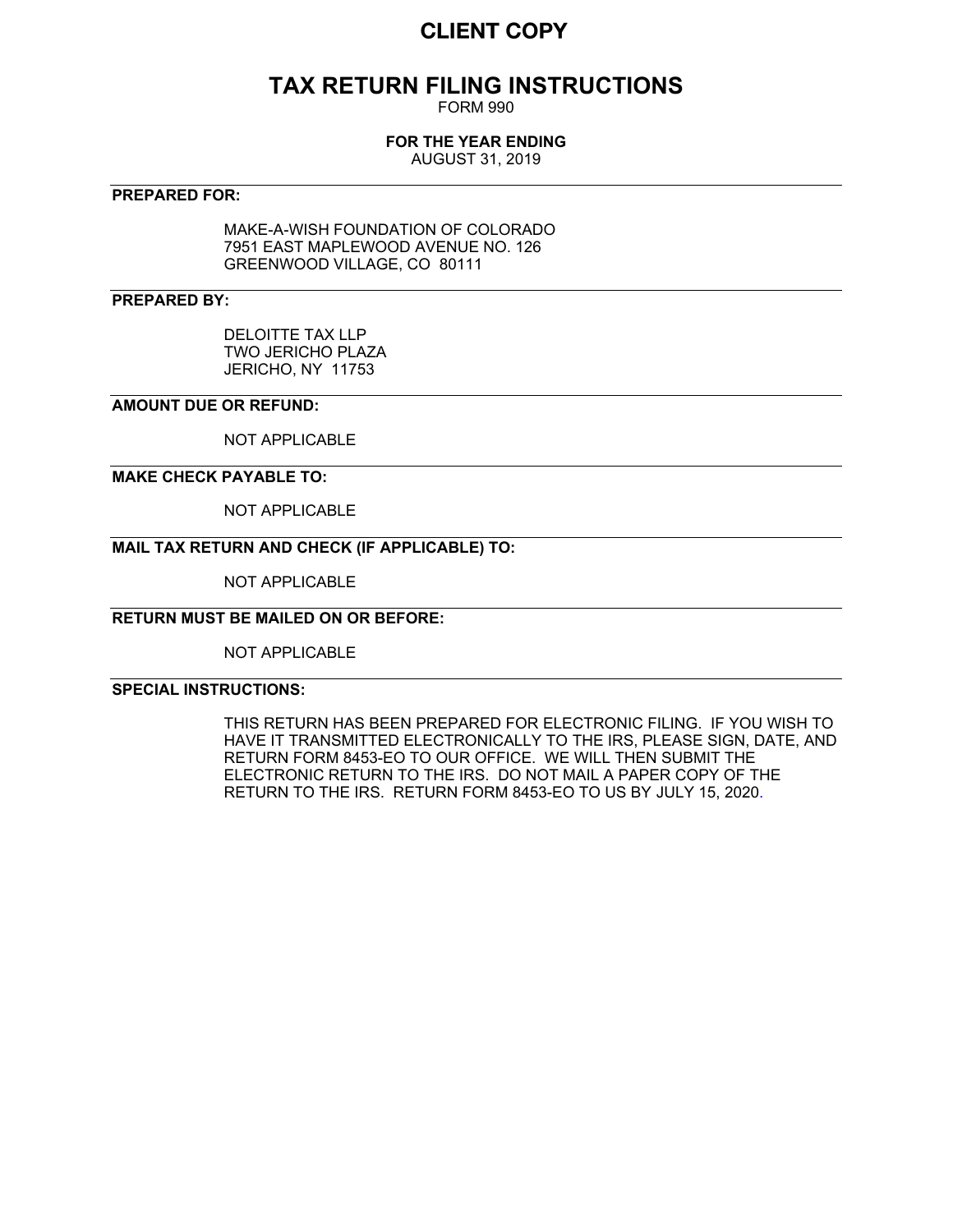# EXTENDED TO JULY 15, 2020

**Return of Organization Exempt From Income Tax** Under section 501(c), 527, or 4947(a)(1) of the Internal Revenue Code (except private foundations)

Do not enter social security numbers on this form as it may be made public.

Department of the Treasury Internal Revenue Service  $\overline{\phantom{a}}$  $F_{\text{out}}$  the 0040 extended uses

Go to www.irs.gov/Form990 for instructions and the latest information. ugar baginning  $CPD$  1  $2018$  $\overline{3110}$  21



 $2010$ 

|                                    |                         | For the 2018 calendar year, or tax year beginning<br>OLF 1.<br>7070                                                                                       | and ending               | AUG JI, ZUIJ                                        |                                            |  |  |  |  |
|------------------------------------|-------------------------|-----------------------------------------------------------------------------------------------------------------------------------------------------------|--------------------------|-----------------------------------------------------|--------------------------------------------|--|--|--|--|
| в                                  | Check if<br>applicable: | <b>C</b> Name of organization                                                                                                                             |                          | D Employer identification number                    |                                            |  |  |  |  |
|                                    | Address<br>change       | MAKE-A-WISH FOUNDATION OF COLORADO                                                                                                                        |                          |                                                     |                                            |  |  |  |  |
|                                    | Name<br>change          | Doing business as                                                                                                                                         | 74-2273004               |                                                     |                                            |  |  |  |  |
|                                    | Initial<br>return       | Number and street (or P.O. box if mail is not delivered to street address)                                                                                | E Telephone number       |                                                     |                                            |  |  |  |  |
|                                    | Final<br>return/        | 7951 EAST MAPLEWOOD AVENUE                                                                                                                                | Room/suite<br><b>126</b> |                                                     | $(303)$ 750-9474                           |  |  |  |  |
|                                    | termin<br>ated          | City or town, state or province, country, and ZIP or foreign postal code                                                                                  |                          | G Gross receipts \$                                 | 6, 133, 698.                               |  |  |  |  |
|                                    | Amended<br>return       | GREENWOOD VILLAGE, CO 80111                                                                                                                               |                          | $H(a)$ is this a group return                       |                                            |  |  |  |  |
|                                    | Applica-<br>tion        | F Name and address of principal officer: SCOTT DISHONG                                                                                                    |                          | for subordinates?                                   | $ Yes X $ No                               |  |  |  |  |
|                                    | pending                 | SAME AS C ABOVE                                                                                                                                           |                          | H(b) Are all subordinates included? Ves             | <b>No</b>                                  |  |  |  |  |
|                                    |                         | Tax exempt status: $X$ 501(c)(3)<br>$501(c)$ (<br>$\sqrt{\left( \text{insert no.} \right)}$<br>$4947(a)(1)$ or                                            | 527                      |                                                     | If "No," attach a list. (see instructions) |  |  |  |  |
|                                    |                         | J Website: COLORADO.WISH.ORG                                                                                                                              |                          | $H(c)$ Group exemption number $\blacktriangleright$ |                                            |  |  |  |  |
|                                    |                         | <b>K</b> Form of organization: $\boxed{\mathbf{x}}$ Corporation<br>Association<br>Other $\blacktriangleright$<br>Trust                                    |                          | L Year of formation: 1983                           | <b>M</b> State of legal domicile: $CO$     |  |  |  |  |
|                                    | Part I                  | <b>Summary</b>                                                                                                                                            |                          |                                                     |                                            |  |  |  |  |
|                                    | 1.                      | Briefly describe the organization's mission or most significant activities: SEE SCHEDULE O.                                                               |                          |                                                     |                                            |  |  |  |  |
|                                    |                         |                                                                                                                                                           |                          |                                                     |                                            |  |  |  |  |
|                                    | $\mathbf{2}$            | Check this box $\blacktriangleright$ $\Box$ if the organization discontinued its operations or disposed of more than 25% of its net assets.               |                          |                                                     |                                            |  |  |  |  |
|                                    | 3                       | Number of voting members of the governing body (Part VI, line 1a)                                                                                         |                          | 3                                                   | 16                                         |  |  |  |  |
|                                    | 4                       |                                                                                                                                                           | $\overline{\mathbf{4}}$  | 16                                                  |                                            |  |  |  |  |
|                                    | 5                       |                                                                                                                                                           | 5                        | 23                                                  |                                            |  |  |  |  |
|                                    | 6                       |                                                                                                                                                           |                          | $\bf{6}$                                            | 310                                        |  |  |  |  |
| <b>Activities &amp; Governance</b> |                         |                                                                                                                                                           |                          | 7a                                                  | $\mathbf{0}$ .                             |  |  |  |  |
|                                    |                         |                                                                                                                                                           |                          | 7 <sub>b</sub>                                      | $\mathbf{0}$ .                             |  |  |  |  |
|                                    |                         |                                                                                                                                                           |                          | <b>Prior Year</b>                                   | <b>Current Year</b>                        |  |  |  |  |
|                                    | 8                       | Contributions and grants (Part VIII, line 1h)                                                                                                             |                          | 4,796,946.                                          | 5,672,946.                                 |  |  |  |  |
|                                    | 9                       | Program service revenue (Part VIII, line 2g)                                                                                                              |                          | 7,950.                                              | 9,925.                                     |  |  |  |  |
| Revenue                            | 10                      |                                                                                                                                                           |                          | 44.859.                                             | 39.530.                                    |  |  |  |  |
|                                    | 11                      | Other revenue (Part VIII, column (A), lines 5, 6d, 8c, 9c, 10c, and 11e)                                                                                  |                          | $-73, 413.$                                         | $-55.798.$                                 |  |  |  |  |
|                                    | 12                      | Total revenue add lines 8 through 11 (must equal Part VIII, column (A), line 12)                                                                          | .                        | 4.776.342.                                          | 5.666.603.                                 |  |  |  |  |
|                                    | 13                      | Grants and similar amounts paid (Part IX, column (A), lines 1-3) [100] [100] [100] [100] Grants and similar amounts paid (Part IX, column (A), lines 1-3) |                          | 2,859,260.                                          | 2,699,401.                                 |  |  |  |  |
|                                    | 14                      | Benefits paid to or for members (Part IX, column (A), line 4)                                                                                             |                          | 0.                                                  | $\mathbf{0}$ .                             |  |  |  |  |
|                                    | 15                      | Salaries, other compensation, employee benefits (Part IX, column (A), lines 5-10)                                                                         |                          | 1,334,988.                                          | 1,453,832.                                 |  |  |  |  |
|                                    |                         |                                                                                                                                                           |                          | $\mathbf 0$ .                                       | $\mathbf{0}$ .                             |  |  |  |  |
| Expenses                           |                         | $\frac{874,629.}{ }$<br><b>b</b> Total fundraising expenses (Part IX, column (D), line 25)<br>▶                                                           |                          |                                                     |                                            |  |  |  |  |
|                                    |                         |                                                                                                                                                           |                          | 627.358.                                            | 877.761.                                   |  |  |  |  |
|                                    | 18                      | Total expenses. Add lines 13-17 (must equal Part IX, column (A), line 25) [                                                                               |                          | 4,821,606.                                          | 5,030,994.                                 |  |  |  |  |
|                                    | 19                      |                                                                                                                                                           |                          | $-45, 264.$                                         | 635.609.                                   |  |  |  |  |
| ងនី                                |                         |                                                                                                                                                           |                          | <b>Beginning of Current Year</b>                    | <b>End of Year</b>                         |  |  |  |  |
| Assets<br>Paalmo                   | 20                      | Total assets (Part X, line 16)                                                                                                                            |                          | 3, 413, 242.                                        | 4,000,530.                                 |  |  |  |  |
|                                    | 21                      | Total liabilities (Part X, line 26)                                                                                                                       |                          | 455,042.                                            | 401,219.                                   |  |  |  |  |
| ಕ                                  | 22                      |                                                                                                                                                           |                          | 2.958.200.                                          | 3.599.311.                                 |  |  |  |  |
|                                    | Part II                 | Signature Block                                                                                                                                           |                          |                                                     |                                            |  |  |  |  |
|                                    |                         |                                                                                                                                                           |                          |                                                     |                                            |  |  |  |  |

Under penalties of perjury, I declare that I have examined this return, including accompanying schedules and statements, and to the best of my knowledge and belief, it is true, correct, and complete. Declaration of preparer (other than officer) is based on all information of which preparer has any knowledge.

|              | <b>CLIENT COPY</b><br>Signature of officer                                                                   | Date                                                             |  |  |  |  |  |  |  |  |  |
|--------------|--------------------------------------------------------------------------------------------------------------|------------------------------------------------------------------|--|--|--|--|--|--|--|--|--|
| Sign<br>Here | SCOTT DISHONG PRESIDENT & CEO<br>Type or print name and title                                                |                                                                  |  |  |  |  |  |  |  |  |  |
| Paid         | Print/Type preparer s name<br>Preparer's signature<br>CHRISTINE KAWECKI                                      | Date<br>PTIN<br>Check<br>P00743130<br>06/08/2020   self-employed |  |  |  |  |  |  |  |  |  |
| Preparer     | DELOITTE TAX LLP<br>Firm s name<br>$\blacksquare$                                                            | 86-1065772<br>Firm $s$ EIN $\blacktriangleright$                 |  |  |  |  |  |  |  |  |  |
| Use Only     | TWO JERICHO PLAZA<br>Firm s address $\blacktriangleright$                                                    |                                                                  |  |  |  |  |  |  |  |  |  |
|              | JERICHO, NY 11753                                                                                            | Phone no. 516-918-7000                                           |  |  |  |  |  |  |  |  |  |
|              | May the IRS discuss this return with the preparer shown above? (see instructions)                            | <b>No</b><br><b>Yes</b><br>Δ.                                    |  |  |  |  |  |  |  |  |  |
|              | Form 990 (2018)<br>LHA For Paperwork Reduction Act Notice, see the separate instructions.<br>832001 12 31 18 |                                                                  |  |  |  |  |  |  |  |  |  |

832001 12-31-18 SEE SCHEDULE O FOR ORGANIZATION MISSION STATEMENT CONTINUATION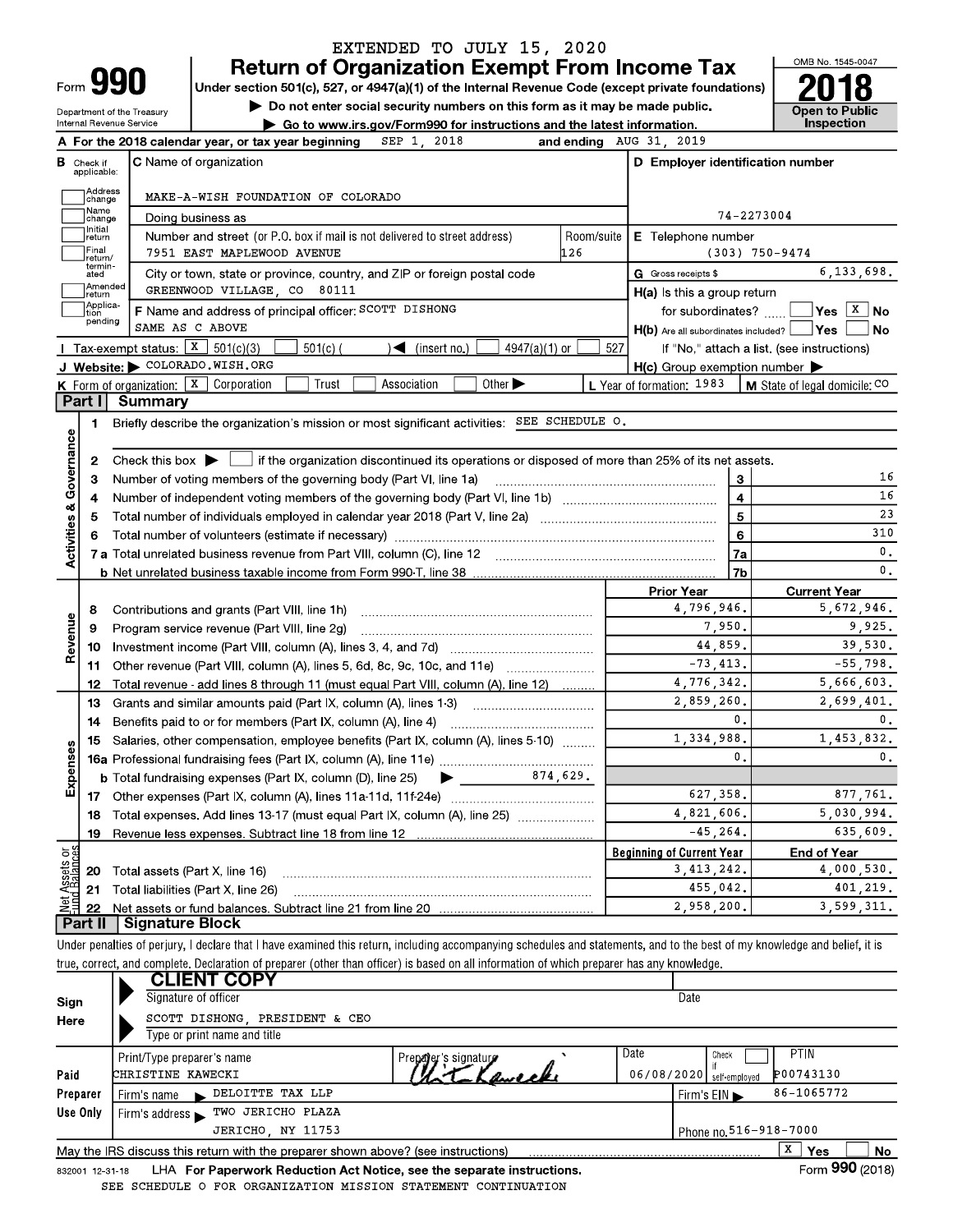|              | MAKE-A-WISH FOUNDATION OF COLORADO<br>Form 990 (2018)                                                                                        | 74-2273004<br>Page 2                         |
|--------------|----------------------------------------------------------------------------------------------------------------------------------------------|----------------------------------------------|
|              | <b>Part III   Statement of Program Service Accomplishments</b>                                                                               |                                              |
|              |                                                                                                                                              | $\mathbf{x}$                                 |
| 1.           | Briefly describe the organization's mission:                                                                                                 |                                              |
|              | THE MAKE-A-WISH FOUNDATION OF COLORADO CREATES LIFE-CHANGING WISHES                                                                          |                                              |
|              | FOR CHILDREN WITH CRITICAL ILLNESSES.                                                                                                        |                                              |
|              |                                                                                                                                              |                                              |
|              |                                                                                                                                              |                                              |
| $\mathbf{2}$ | Did the organization undertake any significant program services during the year which were not listed on the                                 |                                              |
|              |                                                                                                                                              | $\sqrt{\mathsf{Yes} \times \mathsf{No}}$     |
|              | If "Yes," describe these new services on Schedule O.                                                                                         |                                              |
| 3            |                                                                                                                                              | $\sqrt{\mathsf{Yes}}$ $\sqrt{\mathsf{X}}$ No |
|              | If "Yes," describe these changes on Schedule O.                                                                                              |                                              |
| 4            | Describe the organization's program service accomplishments for each of its three largest program services, as measured by expenses.         |                                              |
|              | Section 501(c)(3) and 501(c)(4) organizations are required to report the amount of grants and allocations to others, the total expenses, and |                                              |
|              | revenue, if any, for each program service reported.                                                                                          |                                              |
| 4а           |                                                                                                                                              |                                              |
|              | SEE SCHEDULE O.                                                                                                                              |                                              |
|              |                                                                                                                                              |                                              |
|              |                                                                                                                                              |                                              |
|              |                                                                                                                                              |                                              |
|              |                                                                                                                                              |                                              |
|              |                                                                                                                                              |                                              |
|              |                                                                                                                                              |                                              |
|              |                                                                                                                                              |                                              |
|              |                                                                                                                                              |                                              |
|              |                                                                                                                                              |                                              |
|              |                                                                                                                                              |                                              |
|              |                                                                                                                                              |                                              |
|              |                                                                                                                                              |                                              |
| 4b           |                                                                                                                                              |                                              |
|              |                                                                                                                                              |                                              |
|              |                                                                                                                                              |                                              |
|              |                                                                                                                                              |                                              |
|              |                                                                                                                                              |                                              |
|              |                                                                                                                                              |                                              |
|              |                                                                                                                                              |                                              |
|              |                                                                                                                                              |                                              |
|              |                                                                                                                                              |                                              |
|              |                                                                                                                                              |                                              |
|              |                                                                                                                                              |                                              |
|              |                                                                                                                                              |                                              |
|              |                                                                                                                                              |                                              |
|              |                                                                                                                                              |                                              |
| 4c           | (Code: ) (Expenses \$<br>$\begin{array}{ccc} \hline \end{array}$ including grants of \$                                                      | $\rightarrow$                                |
|              |                                                                                                                                              |                                              |
|              |                                                                                                                                              |                                              |
|              |                                                                                                                                              |                                              |
|              |                                                                                                                                              |                                              |
|              |                                                                                                                                              |                                              |
|              |                                                                                                                                              |                                              |
|              |                                                                                                                                              |                                              |
|              |                                                                                                                                              |                                              |
|              |                                                                                                                                              |                                              |
|              |                                                                                                                                              |                                              |
|              |                                                                                                                                              |                                              |
|              |                                                                                                                                              |                                              |
|              |                                                                                                                                              |                                              |
| 4d           | Other program services (Describe in Schedule O.)                                                                                             |                                              |
|              | (Expenses \$<br>(Revenue \$<br>including grants of \$                                                                                        |                                              |
|              | 3,852,468.<br><b>4e</b> Total program service expenses $\blacktriangleright$                                                                 | $\Omega$                                     |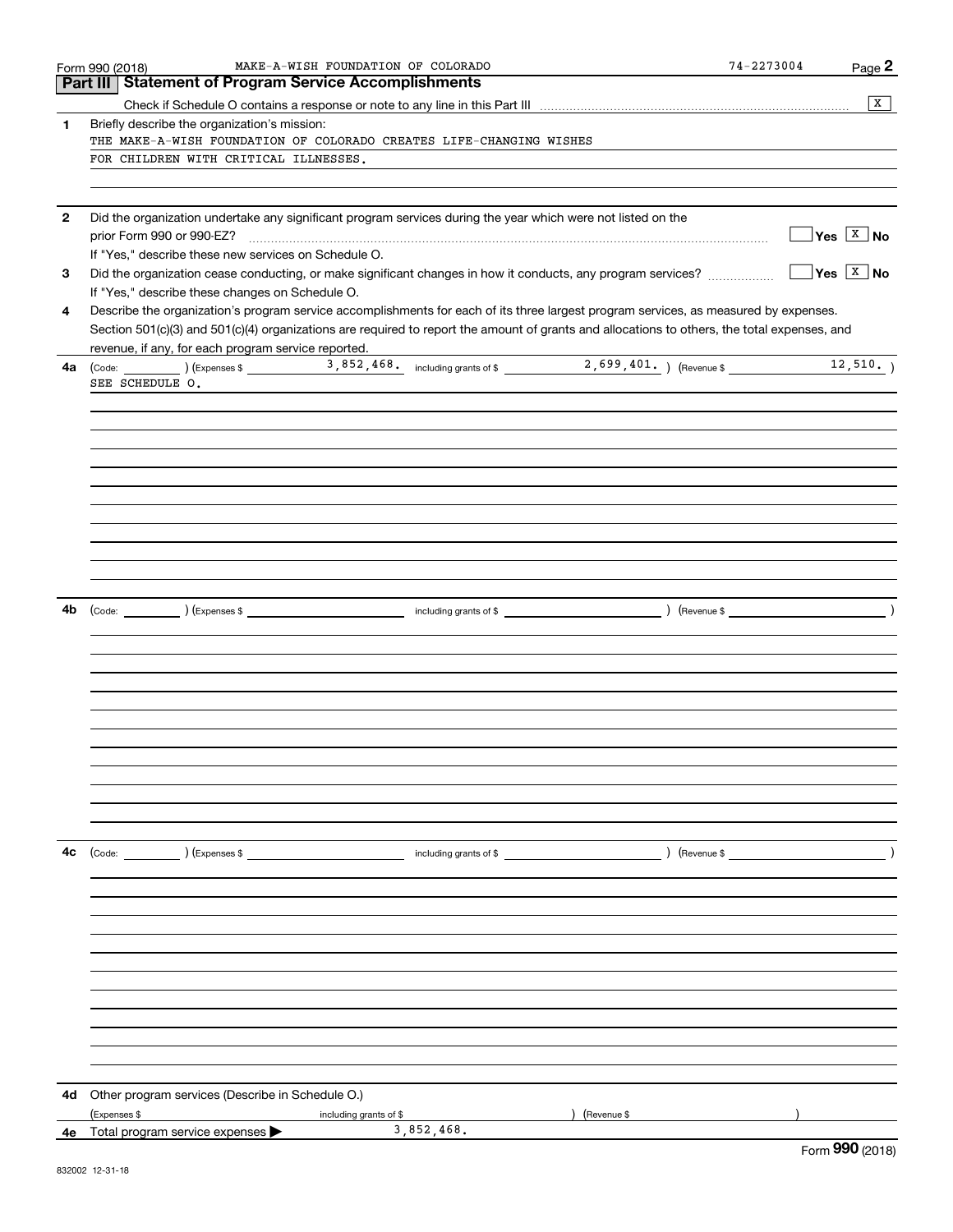|     |                                                                                                                                  |                 | Yes | No |
|-----|----------------------------------------------------------------------------------------------------------------------------------|-----------------|-----|----|
| 1.  | Is the organization described in section $501(c)(3)$ or $4947(a)(1)$ (other than a private foundation)?                          |                 |     |    |
|     |                                                                                                                                  | 1.              | X   |    |
| 2   |                                                                                                                                  | $\overline{2}$  | x   |    |
| 3   | Did the organization engage in direct or indirect political campaign activities on behalf of or in opposition to candidates for  |                 |     |    |
|     |                                                                                                                                  | 3               |     | х  |
| 4   | Section 501(c)(3) organizations. Did the organization engage in lobbying activities, or have a section 501(h) election in effect |                 |     |    |
|     |                                                                                                                                  | 4               |     | х  |
| 5   | Is the organization a section 501(c)(4), 501(c)(5), or 501(c)(6) organization that receives membership dues, assessments, or     |                 |     |    |
|     |                                                                                                                                  | 5               |     | х  |
| 6   | Did the organization maintain any donor advised funds or any similar funds or accounts for which donors have the right to        |                 |     |    |
|     | provide advice on the distribution or investment of amounts in such funds or accounts? If "Yes," complete Schedule D, Part I     | 6               |     | х  |
| 7   | Did the organization receive or hold a conservation easement, including easements to preserve open space,                        |                 |     |    |
|     |                                                                                                                                  | $\overline{7}$  |     | х  |
| 8   | Did the organization maintain collections of works of art, historical treasures, or other similar assets? If "Yes," complete     |                 |     |    |
|     |                                                                                                                                  | 8               |     | х  |
| 9   | Did the organization report an amount in Part X, line 21, for escrow or custodial account liability, serve as a custodian for    |                 |     |    |
|     | amounts not listed in Part X; or provide credit counseling, debt management, credit repair, or debt negotiation services?        |                 |     |    |
|     | If "Yes," complete Schedule D, Part IV                                                                                           | 9               |     | х  |
| 10  | Did the organization, directly or through a related organization, hold assets in temporarily restricted endowments, permanent    |                 |     |    |
|     |                                                                                                                                  | 10              |     | х  |
| 11  | If the organization's answer to any of the following questions is "Yes," then complete Schedule D, Parts VI, VII, VIII, IX, or X |                 |     |    |
|     | as applicable.                                                                                                                   |                 |     |    |
|     | a Did the organization report an amount for land, buildings, and equipment in Part X, line 10? If "Yes," complete Schedule D,    |                 |     |    |
|     |                                                                                                                                  | 11a             | х   |    |
| b   | Did the organization report an amount for investments - other securities in Part X, line 12 that is 5% or more of its total      |                 |     | х  |
|     |                                                                                                                                  | 11 <sub>b</sub> |     |    |
| c   | Did the organization report an amount for investments - program related in Part X, line 13 that is 5% or more of its total       | 11c             |     | х  |
|     | d Did the organization report an amount for other assets in Part X, line 15 that is 5% or more of its total assets reported in   |                 |     |    |
|     |                                                                                                                                  | 11d             |     | х  |
|     | Did the organization report an amount for other liabilities in Part X, line 25? If "Yes," complete Schedule D, Part X            | 11e             | X   |    |
| f   | Did the organization's separate or consolidated financial statements for the tax year include a footnote that addresses          |                 |     |    |
|     | the organization's liability for uncertain tax positions under FIN 48 (ASC 740)? If "Yes," complete Schedule D, Part X           | 11f             | Х   |    |
|     | 12a Did the organization obtain separate, independent audited financial statements for the tax year? If "Yes," complete          |                 |     |    |
|     | Schedule D, Parts XI and XII                                                                                                     | 12a             | х   |    |
|     | <b>b</b> Was the organization included in consolidated, independent audited financial statements for the tax year?               |                 |     |    |
|     | If "Yes," and if the organization answered "No" to line 12a, then completing Schedule D, Parts XI and XII is optional matcoment  | 12b             |     | A  |
| 13  |                                                                                                                                  | 13              |     | х  |
| 14a | Did the organization maintain an office, employees, or agents outside of the United States?                                      | 14a             |     | х  |
| b   | Did the organization have aggregate revenues or expenses of more than \$10,000 from grantmaking, fundraising, business,          |                 |     |    |
|     | investment, and program service activities outside the United States, or aggregate foreign investments valued at \$100,000       |                 |     |    |
|     |                                                                                                                                  | 14b             |     | х  |
| 15  | Did the organization report on Part IX, column (A), line 3, more than \$5,000 of grants or other assistance to or for any        |                 |     |    |
|     |                                                                                                                                  | 15              |     | х  |
| 16  | Did the organization report on Part IX, column (A), line 3, more than \$5,000 of aggregate grants or other assistance to         |                 |     | х  |
|     |                                                                                                                                  | 16              |     |    |
| 17  | Did the organization report a total of more than \$15,000 of expenses for professional fundraising services on Part IX,          | 17              |     | х  |
| 18  | Did the organization report more than \$15,000 total of fundraising event gross income and contributions on Part VIII, lines     |                 |     |    |
|     |                                                                                                                                  | 18              | х   |    |
| 19  | Did the organization report more than \$15,000 of gross income from gaming activities on Part VIII, line 9a? If "Yes."           |                 |     |    |
|     |                                                                                                                                  | 19              |     | x  |
| 20a |                                                                                                                                  | <b>20a</b>      |     | х  |
| b   | If "Yes" to line 20a, did the organization attach a copy of its audited financial statements to this return?                     | 20 <sub>b</sub> |     |    |
| 21  | Did the organization report more than \$5,000 of grants or other assistance to any domestic organization or                      |                 |     |    |
|     |                                                                                                                                  | 21              |     | х  |
|     |                                                                                                                                  |                 |     |    |

Form (2018) **990**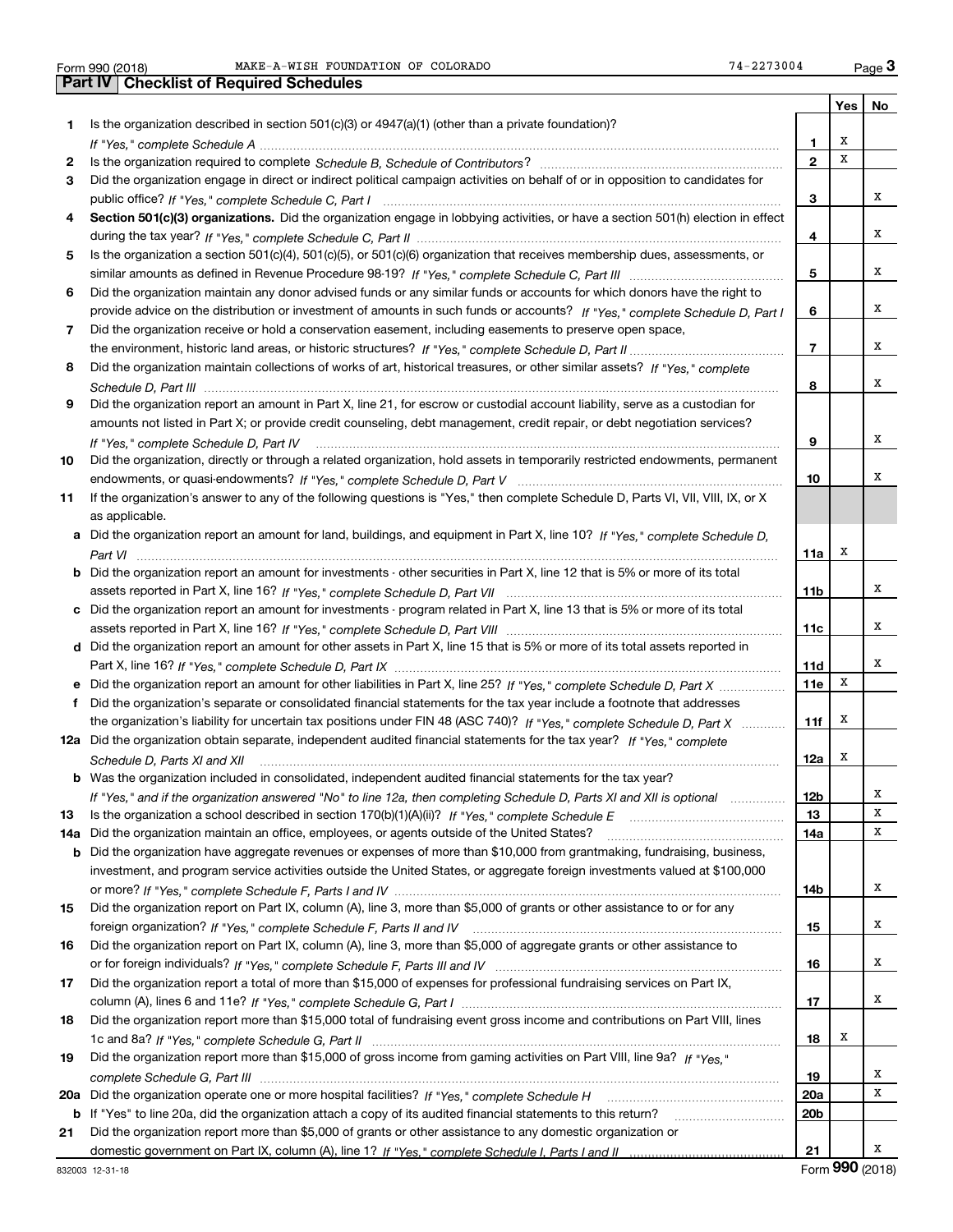*(continued)*

|        |                                                                                                                                   |                 | Yes | No |
|--------|-----------------------------------------------------------------------------------------------------------------------------------|-----------------|-----|----|
| 22     | Did the organization report more than \$5,000 of grants or other assistance to or for domestic individuals on                     |                 |     |    |
|        |                                                                                                                                   | 22              | х   |    |
| 23     | Did the organization answer "Yes" to Part VII, Section A, line 3, 4, or 5 about compensation of the organization's current        |                 |     |    |
|        | and former officers, directors, trustees, key employees, and highest compensated employees? If "Yes," complete                    |                 |     |    |
|        |                                                                                                                                   | 23              | х   |    |
|        | 24a Did the organization have a tax-exempt bond issue with an outstanding principal amount of more than \$100,000 as of the       |                 |     |    |
|        | last day of the year, that was issued after December 31, 2002? If "Yes," answer lines 24b through 24d and complete                |                 |     | х  |
|        |                                                                                                                                   | 24a<br>24b      |     |    |
|        | c Did the organization maintain an escrow account other than a refunding escrow at any time during the year to defease            |                 |     |    |
|        |                                                                                                                                   | 24c             |     |    |
|        |                                                                                                                                   | 24d             |     |    |
|        | 25a Section 501(c)(3), 501(c)(4), and 501(c)(29) organizations. Did the organization engage in an excess benefit                  |                 |     |    |
|        |                                                                                                                                   | 25a             |     | х  |
|        | b Is the organization aware that it engaged in an excess benefit transaction with a disqualified person in a prior year, and      |                 |     |    |
|        | that the transaction has not been reported on any of the organization's prior Forms 990 or 990-EZ? If "Yes," complete             |                 |     |    |
|        | Schedule L, Part I                                                                                                                | 25 <sub>b</sub> |     | х  |
| 26     | Did the organization report any amount on Part X, line 5, 6, or 22 for receivables from or payables to any current or             |                 |     |    |
|        | former officers, directors, trustees, key employees, highest compensated employees, or disqualified persons? If "Yes "            |                 |     |    |
|        |                                                                                                                                   | 26              |     | х  |
| 27     | Did the organization provide a grant or other assistance to an officer, director, trustee, key employee, substantial              |                 |     |    |
|        | contributor or employee thereof, a grant selection committee member, or to a 35% controlled entity or family member               |                 |     |    |
|        |                                                                                                                                   | 27              |     | х  |
| 28     | Was the organization a party to a business transaction with one of the following parties (see Schedule L, Part IV                 |                 |     |    |
|        | instructions for applicable filing thresholds, conditions, and exceptions):                                                       |                 |     |    |
|        | a A current or former officer, director, trustee, or key employee? If "Yes," complete Schedule L, Part IV                         | 28a             |     | х  |
| b      | A family member of a current or former officer, director, trustee, or key employee? If "Yes," complete Schedule L, Part IV        | 28b             |     | x  |
| с      | An entity of which a current or former officer, director, trustee, or key employee (or a family member thereof) was an officer,   |                 |     | х  |
| 29     |                                                                                                                                   | 28c<br>29       | х   |    |
| 30     | Did the organization receive contributions of art, historical treasures, or other similar assets, or qualified conservation       |                 |     |    |
|        |                                                                                                                                   | 30              |     | x  |
| 31     | Did the organization liquidate, terminate, or dissolve and cease operations?                                                      |                 |     |    |
|        |                                                                                                                                   | 31              |     | х  |
| 32     | Did the organization sell, exchange, dispose of, or transfer more than 25% of its net assets? If "Yes," complete                  |                 |     |    |
|        |                                                                                                                                   | 32              |     | х  |
| 33     | Did the organization own 100% of an entity disregarded as separate from the organization under Regulations                        |                 |     |    |
|        |                                                                                                                                   | 33              |     | x  |
| 34     | Was the organization related to any tax-exempt or taxable entity? If "Yes," complete Schedule R, Part II, III, or IV, and         |                 |     |    |
|        |                                                                                                                                   | 34              |     | х  |
|        | 35a Did the organization have a controlled entity within the meaning of section 512(b)(13)?                                       | 35a             |     | х  |
|        | b If "Yes" to line 35a, did the organization receive any payment from or engage in any transaction with a controlled entity       |                 |     |    |
|        |                                                                                                                                   | 35b             |     |    |
| 36     | Section 501(c)(3) organizations. Did the organization make any transfers to an exempt non-charitable related organization?        |                 |     |    |
|        |                                                                                                                                   | 36              |     | х  |
| 37     | Did the organization conduct more than 5% of its activities through an entity that is not a related organization                  |                 |     |    |
|        |                                                                                                                                   | 37              |     | х  |
| 38     | Did the organization complete Schedule O and provide explanations in Schedule O for Part VI, lines 11b and 19?                    |                 | х   |    |
| Part V | Note. All Form 990 filers are required to complete Schedule O<br><b>Statements Regarding Other IRS Filings and Tax Compliance</b> | 38              |     |    |
|        | Check if Schedule O contains a response or note to any line in this Part V                                                        |                 |     |    |
|        |                                                                                                                                   |                 | Yes | No |
|        | 12<br>1a                                                                                                                          |                 |     |    |
| b      | 0<br>Enter the number of Forms W-2G included in line 1a. Enter -0- if not applicable<br>1b                                        |                 |     |    |
| c      | Did the organization comply with backup withholding rules for reportable payments to vendors and reportable gaming                |                 |     |    |
|        | (gambling) winnings to prize winners?                                                                                             | 1c              | x   |    |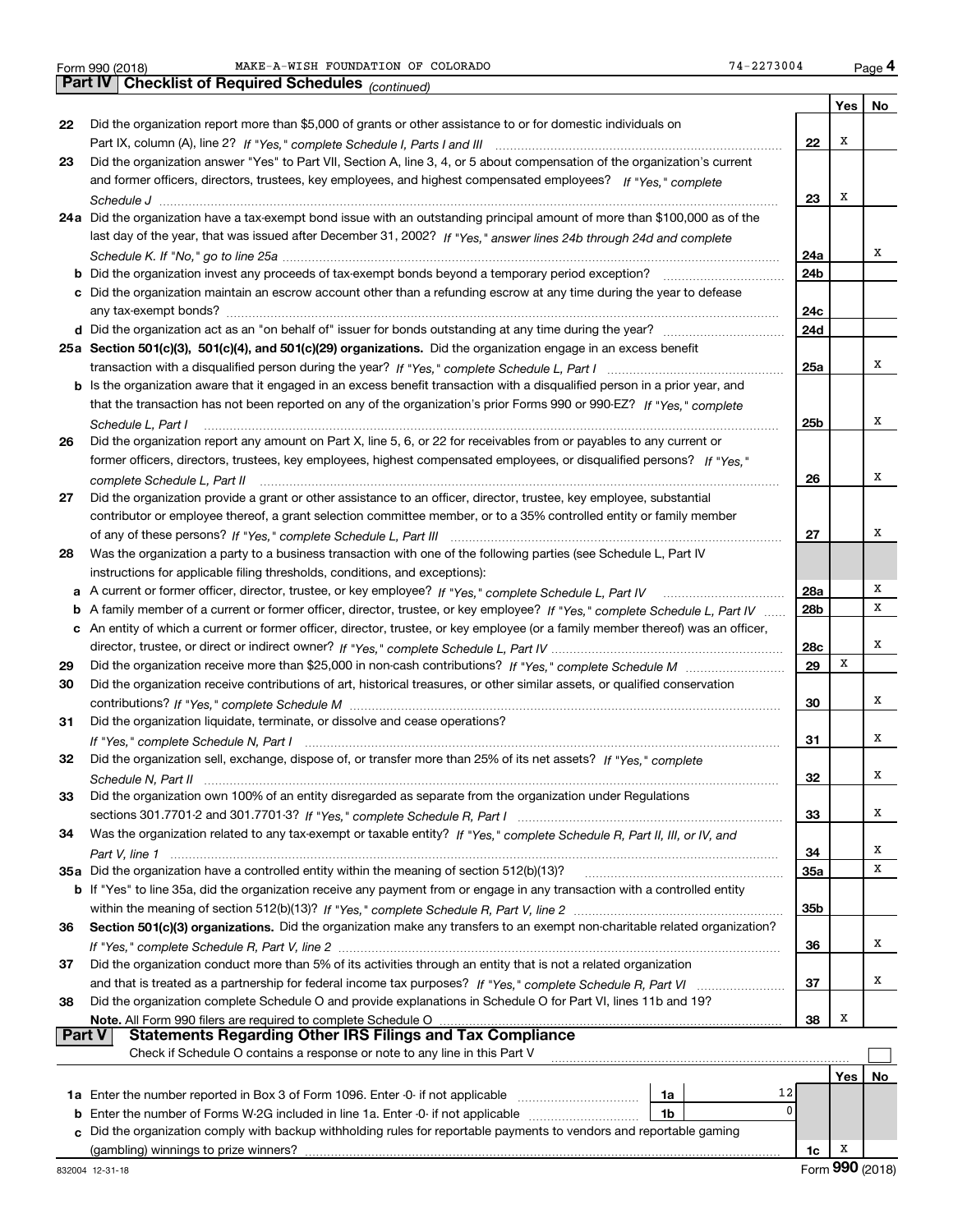|               | 74-2273004<br>MAKE-A-WISH FOUNDATION OF COLORADO<br>Form 990 (2018)                                                                             |                |     | Page 5 |  |  |  |  |  |
|---------------|-------------------------------------------------------------------------------------------------------------------------------------------------|----------------|-----|--------|--|--|--|--|--|
| <b>Part V</b> | Statements Regarding Other IRS Filings and Tax Compliance (continued)                                                                           |                |     |        |  |  |  |  |  |
|               |                                                                                                                                                 |                | Yes | No     |  |  |  |  |  |
|               | 2a Enter the number of employees reported on Form W-3, Transmittal of Wage and Tax Statements,                                                  |                |     |        |  |  |  |  |  |
|               | 23<br>filed for the calendar year ending with or within the year covered by this return<br>2a                                                   |                |     |        |  |  |  |  |  |
|               |                                                                                                                                                 | 2 <sub>b</sub> | х   |        |  |  |  |  |  |
|               |                                                                                                                                                 |                |     |        |  |  |  |  |  |
| за            | Did the organization have unrelated business gross income of \$1,000 or more during the year?                                                   | 3a             |     | х      |  |  |  |  |  |
|               |                                                                                                                                                 | 3b             |     |        |  |  |  |  |  |
|               | 4a At any time during the calendar year, did the organization have an interest in, or a signature or other authority over, a                    |                |     |        |  |  |  |  |  |
|               | financial account in a foreign country (such as a bank account, securities account, or other financial account)?                                | 4a             |     | х      |  |  |  |  |  |
|               | <b>b</b> If "Yes," enter the name of the foreign country: $\blacktriangleright$                                                                 |                |     |        |  |  |  |  |  |
|               | See instructions for filing requirements for FinCEN Form 114, Report of Foreign Bank and Financial Accounts (FBAR).                             |                |     |        |  |  |  |  |  |
| 5a            | Was the organization a party to a prohibited tax shelter transaction at any time during the tax year?                                           | 5a             |     | х      |  |  |  |  |  |
| b             |                                                                                                                                                 | 5 <sub>b</sub> |     | х      |  |  |  |  |  |
| с             |                                                                                                                                                 | 5с             |     |        |  |  |  |  |  |
|               | 6a Does the organization have annual gross receipts that are normally greater than \$100,000, and did the organization solicit                  |                |     |        |  |  |  |  |  |
|               | any contributions that were not tax deductible as charitable contributions?                                                                     | 6a             |     | х      |  |  |  |  |  |
|               | <b>b</b> If "Yes," did the organization include with every solicitation an express statement that such contributions or gifts                   |                |     |        |  |  |  |  |  |
|               | were not tax deductible?                                                                                                                        | 6b             |     |        |  |  |  |  |  |
| 7             | Organizations that may receive deductible contributions under section 170(c).                                                                   |                |     |        |  |  |  |  |  |
| а             | Did the organization receive a payment in excess of \$75 made partly as a contribution and partly for goods and services provided to the payor? | 7a             | х   |        |  |  |  |  |  |
| b             | If "Yes," did the organization notify the donor of the value of the goods or services provided?                                                 | 7b             | X   |        |  |  |  |  |  |
| с             | Did the organization sell, exchange, or otherwise dispose of tangible personal property for which it was required                               |                |     |        |  |  |  |  |  |
|               |                                                                                                                                                 | 7c             |     | х      |  |  |  |  |  |
|               | 7d                                                                                                                                              |                |     |        |  |  |  |  |  |
| е             | Did the organization receive any funds, directly or indirectly, to pay premiums on a personal benefit contract?                                 | 7e<br>7f       |     | х<br>х |  |  |  |  |  |
|               | Did the organization, during the year, pay premiums, directly or indirectly, on a personal benefit contract?<br>f                               |                |     |        |  |  |  |  |  |
| g             | If the organization received a contribution of qualified intellectual property, did the organization file Form 8899 as required?                |                |     |        |  |  |  |  |  |
|               | If the organization received a contribution of cars, boats, airplanes, or other vehicles, did the organization file a Form 1098-C?<br>h.        |                |     |        |  |  |  |  |  |
|               | Sponsoring organizations maintaining donor advised funds. Did a donor advised fund maintained by the<br>8                                       |                |     |        |  |  |  |  |  |
|               | sponsoring organization have excess business holdings at any time during the year?                                                              | 8              |     |        |  |  |  |  |  |
| 9             | Sponsoring organizations maintaining donor advised funds.                                                                                       |                |     |        |  |  |  |  |  |
| а             | Did the sponsoring organization make any taxable distributions under section 4966?                                                              | 9a             |     |        |  |  |  |  |  |
| b             | Did the sponsoring organization make a distribution to a donor, donor advisor, or related person?                                               | 9b             |     |        |  |  |  |  |  |
| 10            | Section 501(c)(7) organizations. Enter:                                                                                                         |                |     |        |  |  |  |  |  |
| a             | 10a<br>Initiation fees and capital contributions included on Part VIII, line 12 [100] [100] [100] [100] [100] [100] [<br>10 <sub>b</sub>        |                |     |        |  |  |  |  |  |
|               | Gross receipts, included on Form 990, Part VIII, line 12, for public use of club facilities                                                     |                |     |        |  |  |  |  |  |
| 11            | Section 501(c)(12) organizations. Enter:                                                                                                        |                |     |        |  |  |  |  |  |
| a             | Gross income from members or shareholders<br>11a<br>Gross income from other sources (Do not net amounts due or paid to other sources against    |                |     |        |  |  |  |  |  |
| b             | amounts due or received from them.)                                                                                                             |                |     |        |  |  |  |  |  |
|               | 11b<br>12a Section 4947(a)(1) non-exempt charitable trusts. Is the organization filing Form 990 in lieu of Form 1041?                           | 12a            |     |        |  |  |  |  |  |
|               | 12b<br><b>b</b> If "Yes," enter the amount of tax-exempt interest received or accrued during the year <i>manument</i> of                        |                |     |        |  |  |  |  |  |
|               | Section 501(c)(29) qualified nonprofit health insurance issuers.                                                                                |                |     |        |  |  |  |  |  |
| 13            | Is the organization licensed to issue qualified health plans in more than one state?                                                            | 13а            |     |        |  |  |  |  |  |
| а             | Note. See the instructions for additional information the organization must report on Schedule O.                                               |                |     |        |  |  |  |  |  |
| b             | Enter the amount of reserves the organization is required to maintain by the states in which the                                                |                |     |        |  |  |  |  |  |
|               | 13 <sub>b</sub>                                                                                                                                 |                |     |        |  |  |  |  |  |
| c             | 13с                                                                                                                                             |                |     |        |  |  |  |  |  |
| 14a           | Did the organization receive any payments for indoor tanning services during the tax year?                                                      | 14a            |     | х      |  |  |  |  |  |
|               |                                                                                                                                                 | 14b            |     |        |  |  |  |  |  |
| 15            | Is the organization subject to the section 4960 tax on payment(s) of more than \$1,000,000 in remuneration or                                   |                |     |        |  |  |  |  |  |
|               |                                                                                                                                                 | 15             |     | х      |  |  |  |  |  |
|               | If "Yes," see instructions and file Form 4720, Schedule N.                                                                                      |                |     |        |  |  |  |  |  |
| 16            | Is the organization an educational institution subject to the section 4968 excise tax on net investment income?                                 | 16             |     | х      |  |  |  |  |  |
|               | If "Yes," complete Form 4720, Schedule O.                                                                                                       |                |     |        |  |  |  |  |  |
|               |                                                                                                                                                 |                |     |        |  |  |  |  |  |

| Form 990 (2018) |  |
|-----------------|--|
|-----------------|--|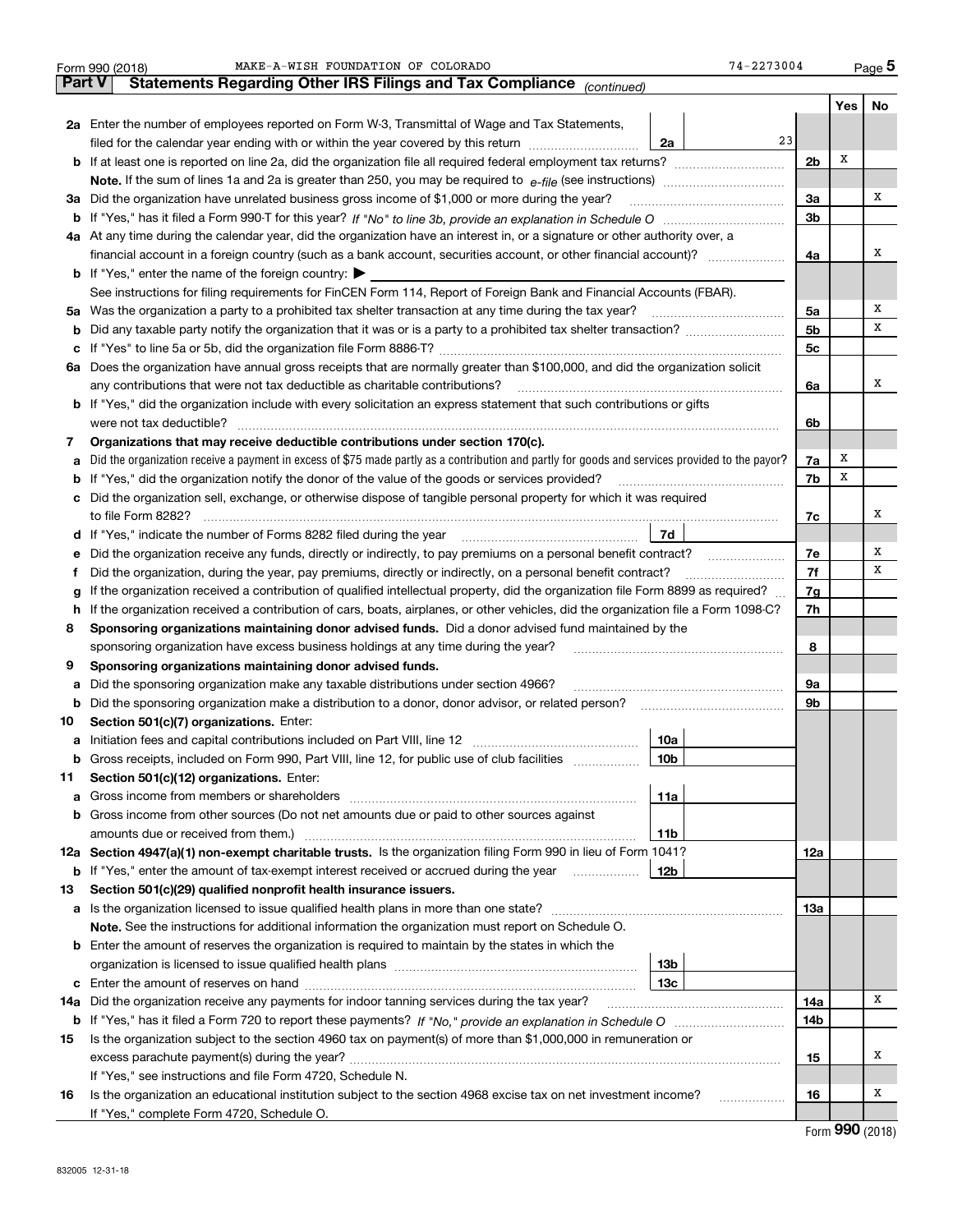|     | MAKE-A-WISH FOUNDATION OF COLORADO<br>Form 990 (2018)                                                                                                                 |    | 74-2273004 |    |                 |     | <u>Pag</u> e <b>6</b>   |  |
|-----|-----------------------------------------------------------------------------------------------------------------------------------------------------------------------|----|------------|----|-----------------|-----|-------------------------|--|
|     | Part VI<br>Governance, Management, and Disclosure For each "Yes" response to lines 2 through 7b below, and for a "No" response                                        |    |            |    |                 |     |                         |  |
|     | to line 8a, 8b, or 10b below, describe the circumstances, processes, or changes in Schedule O. See instructions.                                                      |    |            |    |                 |     |                         |  |
|     | Check if Schedule O contains a response or note to any line in this Part VI                                                                                           |    |            |    |                 |     | $\overline{\mathbf{x}}$ |  |
|     | <b>Section A. Governing Body and Management</b>                                                                                                                       |    |            |    |                 |     |                         |  |
|     |                                                                                                                                                                       |    |            |    |                 | Yes | No                      |  |
|     | 1a Enter the number of voting members of the governing body at the end of the tax year                                                                                | 1a |            | 16 |                 |     |                         |  |
|     | If there are material differences in voting rights among members of the governing body, or if the governing                                                           |    |            |    |                 |     |                         |  |
|     | body delegated broad authority to an executive committee or similar committee, explain in Schedule O.                                                                 |    |            |    |                 |     |                         |  |
| b   | Enter the number of voting members included in line 1a, above, who are independent                                                                                    | 1b |            | 16 |                 |     |                         |  |
| 2   | Did any officer, director, trustee, or key employee have a family relationship or a business relationship with any other                                              |    |            |    |                 |     |                         |  |
|     | officer, director, trustee, or key employee?                                                                                                                          |    |            |    | 2               |     | Χ                       |  |
| 3   | Did the organization delegate control over management duties customarily performed by or under the direct supervision                                                 |    |            |    |                 |     |                         |  |
|     |                                                                                                                                                                       |    |            |    | 3               |     | х                       |  |
| 4   | Did the organization make any significant changes to its governing documents since the prior Form 990 was filed?                                                      |    |            |    | 4               |     | X                       |  |
| 5   |                                                                                                                                                                       |    |            |    | 5               |     | х                       |  |
| 6   | Did the organization have members or stockholders?                                                                                                                    |    |            |    | 6               |     | х                       |  |
| 7a  | Did the organization have members, stockholders, or other persons who had the power to elect or appoint one or                                                        |    |            |    |                 |     |                         |  |
|     | more members of the governing body?                                                                                                                                   |    |            |    | 7a              |     | Χ                       |  |
| b   | Are any governance decisions of the organization reserved to (or subject to approval by) members, stockholders, or                                                    |    |            |    |                 |     |                         |  |
|     | persons other than the governing body?                                                                                                                                |    |            |    | 7b              |     | х                       |  |
| 8   | Did the organization contemporaneously document the meetings held or written actions undertaken during the year by the following:                                     |    |            |    |                 |     |                         |  |
| a   |                                                                                                                                                                       |    |            |    | 8a              | х   |                         |  |
| b   | Each committee with authority to act on behalf of the governing body?                                                                                                 |    |            |    | 8b              | х   |                         |  |
| 9   | Is there any officer, director, trustee, or key employee listed in Part VII, Section A, who cannot be reached at the                                                  |    |            |    |                 |     |                         |  |
|     |                                                                                                                                                                       |    |            |    | 9               |     | х                       |  |
|     | Section B. Policies <sub>(This Section B requests information about policies not required by the Internal Revenue Code.)</sub>                                        |    |            |    |                 |     |                         |  |
|     |                                                                                                                                                                       |    |            |    |                 | Yes | No                      |  |
|     |                                                                                                                                                                       |    |            |    | 10a             |     | х                       |  |
|     | <b>b</b> If "Yes," did the organization have written policies and procedures governing the activities of such chapters, affiliates,                                   |    |            |    |                 |     |                         |  |
|     | and branches to ensure their operations are consistent with the organization's exempt purposes?                                                                       |    |            |    | 10 <sub>b</sub> |     |                         |  |
| 11a | Has the organization provided a complete copy of this Form 990 to all members of its governing body before filing the form?                                           |    |            |    | 11a             | х   |                         |  |
| b   | Describe in Schedule O the process, if any, used by the organization to review this Form 990.                                                                         |    |            |    |                 |     |                         |  |
| 12a | Did the organization have a written conflict of interest policy? If "No," go to line 13                                                                               |    |            |    | 12a             | x   |                         |  |
| b   |                                                                                                                                                                       |    |            |    | 12b             | х   |                         |  |
|     | Did the organization regularly and consistently monitor and enforce compliance with the policy? If "Yes." describe                                                    |    |            |    |                 |     |                         |  |
|     | in Schedule O how this was done measured and contain an according to the state of the schedule O how this was                                                         |    |            |    | 12c             | x   |                         |  |
|     |                                                                                                                                                                       |    |            |    | 13              | X   |                         |  |
| 14  | Did the organization have a written document retention and destruction policy?                                                                                        |    |            |    | 14              | X   |                         |  |
| 15  | Did the process for determining compensation of the following persons include a review and approval by independent                                                    |    |            |    |                 |     |                         |  |
|     | persons, comparability data, and contemporaneous substantiation of the deliberation and decision?                                                                     |    |            |    |                 |     |                         |  |
|     | The organization's CEO, Executive Director, or top management official manufactured content of the organization's CEO, Executive Director, or top management official |    |            |    | 15a             | x   |                         |  |
| b   |                                                                                                                                                                       |    |            |    | 15b             |     | Χ                       |  |
|     | If "Yes" to line 15a or 15b, describe the process in Schedule O (see instructions).                                                                                   |    |            |    |                 |     |                         |  |
|     | 16a Did the organization invest in, contribute assets to, or participate in a joint venture or similar arrangement with a                                             |    |            |    |                 |     |                         |  |
|     | taxable entity during the year?                                                                                                                                       |    |            |    | 16a             |     | х                       |  |
|     | b If "Yes," did the organization follow a written policy or procedure requiring the organization to evaluate its participation                                        |    |            |    |                 |     |                         |  |
|     | in joint venture arrangements under applicable federal tax law, and take steps to safeguard the organization's                                                        |    |            |    |                 |     |                         |  |
|     | exempt status with respect to such arrangements?                                                                                                                      |    |            |    | 16b             |     |                         |  |
|     | <b>Section C. Disclosure</b>                                                                                                                                          |    |            |    |                 |     |                         |  |
| 17  | List the states with which a copy of this Form 990 is required to be filed $\triangleright$ CO                                                                        |    |            |    |                 |     |                         |  |
| 18  | Section 6104 requires an organization to make its Forms 1023 (1024 or 1024-A if applicable), 990, and 990-T (Section 501(c)(3)s only) available                       |    |            |    |                 |     |                         |  |
|     | for public inspection. Indicate how you made these available. Check all that apply.                                                                                   |    |            |    |                 |     |                         |  |
|     | $X \mid$ Own website<br>$X$ Upon request<br>Another's website<br>Other (explain in Schedule O)                                                                        |    |            |    |                 |     |                         |  |
| 19  | Describe in Schedule O whether (and if so, how) the organization made its governing documents, conflict of interest policy, and financial                             |    |            |    |                 |     |                         |  |
|     | statements available to the public during the tax year.                                                                                                               |    |            |    |                 |     |                         |  |
| 20  | State the name, address, and telephone number of the person who possesses the organization's books and records                                                        |    |            |    |                 |     |                         |  |
|     | JENNIFER GETSCH - 303-750-9474                                                                                                                                        |    |            |    |                 |     |                         |  |
|     | 7951 EAST MAPLEWOOD AVENUE, GREENWOOD VILLAGE, CO 80111                                                                                                               |    |            |    |                 |     |                         |  |
|     |                                                                                                                                                                       |    |            |    |                 |     |                         |  |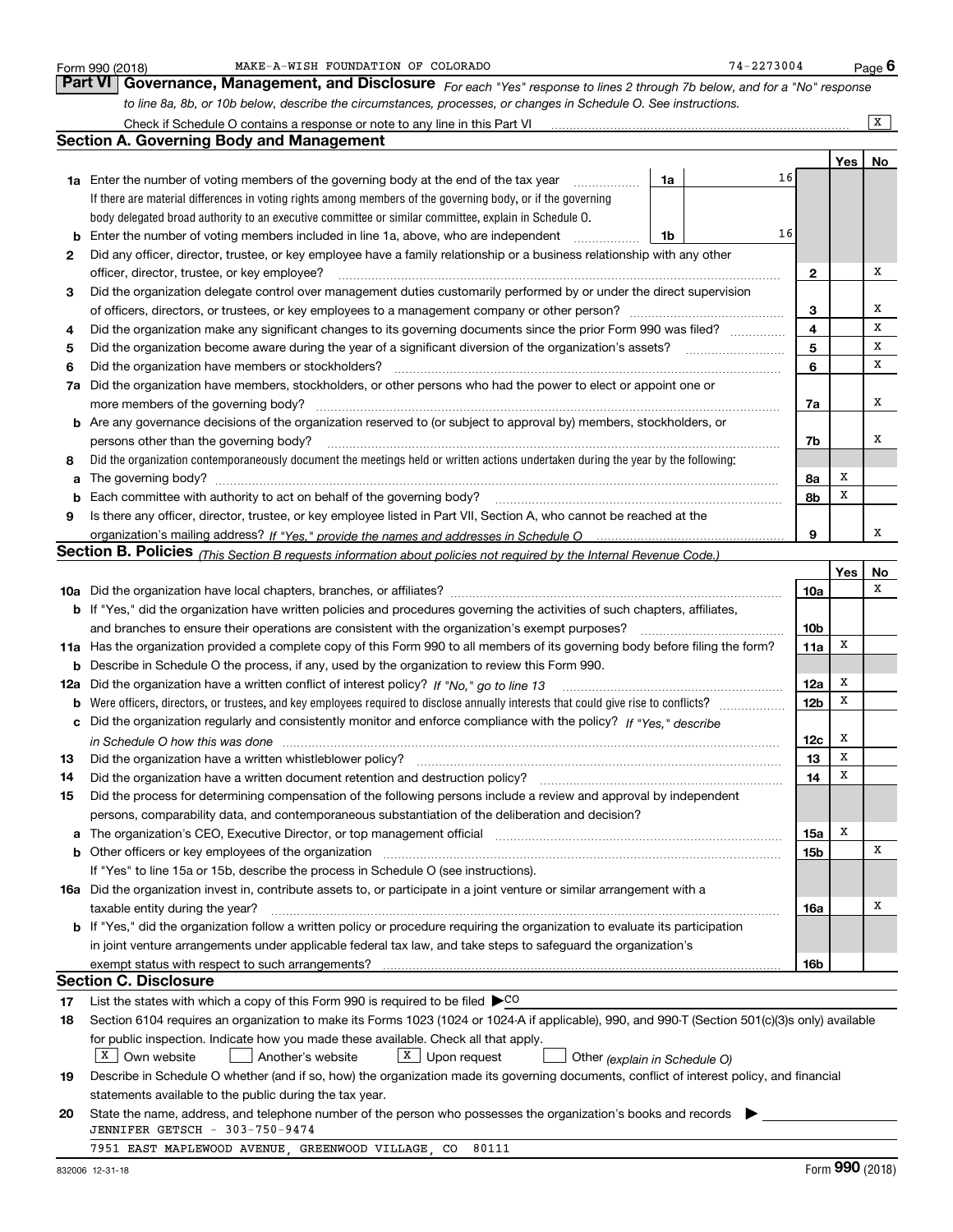$\mathcal{L}^{\text{max}}$ 

| Form 990 (2018) | MAKE-A-WISH FOUNDATION OF COLORADO                                                         | $74 - 2273004$ | Page ' |
|-----------------|--------------------------------------------------------------------------------------------|----------------|--------|
|                 | Part VII Compensation of Officers, Directors, Trustees, Key Employees, Highest Compensated |                |        |
|                 | <b>Employees, and Independent Contractors</b>                                              |                |        |

Check if Schedule O contains a response or note to any line in this Part VII

**Section A. Officers, Directors, Trustees, Key Employees, and Highest Compensated Employees**

**1a**  Complete this table for all persons required to be listed. Report compensation for the calendar year ending with or within the organization's tax year.

**•** List all of the organization's current officers, directors, trustees (whether individuals or organizations), regardless of amount of compensation.

● List all of the organization's **current** key employees, if any. See instructions for definition of "key employee." Enter -0- in columns  $(D)$ ,  $(E)$ , and  $(F)$  if no compensation was paid.

**•** List the organization's five current highest compensated employees (other than an officer, director, trustee, or key employee) who received report-

 $\bullet$  List all of the organization's **former** officers, key employees, and highest compensated employees who received more than \$100,000 of able compensation (Box 5 of Form W-2 and/or Box 7 of Form 1099-MISC) of more than \$100,000 from the organization and any related organizations.

**•** List all of the organization's former directors or trustees that received, in the capacity as a former director or trustee of the organization, reportable compensation from the organization and any related organizations. more than \$10,000 of reportable compensation from the organization and any related organizations.

List persons in the following order: individual trustees or directors; institutional trustees; officers; key employees; highest compensated employees; and former such persons.

Check this box if neither the organization nor any related organization compensated any current officer, director, or trustee.  $\mathcal{L}^{\text{max}}$ 

| (A)                           | (B)               | (C)<br>Position                |                                                                  |         |              |                                   |        | (D)             | (E)                          | (F)                |
|-------------------------------|-------------------|--------------------------------|------------------------------------------------------------------|---------|--------------|-----------------------------------|--------|-----------------|------------------------------|--------------------|
| Name and Title                | Average           |                                |                                                                  |         |              | (do not check more than one       |        | Reportable      | Reportable                   | Estimated          |
|                               | hours per<br>week |                                | box, unless person is both an<br>officer and a director/trustee) |         |              |                                   |        | compensation    | compensation<br>from related | amount of<br>other |
|                               | (list any         |                                |                                                                  |         |              |                                   |        | from<br>the     | organizations                | compensation       |
|                               | hours for         |                                |                                                                  |         |              |                                   |        | organization    | (W-2/1099-MISC)              | from the           |
|                               | related           |                                | trustee                                                          |         |              |                                   |        | (W-2/1099-MISC) |                              | organization       |
|                               | organizations     |                                |                                                                  |         |              |                                   |        |                 |                              | and related        |
|                               | below             | Individual trustee or director | Institutional t                                                  | Officer | Key employee | Highest compensated<br>  employee | Former |                 |                              | organizations      |
| <b>BILL MYERS</b>             | line)<br>1.00     |                                |                                                                  |         |              |                                   |        |                 |                              |                    |
| (1)<br>CHAIR AS OF 4/2/19     |                   | x                              |                                                                  | X       |              |                                   |        | 0               | $\mathbf{0}$                 |                    |
| DOUG ASKAM<br>(2)             |                   |                                |                                                                  |         |              |                                   |        |                 |                              | $\mathsf{0}\,.$    |
|                               | 1.00              |                                |                                                                  |         |              |                                   |        |                 |                              |                    |
| CHAIR THROUGH 3/13/19         |                   | x                              |                                                                  | x       |              |                                   |        | 0               | 0                            | 0.                 |
| BRENT SMITH<br>(3)            | 1.00              |                                |                                                                  |         |              |                                   |        |                 |                              |                    |
| VICE CHAIR AS OF 8/20/19      |                   | x                              |                                                                  | x       |              |                                   |        | 0               | 0                            | $\mathsf{0}\,.$    |
| <b>JUSTIN VAUGHN</b><br>(4)   | 1.00              |                                |                                                                  |         |              |                                   |        |                 |                              |                    |
| VICE CHAIR THROUGH 3/1/19     |                   | x                              |                                                                  | x       |              |                                   |        | 0               | 0                            | 0.                 |
| <b>JENNIFER BURTON</b><br>(5) | 1,00              |                                |                                                                  |         |              |                                   |        |                 |                              |                    |
| TREASURER                     |                   | x                              |                                                                  | X       |              |                                   |        | $\mathbf{0}$    | $\mathbf{0}$                 | $\mathbf 0$ .      |
| <b>BEAU STARK</b><br>(6)      | 1.00              |                                |                                                                  |         |              |                                   |        |                 |                              |                    |
| <b>DIRECTOR</b>               |                   | x                              |                                                                  |         |              |                                   |        | 0               | 0                            | $\mathbf 0$ .      |
| CONNIE TALMAGE<br>(7)         | 1.00              |                                |                                                                  |         |              |                                   |        |                 |                              |                    |
| <b>DIRECTOR</b>               |                   | x                              |                                                                  |         |              |                                   |        | 0               | 0                            | $\mathsf{0}\,.$    |
| CORY TIPTON<br>(8)            | 1.00              |                                |                                                                  |         |              |                                   |        |                 |                              |                    |
| <b>DIRECTOR</b>               |                   | x                              |                                                                  |         |              |                                   |        | 0               | 0                            | $\mathbf 0$ .      |
| DENNIS BROWN<br>(9)           | 1.00              |                                |                                                                  |         |              |                                   |        |                 |                              |                    |
| <b>DIRECTOR</b>               |                   | x                              |                                                                  |         |              |                                   |        | 0               | $\mathbf{0}$                 | $\mathbf 0$ .      |
| (10) DERON BROWN              | 1,00              |                                |                                                                  |         |              |                                   |        |                 |                              |                    |
| DIRECTOR THROUGH 7/31/19      |                   | X                              |                                                                  |         |              |                                   |        | $\mathbf{0}$    | $\mathbf{0}$                 | $\mathbf 0$ .      |
| (11) ERIC CREED               | 1.00              |                                |                                                                  |         |              |                                   |        |                 |                              |                    |
| <b>DIRECTOR</b>               |                   | x                              |                                                                  |         |              |                                   |        | $\mathbf{0}$ .  | $\mathbf{0}$                 | $\mathsf{0}\,$ .   |
| (12) KELLY MALONEY            | 1.00              |                                |                                                                  |         |              |                                   |        |                 |                              |                    |
| <b>DIRECTOR</b>               |                   | x                              |                                                                  |         |              |                                   |        | $\mathbf{0}$    | 0                            | $\mathsf{0}\,.$    |
| (13) MICHAEL BROKER           | 1.00              |                                |                                                                  |         |              |                                   |        |                 |                              |                    |
| <b>DIRECTOR</b>               |                   | x                              |                                                                  |         |              |                                   |        | 0.              | $\mathbf{0}$                 | $\mathsf{0}\,.$    |
| (14) MICHAEL HARRELL          | 1.00              |                                |                                                                  |         |              |                                   |        |                 |                              |                    |
| <b>DIRECTOR</b>               |                   | x                              |                                                                  |         |              |                                   |        | 0.              | $\mathbf{0}$                 | $\mathsf{0}\,.$    |
| (15) MIKE BRUEGGEMANN         | 1.00              |                                |                                                                  |         |              |                                   |        |                 |                              |                    |
| <b>DIRECTOR</b>               |                   | x                              |                                                                  |         |              |                                   |        | 0.              | $\mathbf 0$                  | $\mathbf 0$ .      |
| (16) ROBERT FORBES            | 1,00              |                                |                                                                  |         |              |                                   |        |                 |                              |                    |
| <b>DIRECTOR</b>               |                   | x                              |                                                                  |         |              |                                   |        | $\mathbf{0}$ .  | $\mathbf{0}$                 | $\mathsf{0}\,.$    |
| (17) SCOTT ESMOND             | 1.00              |                                |                                                                  |         |              |                                   |        |                 |                              |                    |
| <b>DIRECTOR</b>               |                   | x                              |                                                                  |         |              |                                   |        | 0.              | $\mathbf{0}$ .               | $\mathbf{0}$ .     |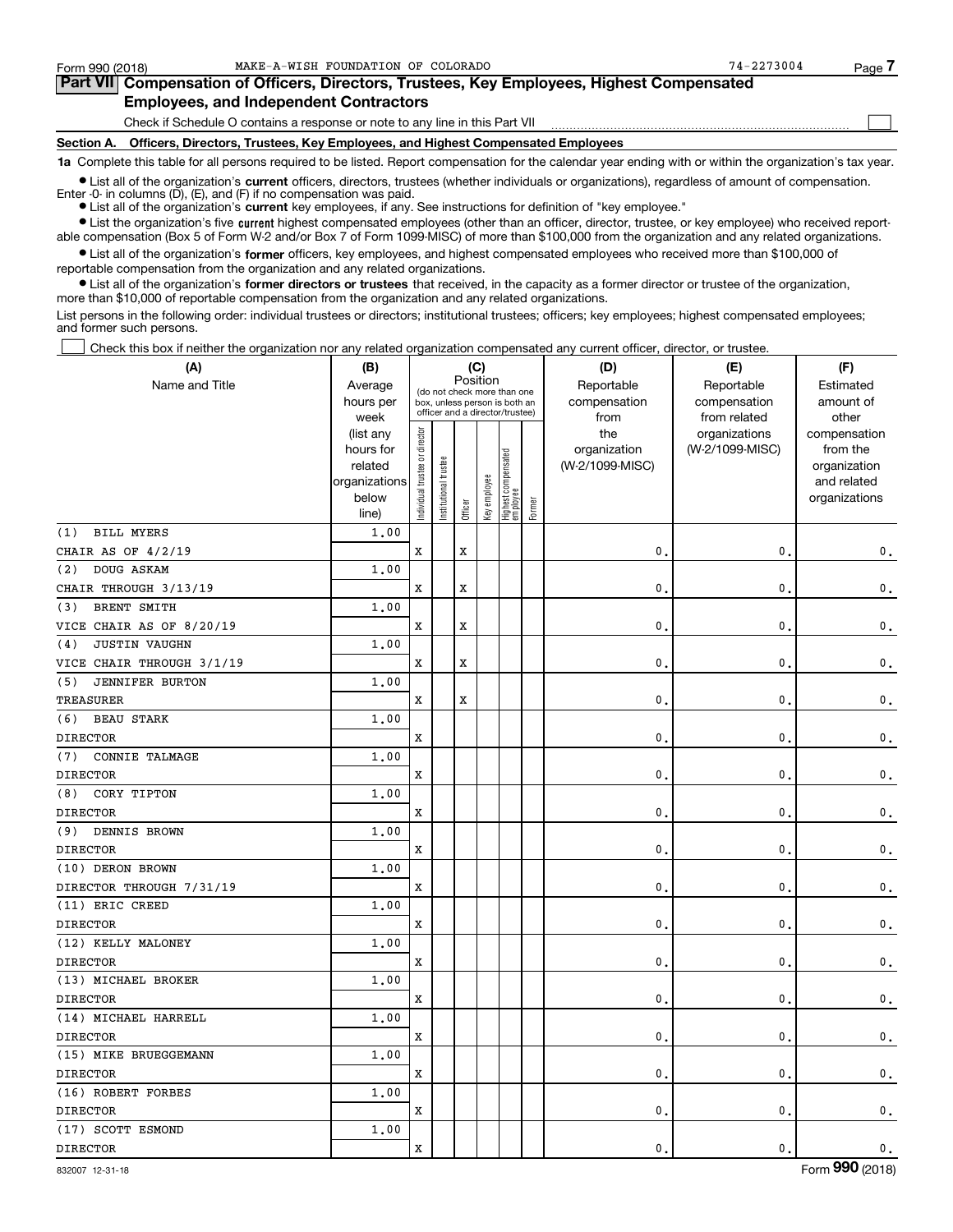| MAKE-A-WISH FOUNDATION OF COLORADO<br>Form 990 (2018)                                                                                                                                                                                                       |                                                                      |                                                                                                                    |                      |         |              |                                  |                                           |                                                   | 74-2273004                       |          |                                        |                                                                          | Page $8$      |
|-------------------------------------------------------------------------------------------------------------------------------------------------------------------------------------------------------------------------------------------------------------|----------------------------------------------------------------------|--------------------------------------------------------------------------------------------------------------------|----------------------|---------|--------------|----------------------------------|-------------------------------------------|---------------------------------------------------|----------------------------------|----------|----------------------------------------|--------------------------------------------------------------------------|---------------|
| <b>Part VII</b><br>Section A. Officers, Directors, Trustees, Key Employees, and Highest Compensated Employees (continued)                                                                                                                                   |                                                                      |                                                                                                                    |                      |         |              |                                  |                                           |                                                   |                                  |          |                                        |                                                                          |               |
| (A)<br>Name and title                                                                                                                                                                                                                                       | (B)<br>Average<br>hours per<br>week                                  | (C)<br>Position<br>(do not check more than one<br>box, unless person is both an<br>officer and a director/trustee) |                      |         |              |                                  | (D)<br>Reportable<br>compensation<br>from | (E)<br>Reportable<br>compensation<br>from related |                                  |          | (F)<br>Estimated<br>amount of<br>other |                                                                          |               |
|                                                                                                                                                                                                                                                             | (list any<br>hours for<br>related<br>organizations<br>below<br>line) | ndividual trustee or director                                                                                      | nstitutional trustee | Officer | key employee | Highest compensated<br> employee | Former                                    | the<br>organization<br>(W-2/1099-MISC)            | organizations<br>(W-2/1099-MISC) |          |                                        | compensation<br>from the<br>organization<br>and related<br>organizations |               |
| (18) SCOTT REICHENBERG                                                                                                                                                                                                                                      | 1,00                                                                 |                                                                                                                    |                      |         |              |                                  |                                           |                                                   |                                  |          |                                        |                                                                          |               |
| <b>DIRECTOR</b>                                                                                                                                                                                                                                             |                                                                      | X                                                                                                                  |                      |         |              |                                  |                                           | 0                                                 |                                  | 0.       |                                        |                                                                          | 0.            |
| (19) JENNIFER GETSCH<br>VP OF OPS & SECRETARY                                                                                                                                                                                                               | 40.00                                                                | X                                                                                                                  |                      | x       |              |                                  |                                           | $\mathbf{0}$                                      |                                  | 0.       |                                        |                                                                          | 0.            |
| (20) JOAN MAZAK                                                                                                                                                                                                                                             | 40.00                                                                |                                                                                                                    |                      |         |              |                                  |                                           |                                                   |                                  |          |                                        |                                                                          |               |
| PRESIDENT & CEO THROUGH 8/19                                                                                                                                                                                                                                |                                                                      |                                                                                                                    |                      | X       |              |                                  |                                           | 249,520.                                          |                                  | 0.       |                                        |                                                                          | 35,097.       |
| (21) SCOTT DISHONG                                                                                                                                                                                                                                          | 40.00                                                                |                                                                                                                    |                      |         |              |                                  |                                           |                                                   |                                  |          |                                        |                                                                          |               |
| PRESIDENT & CEO AS OF 7/19                                                                                                                                                                                                                                  |                                                                      |                                                                                                                    |                      | x       |              |                                  |                                           | 0.                                                |                                  | 0.       |                                        |                                                                          | 0.            |
| (22) MARILYN TILLERY<br>CFS MANAGER                                                                                                                                                                                                                         | 40.00                                                                |                                                                                                                    |                      |         |              | х                                |                                           | 104,457.                                          |                                  | 0.       |                                        |                                                                          | 6, 173.       |
|                                                                                                                                                                                                                                                             |                                                                      |                                                                                                                    |                      |         |              |                                  |                                           |                                                   |                                  |          |                                        |                                                                          |               |
|                                                                                                                                                                                                                                                             |                                                                      |                                                                                                                    |                      |         |              |                                  |                                           | 353,977.                                          |                                  | 0.       |                                        |                                                                          | 41,270.       |
|                                                                                                                                                                                                                                                             |                                                                      |                                                                                                                    |                      |         |              |                                  |                                           | $\mathbf{0}$ .<br>353,977.                        |                                  | 0.<br>0. |                                        |                                                                          | 0.<br>41,270. |
| Total number of individuals (including but not limited to those listed above) who received more than \$100,000 of reportable<br>2                                                                                                                           |                                                                      |                                                                                                                    |                      |         |              |                                  |                                           |                                                   |                                  |          |                                        |                                                                          |               |
| compensation from the organization $\blacktriangleright$                                                                                                                                                                                                    |                                                                      |                                                                                                                    |                      |         |              |                                  |                                           |                                                   |                                  |          |                                        |                                                                          | 2             |
|                                                                                                                                                                                                                                                             |                                                                      |                                                                                                                    |                      |         |              |                                  |                                           |                                                   |                                  |          |                                        | Yes                                                                      | No            |
| Did the organization list any former officer, director, or trustee, key employee, or highest compensated employee on<br>3                                                                                                                                   |                                                                      |                                                                                                                    |                      |         |              |                                  |                                           |                                                   |                                  |          |                                        |                                                                          |               |
| line 1a? If "Yes," complete Schedule J for such individual manufactured contained and the Ves," complete Schedule J for such individual                                                                                                                     |                                                                      |                                                                                                                    |                      |         |              |                                  |                                           |                                                   |                                  |          | З                                      |                                                                          | x             |
| For any individual listed on line 1a, is the sum of reportable compensation and other compensation from the organization<br>4                                                                                                                               |                                                                      |                                                                                                                    |                      |         |              |                                  |                                           |                                                   |                                  |          | 4                                      | х                                                                        |               |
| Did any person listed on line 1a receive or accrue compensation from any unrelated organization or individual for services<br>5                                                                                                                             |                                                                      |                                                                                                                    |                      |         |              |                                  |                                           |                                                   |                                  |          |                                        |                                                                          |               |
|                                                                                                                                                                                                                                                             |                                                                      |                                                                                                                    |                      |         |              |                                  |                                           |                                                   |                                  |          | 5                                      |                                                                          | х             |
| <b>Section B. Independent Contractors</b>                                                                                                                                                                                                                   |                                                                      |                                                                                                                    |                      |         |              |                                  |                                           |                                                   |                                  |          |                                        |                                                                          |               |
| Complete this table for your five highest compensated independent contractors that received more than \$100,000 of compensation from<br>1<br>the organization. Report compensation for the calendar year ending with or within the organization's tax year. |                                                                      |                                                                                                                    |                      |         |              |                                  |                                           |                                                   |                                  |          |                                        |                                                                          |               |
| (A)<br>Name and business address                                                                                                                                                                                                                            |                                                                      | <b>NONE</b>                                                                                                        |                      |         |              |                                  |                                           | (B)<br>Description of services                    |                                  |          | (C)                                    | Compensation                                                             |               |
|                                                                                                                                                                                                                                                             |                                                                      |                                                                                                                    |                      |         |              |                                  |                                           |                                                   |                                  |          |                                        |                                                                          |               |
|                                                                                                                                                                                                                                                             |                                                                      |                                                                                                                    |                      |         |              |                                  |                                           |                                                   |                                  |          |                                        |                                                                          |               |
|                                                                                                                                                                                                                                                             |                                                                      |                                                                                                                    |                      |         |              |                                  |                                           |                                                   |                                  |          |                                        |                                                                          |               |
|                                                                                                                                                                                                                                                             |                                                                      |                                                                                                                    |                      |         |              |                                  |                                           |                                                   |                                  |          |                                        |                                                                          |               |
|                                                                                                                                                                                                                                                             |                                                                      |                                                                                                                    |                      |         |              |                                  |                                           |                                                   |                                  |          |                                        |                                                                          |               |
| Total number of independent contractors (including but not limited to those listed above) who received more than<br>2<br>\$100,000 of compensation from the organization                                                                                    |                                                                      |                                                                                                                    |                      |         |              | 0                                |                                           |                                                   |                                  |          |                                        |                                                                          |               |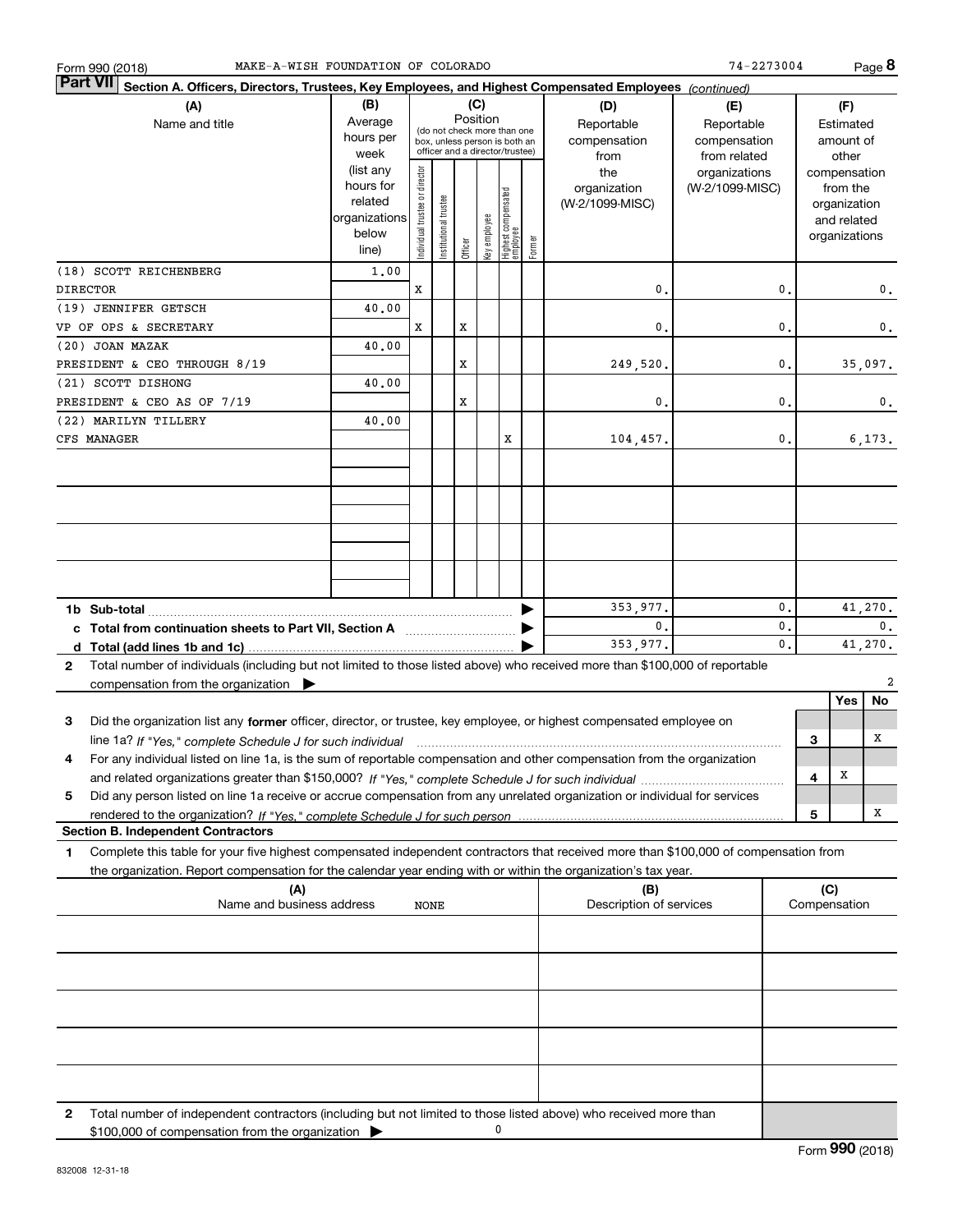|                                                           | Form 990 (2018)  |                                                                                                                       |                            | MAKE-A-WISH FOUNDATION OF COLORADO |               |                                          | 74-2273004                       | Page 9                                                             |
|-----------------------------------------------------------|------------------|-----------------------------------------------------------------------------------------------------------------------|----------------------------|------------------------------------|---------------|------------------------------------------|----------------------------------|--------------------------------------------------------------------|
|                                                           | <b>Part VIII</b> | <b>Statement of Revenue</b>                                                                                           |                            |                                    |               |                                          |                                  |                                                                    |
|                                                           |                  |                                                                                                                       |                            |                                    |               |                                          |                                  |                                                                    |
|                                                           |                  |                                                                                                                       |                            |                                    | Total revenue | Related or<br>exempt function<br>revenue | Unrelated<br>business<br>revenue | (D)<br>Revenue excluded<br>from tax under<br>sections<br>512 - 514 |
|                                                           |                  | 1 a Federated campaigns                                                                                               | 1a                         |                                    |               |                                          |                                  |                                                                    |
| Contributions, Gifts, Grants<br>and Other Similar Amounts |                  | <b>b</b> Membership dues                                                                                              | 1 <sub>b</sub>             |                                    |               |                                          |                                  |                                                                    |
|                                                           |                  | c Fundraising events                                                                                                  | 1 <sub>c</sub>             | 567,058.                           |               |                                          |                                  |                                                                    |
|                                                           |                  | d Related organizations                                                                                               | 1 <sub>d</sub>             |                                    |               |                                          |                                  |                                                                    |
|                                                           |                  | e Government grants (contributions)                                                                                   | 1e                         |                                    |               |                                          |                                  |                                                                    |
|                                                           |                  | f All other contributions, gifts, grants, and                                                                         |                            |                                    |               |                                          |                                  |                                                                    |
|                                                           |                  | similar amounts not included above                                                                                    | 1f                         | 5,105,888.                         |               |                                          |                                  |                                                                    |
|                                                           | g                | Noncash contributions included in lines 1a-1f: \$                                                                     |                            | 817,378.                           |               |                                          |                                  |                                                                    |
|                                                           |                  |                                                                                                                       |                            | ▶                                  | 5,672,946.    |                                          |                                  |                                                                    |
|                                                           |                  |                                                                                                                       |                            | <b>Business Code</b>               |               |                                          |                                  |                                                                    |
|                                                           | 2a               | WISH ASSIST FEES                                                                                                      |                            | 900099                             | 9,925.        | 9,925.                                   |                                  |                                                                    |
|                                                           | b                | the contract of the contract of the contract of the contract of the contract of                                       |                            |                                    |               |                                          |                                  |                                                                    |
|                                                           | с                |                                                                                                                       |                            |                                    |               |                                          |                                  |                                                                    |
| Program Service<br>Revenue                                | d                | <u> 2000 - Jan James James Barnett, amerikansk politik (</u>                                                          |                            |                                    |               |                                          |                                  |                                                                    |
|                                                           | е                | <u> 1989 - Johann Barn, mars and de Branch Barn, mars and de Branch Barn, mars and de Branch Barn, mars and de Br</u> |                            |                                    |               |                                          |                                  |                                                                    |
|                                                           |                  | f All other program service revenue                                                                                   |                            |                                    |               |                                          |                                  |                                                                    |
|                                                           | a                |                                                                                                                       |                            |                                    | 9,925.        |                                          |                                  |                                                                    |
|                                                           | 3                | Investment income (including dividends, interest, and                                                                 |                            |                                    |               |                                          |                                  |                                                                    |
|                                                           |                  |                                                                                                                       |                            | ▶                                  | 44,931.       |                                          |                                  | 44,931.                                                            |
|                                                           | 4                | Income from investment of tax-exempt bond proceeds                                                                    |                            |                                    |               |                                          |                                  |                                                                    |
|                                                           | 5                |                                                                                                                       |                            |                                    |               |                                          |                                  |                                                                    |
|                                                           |                  |                                                                                                                       | (i) Real                   | (ii) Personal                      |               |                                          |                                  |                                                                    |
|                                                           |                  | 6 a Gross rents                                                                                                       |                            |                                    |               |                                          |                                  |                                                                    |
|                                                           |                  | <b>b</b> Less: rental expenses                                                                                        |                            |                                    |               |                                          |                                  |                                                                    |
|                                                           | c                | Rental income or (loss)                                                                                               |                            |                                    |               |                                          |                                  |                                                                    |
|                                                           |                  |                                                                                                                       | the company of the company |                                    |               |                                          |                                  |                                                                    |
|                                                           |                  | 7 a Gross amount from sales of                                                                                        | (i) Securities             |                                    |               |                                          |                                  |                                                                    |
|                                                           |                  | assets other than inventory                                                                                           | 239,342.                   | (ii) Other                         |               |                                          |                                  |                                                                    |
|                                                           |                  | <b>b</b> Less: cost or other basis                                                                                    |                            |                                    |               |                                          |                                  |                                                                    |
|                                                           |                  | and sales expenses                                                                                                    | 244,743.                   |                                    |               |                                          |                                  |                                                                    |
|                                                           |                  |                                                                                                                       | $-5,401.$                  |                                    |               |                                          |                                  |                                                                    |
|                                                           |                  |                                                                                                                       |                            |                                    | $-5,401.$     |                                          |                                  | 5,401.                                                             |
|                                                           |                  | 8 a Gross income from fundraising events (not                                                                         |                            |                                    |               |                                          |                                  |                                                                    |
|                                                           |                  | including \$ 567,058. of                                                                                              |                            |                                    |               |                                          |                                  |                                                                    |
|                                                           |                  | contributions reported on line 1c). See                                                                               |                            |                                    |               |                                          |                                  |                                                                    |
|                                                           |                  |                                                                                                                       |                            | 163,969.                           |               |                                          |                                  |                                                                    |
| <b>Other Revenue</b>                                      |                  |                                                                                                                       | $\mathbf b$                | 222,352.                           |               |                                          |                                  |                                                                    |
|                                                           |                  | c Net income or (loss) from fundraising events                                                                        |                            | <u></u> ▶                          | $-58,383.$    |                                          |                                  | $-58,383.$                                                         |
|                                                           |                  | 9 a Gross income from gaming activities. See                                                                          |                            |                                    |               |                                          |                                  |                                                                    |
|                                                           |                  |                                                                                                                       |                            |                                    |               |                                          |                                  |                                                                    |
|                                                           |                  |                                                                                                                       | $\mathbf b$                |                                    |               |                                          |                                  |                                                                    |
|                                                           |                  |                                                                                                                       |                            |                                    |               |                                          |                                  |                                                                    |
|                                                           |                  | 10 a Gross sales of inventory, less returns                                                                           |                            |                                    |               |                                          |                                  |                                                                    |
|                                                           |                  |                                                                                                                       |                            |                                    |               |                                          |                                  |                                                                    |
|                                                           |                  | <b>b</b> Less: cost of goods sold $\ldots$ <b>b</b>                                                                   |                            |                                    |               |                                          |                                  |                                                                    |
|                                                           |                  | c Net income or (loss) from sales of inventory                                                                        |                            |                                    |               |                                          |                                  |                                                                    |
|                                                           |                  | Miscellaneous Revenue                                                                                                 |                            | <b>Business Code</b>               |               |                                          |                                  |                                                                    |
|                                                           |                  | 11 a REIMBURSEMENTS                                                                                                   |                            | 900099                             | 2,585.        | 2,585.                                   |                                  |                                                                    |
|                                                           | b                |                                                                                                                       |                            |                                    |               |                                          |                                  |                                                                    |
|                                                           |                  |                                                                                                                       |                            |                                    |               |                                          |                                  |                                                                    |
|                                                           | с                |                                                                                                                       |                            |                                    |               |                                          |                                  |                                                                    |
|                                                           | d                |                                                                                                                       |                            |                                    | 2,585.        |                                          |                                  |                                                                    |
|                                                           |                  |                                                                                                                       |                            |                                    | 5,666,603.    | 12,510.                                  | 0.                               | $-18,853.$                                                         |
|                                                           | 12               |                                                                                                                       |                            |                                    |               |                                          |                                  |                                                                    |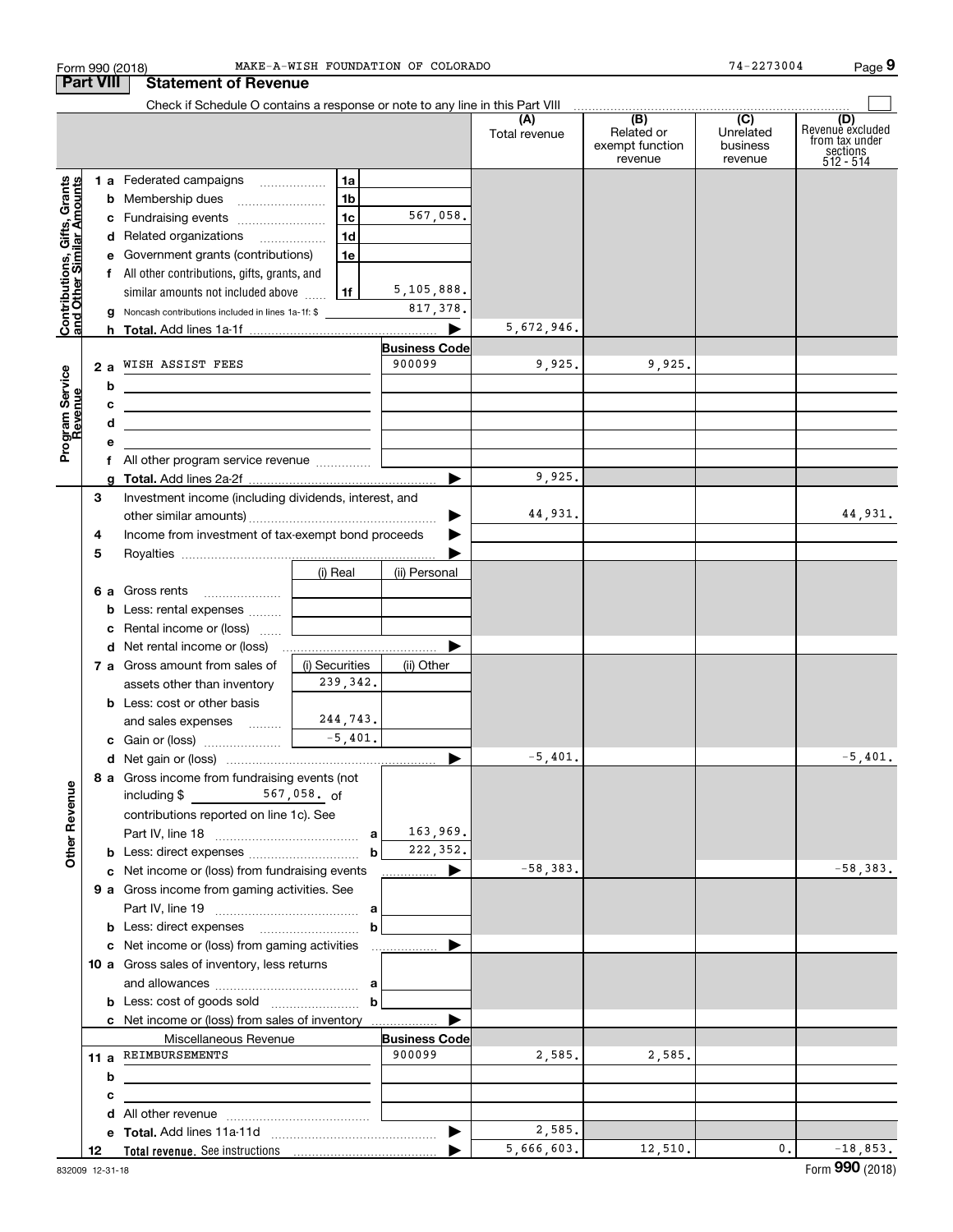*Section 501(c)(3) and 501(c)(4) organizations must complete all columns. All other organizations must complete column (A).*

**10**

### Check here  $\bullet$  if following SOP 98-2 (ASC 958-720) **Total functional expenses.**  Add lines 1 through 24e **Joint costs.** Complete this line only if the organization **(A)**<br>Total expenses **(B) (C) (D) 123** Grants and other assistance to foreign **4567891011abcdefg12131415161718192021222324abcde2526**Grants and other assistance to domestic organizations and domestic governments. See Part IV, line 21 Compensation not included above, to disqualified persons (as defined under section 4958(f)(1)) and persons described in section 4958(c)(3)(B)  $\quad \ldots \ldots \ldots$ Pension plan accruals and contributions (include section 401(k) and 403(b) employer contributions) Professional fundraising services. See Part IV, line 17 Other. (If line 11g amount exceeds 10% of line 25, column (A) amount, list line 11g expenses on Sch O.) Other expenses. Itemize expenses not covered above. (List miscellaneous expenses in line 24e. If line 24e amount exceeds 10% of line 25, column (A) amount, list line 24e expenses on Schedule O.) reported in column (B) joint costs from a combined educational campaign and fundraising solicitation. Check if Schedule O contains a response or note to any line in this Part IX (C) (C) (C) (C) (C) (C) Program service expensesManagement and general expenses Fundraising expensesGrants and other assistance to domestic individuals. See Part IV, line 22 ~~~~~~~ organizations, foreign governments, and foreign individuals. See Part IV, lines 15 and 16  $\ldots$ Benefits paid to or for members .................... Compensation of current officers, directors, trustees, and key employees  $\ldots$   $\ldots$   $\ldots$   $\ldots$   $\ldots$ Other salaries and wages ~~~~~~~~~~ Other employee benefits ~~~~~~~~~~ Payroll taxes ~~~~~~~~~~~~~~~~ Fees for services (non-employees): Management ~~~~~~~~~~~~~~~~ Legal ~~~~~~~~~~~~~~~~~~~~Accounting ~~~~~~~~~~~~~~~~~ Lobbying ~~~~~~~~~~~~~~~~~~ lnvestment management fees ....................... Advertising and promotion \_\_\_\_\_\_\_\_\_\_\_\_\_\_\_\_\_\_\_ Office expenses ~~~~~~~~~~~~~~~ Information technology ~~~~~~~~~~~ Royalties ~~~~~~~~~~~~~~~~~~ Occupancy ~~~~~~~~~~~~~~~~~ Travel ……………………………………………… Payments of travel or entertainment expenses for any federal, state, or local public officials ... Conferences, conventions, and meetings InterestPayments to affiliates [*[[[[[[[[[[[[[]]]]]* ~~~~~~~~~~~~~~~~~~Depreciation, depletion, and amortization  $\,\,\ldots\,\,$ Insurance~~~~~~~~~~~~~~~~~All other expenses Check here  $\blacktriangleright$ *Do not include amounts reported on lines 6b, 7b, 8b, 9b, and 10b of Part VIII.*  $\mathcal{L}^{\text{max}}$ 2,699,401. 451,483. 797,511. 41,255. 78,742. 84,841. 69,800. 113,823. 4,134. 108,213. 18,464. 159,530. 17,329. 70,319. 6,207. 12,241. 239,379. 47,463. 10,132. 727.5,030,994. 2,699,401. 230,256. 40,633. 180,594. 406,730. 71,776. 319,005. 21,040. 3,713. 16,502. 40,159. 7,087. 31,496. 43,269. 7,636. 33,936. 69,800. 18,936. 45,035. 49,852. 1,908. 215. 2011. 54,533. 8,186. 45,494. 9,290. 1,569. 7,605. 81,360. 14,358. 63,812. 6,585. 1,592. 9,152. 35,127. 5,753. 29,439. 3,165. 559. 2,483. 6,243. 1,102. 4,896. 189,109. 23,938. 26,332. 47,463. 5,167. 912. 4,053. 190. $0.$  33. 504. 3,852,468. 303,897. 874,629. NATIONAL DUES BAD DEBT EXPENSE REPAIRS & MAINTENANCE MEMBERSHIP DUES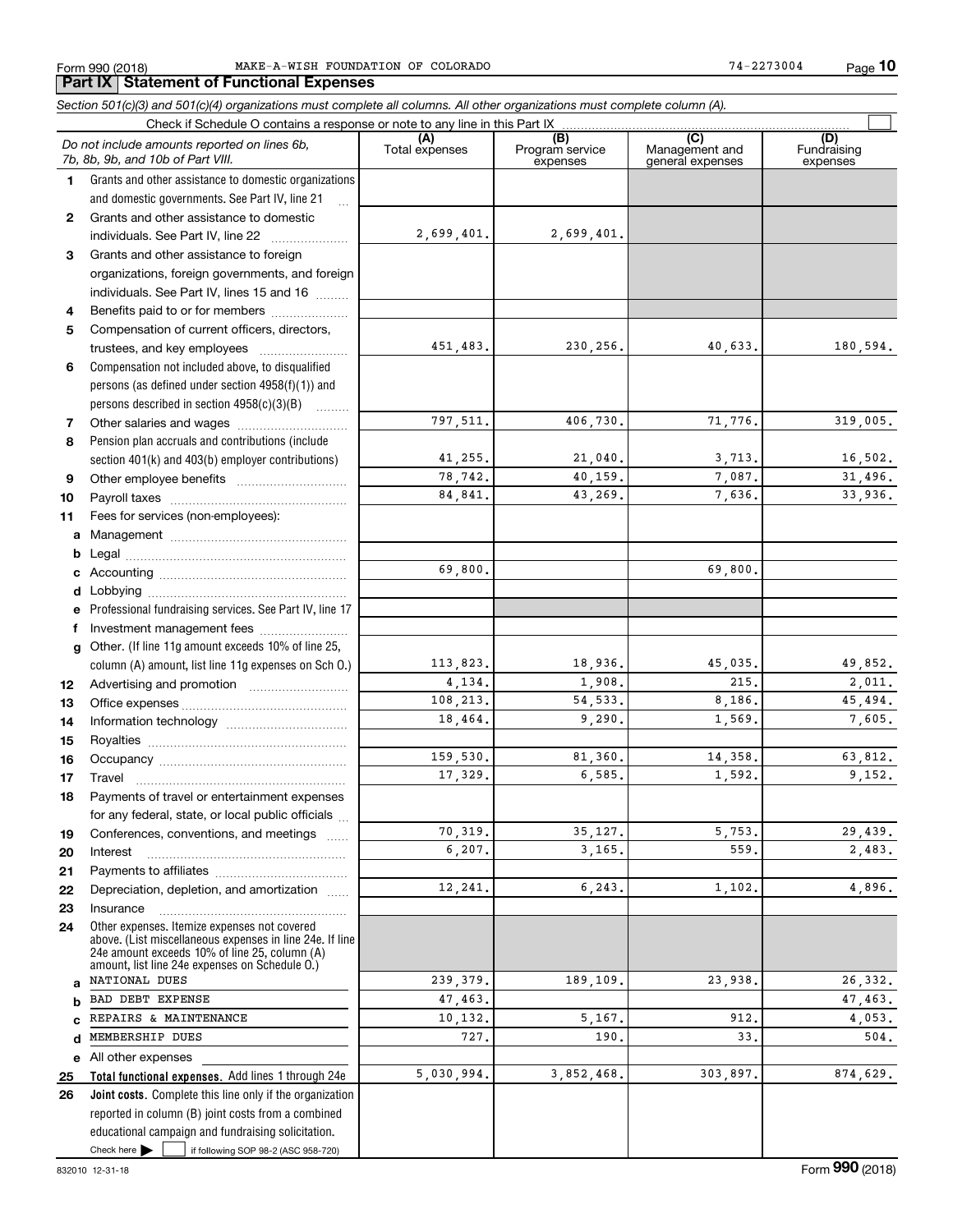| (2018)<br>990<br>∙orm | MAKE<br>COLORADO<br>FOUNDATION<br>ΟF<br>ᅚᇊᄘ<br><b>TAT T</b><br>ח הו<br>- VV - | <sup>27300</sup> 4<br>$\sim$<br><b>STATE</b><br>$P$ ade<br>$\mathbf{z}$ .<br>_______ |
|-----------------------|-------------------------------------------------------------------------------|--------------------------------------------------------------------------------------|
|                       |                                                                               |                                                                                      |

|                             |          | Check if Schedule O contains a response or note to any line in this Part X [11] manufacture in the schedule O contains a response or note to any line in this Part X [11] manufacture in the Schedule O contains a response or |            |                     |                          |                 | X                  |
|-----------------------------|----------|--------------------------------------------------------------------------------------------------------------------------------------------------------------------------------------------------------------------------------|------------|---------------------|--------------------------|-----------------|--------------------|
|                             |          |                                                                                                                                                                                                                                |            |                     | (A)<br>Beginning of year |                 | (B)<br>End of year |
|                             | 1        |                                                                                                                                                                                                                                | 526,954.   | 1                   | 464,840.                 |                 |                    |
|                             | 2        |                                                                                                                                                                                                                                |            | 1,256,983.          | $\mathbf{2}$             | 1,187,822.      |                    |
|                             | З        |                                                                                                                                                                                                                                |            |                     | 365,637.                 | 3               | 424,984.           |
|                             | 4        |                                                                                                                                                                                                                                |            |                     | 313.                     | 4               | 1,169.             |
|                             | 5        | Loans and other receivables from current and former officers, directors,                                                                                                                                                       |            |                     |                          |                 |                    |
|                             |          | trustees, key employees, and highest compensated employees. Complete                                                                                                                                                           |            |                     |                          |                 |                    |
|                             |          |                                                                                                                                                                                                                                |            |                     |                          | 5               |                    |
|                             | 6        | Loans and other receivables from other disqualified persons (as defined under                                                                                                                                                  |            |                     |                          |                 |                    |
|                             |          | section $4958(f)(1)$ , persons described in section $4958(c)(3)(B)$ , and contributing                                                                                                                                         |            |                     |                          |                 |                    |
|                             |          | employers and sponsoring organizations of section 501(c)(9) voluntary                                                                                                                                                          |            |                     |                          |                 |                    |
|                             |          | employees' beneficiary organizations (see instr). Complete Part II of Sch L                                                                                                                                                    |            |                     |                          | 6               |                    |
| Assets                      | 7        |                                                                                                                                                                                                                                |            |                     |                          | $\overline{7}$  |                    |
|                             | 8        |                                                                                                                                                                                                                                |            |                     | 2,418.                   | 8               | 1,230.             |
|                             | 9        | Prepaid expenses and deferred charges                                                                                                                                                                                          |            |                     | 10,480.                  | 9               | 211,369.           |
|                             |          | <b>10a</b> Land, buildings, and equipment: cost or other                                                                                                                                                                       |            |                     |                          |                 |                    |
|                             |          | basis. Complete Part VI of Schedule D                                                                                                                                                                                          | 10a        | 123,159.            |                          |                 |                    |
|                             |          | <b>b</b> Less: accumulated depreciation                                                                                                                                                                                        | 10b        | 90.803.             | 42,516.                  | 10 <sub>c</sub> | 32,356.            |
|                             | 11       |                                                                                                                                                                                                                                |            |                     | 1,087,607.               | 11              | 1,527,654.         |
|                             | 12       |                                                                                                                                                                                                                                |            |                     |                          | 12              |                    |
|                             | 13       |                                                                                                                                                                                                                                |            |                     |                          | 13              |                    |
|                             | 14       |                                                                                                                                                                                                                                |            |                     |                          | 14              |                    |
|                             | 15       |                                                                                                                                                                                                                                | 120,334.   | 15                  | 149,106.                 |                 |                    |
|                             | 16       |                                                                                                                                                                                                                                | 3,413,242. | 16                  | 4,000,530.               |                 |                    |
|                             | 17       |                                                                                                                                                                                                                                |            | 359,400.            | 17                       | 304, 458.       |                    |
|                             | 18       |                                                                                                                                                                                                                                |            |                     |                          | 18              |                    |
|                             | 19       | Deferred revenue manual contracts and contracts are all the manual contracts and contracts are all the manual contracts are all the manual contracts are contracted and contract are contracted and contract are contracted an |            |                     | 19,500.                  | 19              | 34,000.            |
|                             | 20       |                                                                                                                                                                                                                                |            |                     |                          | 20              |                    |
|                             | 21       | Escrow or custodial account liability. Complete Part IV of Schedule D                                                                                                                                                          |            | .                   |                          | 21              |                    |
|                             | 22       | Loans and other payables to current and former officers, directors, trustees,                                                                                                                                                  |            |                     |                          |                 |                    |
|                             |          | key employees, highest compensated employees, and disqualified persons.                                                                                                                                                        |            |                     |                          |                 |                    |
| Liabilities                 |          |                                                                                                                                                                                                                                |            |                     |                          | 22              |                    |
|                             | 23       | Secured mortgages and notes payable to unrelated third parties                                                                                                                                                                 |            |                     |                          | 23              |                    |
|                             | 24       |                                                                                                                                                                                                                                |            |                     |                          | 24              |                    |
|                             | 25       | Other liabilities (including federal income tax, payables to related third                                                                                                                                                     |            |                     |                          |                 |                    |
|                             |          | parties, and other liabilities not included on lines 17-24). Complete Part X of                                                                                                                                                |            |                     |                          |                 |                    |
|                             |          | Schedule D                                                                                                                                                                                                                     |            |                     | 76,142.                  | 25              | 62,761.            |
|                             | 26       | Total liabilities. Add lines 17 through 25                                                                                                                                                                                     |            |                     | 455,042.                 | 26              | 401,219.           |
|                             |          | Organizations that follow SFAS 117 (ASC 958), check here >                                                                                                                                                                     |            | $\mathbf{x}$<br>and |                          |                 |                    |
|                             |          | complete lines 27 through 29, and lines 33 and 34.                                                                                                                                                                             |            |                     |                          |                 |                    |
|                             | 27       |                                                                                                                                                                                                                                |            |                     | 2,696,492.               | 27              | 3,227,580.         |
|                             | 28       | Temporarily restricted net assets                                                                                                                                                                                              |            |                     | 261,708.                 | 28              | 371,731.           |
|                             | 29       | Permanently restricted net assets                                                                                                                                                                                              |            |                     |                          | 29              |                    |
|                             |          | Organizations that do not follow SFAS 117 (ASC 958), check here $\blacktriangleright$                                                                                                                                          |            |                     |                          |                 |                    |
|                             |          | and complete lines 30 through 34.                                                                                                                                                                                              |            |                     |                          |                 |                    |
|                             | 30       |                                                                                                                                                                                                                                |            |                     |                          | 30              |                    |
|                             | 31       | Paid-in or capital surplus, or land, building, or equipment fund                                                                                                                                                               |            |                     |                          | 31              |                    |
| Net Assets or Fund Balances | 32       | Retained earnings, endowment, accumulated income, or other funds                                                                                                                                                               |            | .                   | 2,958,200.               | 32              | 3,599,311.         |
|                             | 33<br>34 |                                                                                                                                                                                                                                |            |                     | 3, 413, 242.             | 33<br>34        | 4,000,530.         |
|                             |          |                                                                                                                                                                                                                                |            |                     |                          |                 |                    |

Form (2018) **990**

# **Part X Balance Sheet**

| Form 990 (2018 |  |
|----------------|--|
|                |  |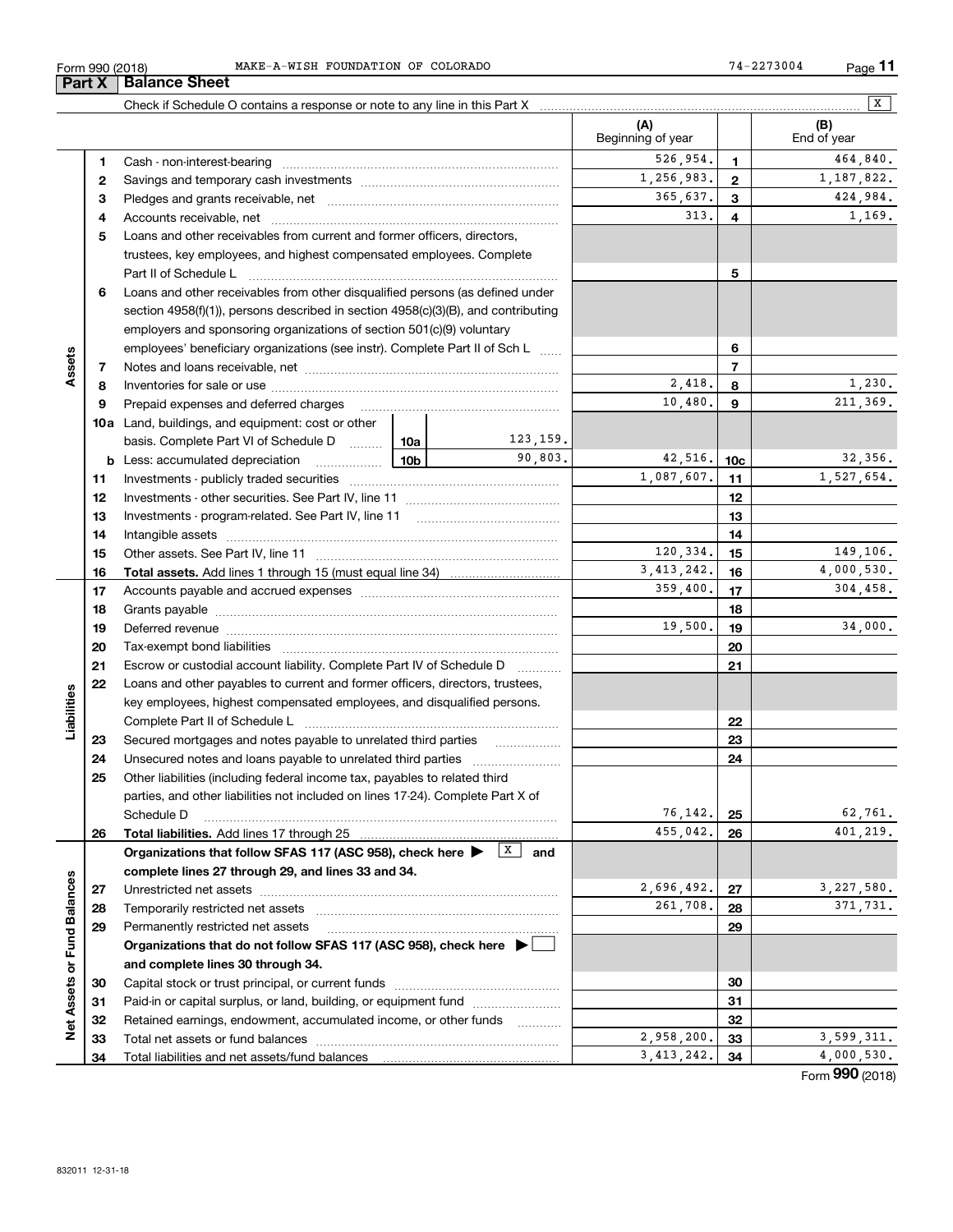|    | MAKE-A-WISH FOUNDATION OF COLORADO<br>Form 990 (2018)                                                                                                                                                                          | 74-2273004              |                |            | $Page$ 12  |
|----|--------------------------------------------------------------------------------------------------------------------------------------------------------------------------------------------------------------------------------|-------------------------|----------------|------------|------------|
|    | <b>Part XI</b><br><b>Reconciliation of Net Assets</b>                                                                                                                                                                          |                         |                |            |            |
|    | Check if Schedule O contains a response or note to any line in this Part XI                                                                                                                                                    |                         |                |            | x          |
|    |                                                                                                                                                                                                                                |                         |                |            |            |
| 1  | Total revenue (must equal Part VIII, column (A), line 12)                                                                                                                                                                      | 1                       |                | 5,666,603. |            |
| 2  |                                                                                                                                                                                                                                | $\mathbf{2}$            |                |            | 5,030,994. |
| з  | Revenue less expenses. Subtract line 2 from line 1                                                                                                                                                                             | 3                       |                |            | 635,609.   |
| 4  |                                                                                                                                                                                                                                | $\overline{\mathbf{4}}$ |                |            | 2,958,200. |
| 5  | Net unrealized gains (losses) on investments [11] matter continuum matter of the state of the state of the state of the state of the state of the state of the state of the state of the state of the state of the state of th | 5                       |                |            | 7,408.     |
| 6  | Donated services and use of facilities                                                                                                                                                                                         | 6                       |                |            |            |
| 7  | Investment expenses                                                                                                                                                                                                            | $\overline{7}$          |                |            |            |
| 8  | Prior period adjustments                                                                                                                                                                                                       | 8                       |                |            |            |
| 9  |                                                                                                                                                                                                                                | 9                       |                |            | $-1,906.$  |
| 10 | Net assets or fund balances at end of year. Combine lines 3 through 9 (must equal Part X, line 33,                                                                                                                             |                         |                |            |            |
|    | column (B))                                                                                                                                                                                                                    | 10                      |                |            | 3,599,311. |
|    | Part XII Financial Statements and Reporting                                                                                                                                                                                    |                         |                |            |            |
|    |                                                                                                                                                                                                                                |                         |                |            |            |
|    |                                                                                                                                                                                                                                |                         |                | Yes        | <b>No</b>  |
| 1. | $\vert X \vert$ Accrual<br>Accounting method used to prepare the Form 990: <u>June</u> Cash<br>Other                                                                                                                           |                         |                |            |            |
|    | If the organization changed its method of accounting from a prior year or checked "Other," explain in Schedule O.                                                                                                              |                         |                |            |            |
|    | 2a Were the organization's financial statements compiled or reviewed by an independent accountant?                                                                                                                             |                         | 2a             |            | x          |
|    | If "Yes," check a box below to indicate whether the financial statements for the year were compiled or reviewed on a                                                                                                           |                         |                |            |            |
|    | separate basis, consolidated basis, or both:                                                                                                                                                                                   |                         |                |            |            |
|    | Separate basis<br>Consolidated basis<br>Both consolidated and separate basis                                                                                                                                                   |                         |                |            |            |
|    | <b>b</b> Were the organization's financial statements audited by an independent accountant?                                                                                                                                    |                         | 2 <sub>b</sub> | x          |            |
|    | If "Yes," check a box below to indicate whether the financial statements for the year were audited on a separate basis,                                                                                                        |                         |                |            |            |
|    | consolidated basis, or both:                                                                                                                                                                                                   |                         |                |            |            |
|    | $X \mid$ Separate basis<br>Consolidated basis<br>Both consolidated and separate basis                                                                                                                                          |                         |                |            |            |
|    | c If "Yes" to line 2a or 2b, does the organization have a committee that assumes responsibility for oversight of the audit,                                                                                                    |                         |                |            |            |
|    |                                                                                                                                                                                                                                |                         | 2c             | х          |            |
|    | If the organization changed either its oversight process or selection process during the tax year, explain in Schedule O.                                                                                                      |                         |                |            |            |
|    | 3a As a result of a federal award, was the organization required to undergo an audit or audits as set forth in the Single Audit                                                                                                |                         |                |            |            |
|    |                                                                                                                                                                                                                                |                         | За             |            | X          |
|    | b If "Yes," did the organization undergo the required audit or audits? If the organization did not undergo the required audit                                                                                                  |                         |                |            |            |
|    | or audits, explain why in Schedule O and describe any steps taken to undergo such audits                                                                                                                                       |                         | 3b             | <u>nnn</u> |            |

Form (2018) **990**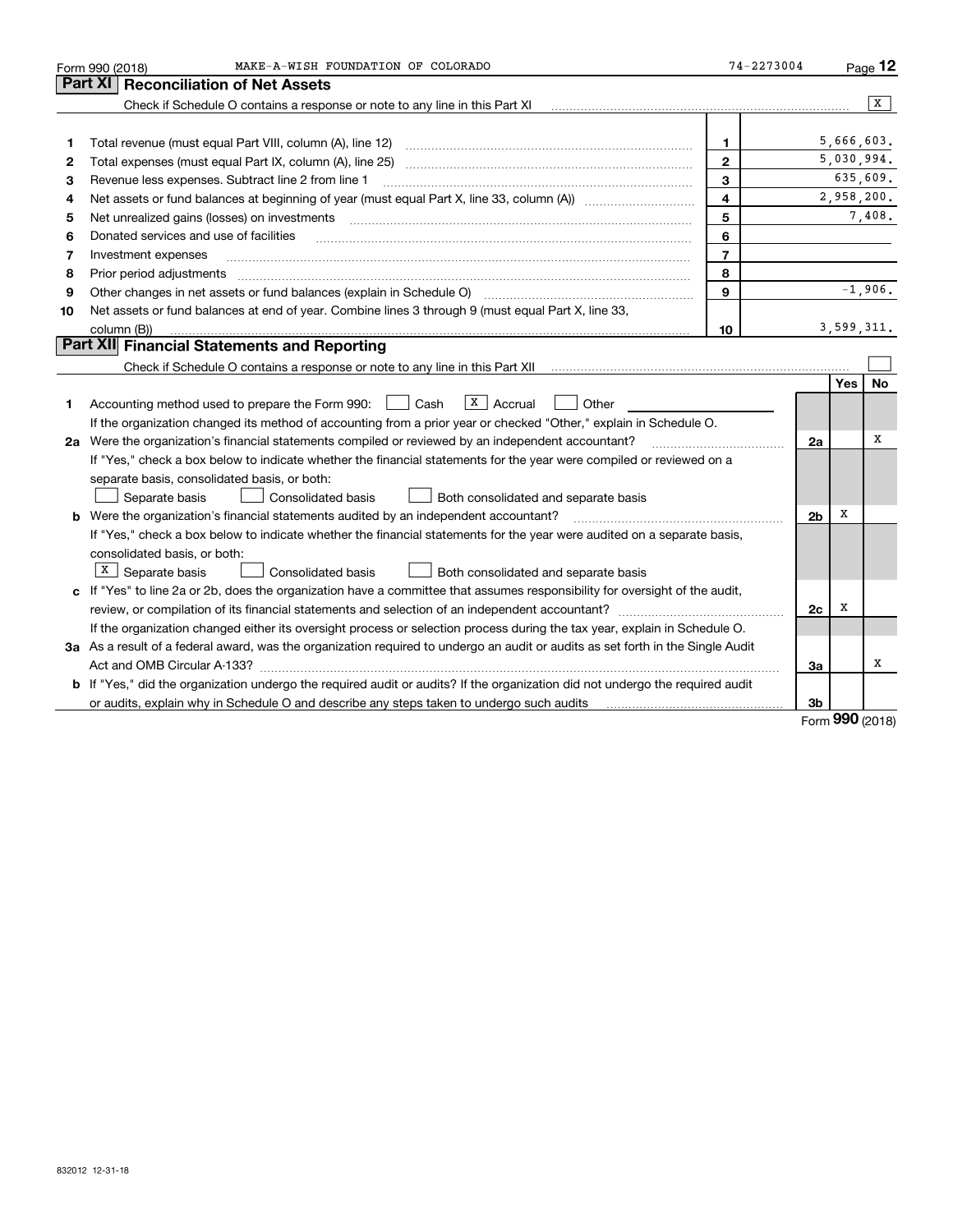## **SCHEDULE A**

Department of the Treasury Internal Revenue Service

**(Form 990 or 990-EZ)**

# **Public Charity Status and Public Support**

**Complete if the organization is a section 501(c)(3) organization or a section 4947(a)(1) nonexempt charitable trust.**

|  |  |  | Attach to Form 990 or Form 990-EZ. |  |
|--|--|--|------------------------------------|--|
|  |  |  |                                    |  |

**| Go to www.irs.gov/Form990 for instructions and the latest information.**

OMB No. 1545-0047

**Open to Public Inspection**

**2018**

|       | Name of the organization<br><b>Employer identification number</b>                                                                                                                   |                                                                                                                                                                                                                                  |                                    |  |  |  |  |                            |            |
|-------|-------------------------------------------------------------------------------------------------------------------------------------------------------------------------------------|----------------------------------------------------------------------------------------------------------------------------------------------------------------------------------------------------------------------------------|------------------------------------|--|--|--|--|----------------------------|------------|
|       |                                                                                                                                                                                     |                                                                                                                                                                                                                                  | MAKE-A-WISH FOUNDATION OF COLORADO |  |  |  |  |                            | 74-2273004 |
|       | Part I                                                                                                                                                                              | Reason for Public Charity Status (All organizations must complete this part.) See instructions.                                                                                                                                  |                                    |  |  |  |  |                            |            |
|       |                                                                                                                                                                                     | The organization is not a private foundation because it is: (For lines 1 through 12, check only one box.)                                                                                                                        |                                    |  |  |  |  |                            |            |
| 1     |                                                                                                                                                                                     | A church, convention of churches, or association of churches described in section 170(b)(1)(A)(i).                                                                                                                               |                                    |  |  |  |  |                            |            |
| 2     |                                                                                                                                                                                     | A school described in section 170(b)(1)(A)(ii). (Attach Schedule E (Form 990 or 990-EZ).)                                                                                                                                        |                                    |  |  |  |  |                            |            |
| 3     |                                                                                                                                                                                     | A hospital or a cooperative hospital service organization described in section 170(b)(1)(A)(iii).                                                                                                                                |                                    |  |  |  |  |                            |            |
| 4     |                                                                                                                                                                                     | A medical research organization operated in conjunction with a hospital described in section 170(b)(1)(A)(iii). Enter the hospital's name,                                                                                       |                                    |  |  |  |  |                            |            |
|       |                                                                                                                                                                                     | city, and state:                                                                                                                                                                                                                 |                                    |  |  |  |  |                            |            |
| 5     |                                                                                                                                                                                     | An organization operated for the benefit of a college or university owned or operated by a governmental unit described in                                                                                                        |                                    |  |  |  |  |                            |            |
|       |                                                                                                                                                                                     | section 170(b)(1)(A)(iv). (Complete Part II.)                                                                                                                                                                                    |                                    |  |  |  |  |                            |            |
| 6     |                                                                                                                                                                                     | A federal, state, or local government or governmental unit described in section 170(b)(1)(A)(v).                                                                                                                                 |                                    |  |  |  |  |                            |            |
| 7     | X                                                                                                                                                                                   | An organization that normally receives a substantial part of its support from a governmental unit or from the general public described in                                                                                        |                                    |  |  |  |  |                            |            |
|       |                                                                                                                                                                                     | section 170(b)(1)(A)(vi). (Complete Part II.)                                                                                                                                                                                    |                                    |  |  |  |  |                            |            |
| 8     |                                                                                                                                                                                     | A community trust described in section 170(b)(1)(A)(vi). (Complete Part II.)                                                                                                                                                     |                                    |  |  |  |  |                            |            |
| 9     |                                                                                                                                                                                     | An agricultural research organization described in section 170(b)(1)(A)(ix) operated in conjunction with a land-grant college                                                                                                    |                                    |  |  |  |  |                            |            |
|       |                                                                                                                                                                                     | or university or a non-land-grant college of agriculture (see instructions). Enter the name, city, and state of the college or                                                                                                   |                                    |  |  |  |  |                            |            |
|       |                                                                                                                                                                                     | university:                                                                                                                                                                                                                      |                                    |  |  |  |  |                            |            |
| 10    |                                                                                                                                                                                     | An organization that normally receives: (1) more than 33 1/3% of its support from contributions, membership fees, and gross receipts from                                                                                        |                                    |  |  |  |  |                            |            |
|       |                                                                                                                                                                                     | activities related to its exempt functions - subject to certain exceptions, and (2) no more than 33 1/3% of its support from gross investment                                                                                    |                                    |  |  |  |  |                            |            |
|       |                                                                                                                                                                                     | income and unrelated business taxable income (less section 511 tax) from businesses acquired by the organization after June 30, 1975.                                                                                            |                                    |  |  |  |  |                            |            |
|       |                                                                                                                                                                                     | See section 509(a)(2). (Complete Part III.)                                                                                                                                                                                      |                                    |  |  |  |  |                            |            |
| 11    |                                                                                                                                                                                     | An organization organized and operated exclusively to test for public safety. See section 509(a)(4).                                                                                                                             |                                    |  |  |  |  |                            |            |
| 12    |                                                                                                                                                                                     | An organization organized and operated exclusively for the benefit of, to perform the functions of, or to carry out the purposes of one or                                                                                       |                                    |  |  |  |  |                            |            |
|       |                                                                                                                                                                                     | more publicly supported organizations described in section 509(a)(1) or section 509(a)(2). See section 509(a)(3). Check the box in                                                                                               |                                    |  |  |  |  |                            |            |
|       |                                                                                                                                                                                     | lines 12a through 12d that describes the type of supporting organization and complete lines 12e, 12f, and 12g.                                                                                                                   |                                    |  |  |  |  |                            |            |
| a     |                                                                                                                                                                                     | Type I. A supporting organization operated, supervised, or controlled by its supported organization(s), typically by giving                                                                                                      |                                    |  |  |  |  |                            |            |
|       |                                                                                                                                                                                     | the supported organization(s) the power to regularly appoint or elect a majority of the directors or trustees of the supporting                                                                                                  |                                    |  |  |  |  |                            |            |
|       |                                                                                                                                                                                     | organization. You must complete Part IV, Sections A and B.                                                                                                                                                                       |                                    |  |  |  |  |                            |            |
| b     |                                                                                                                                                                                     | Type II. A supporting organization supervised or controlled in connection with its supported organization(s), by having                                                                                                          |                                    |  |  |  |  |                            |            |
|       |                                                                                                                                                                                     | control or management of the supporting organization vested in the same persons that control or manage the supported                                                                                                             |                                    |  |  |  |  |                            |            |
|       |                                                                                                                                                                                     | organization(s). You must complete Part IV, Sections A and C.                                                                                                                                                                    |                                    |  |  |  |  |                            |            |
| c     |                                                                                                                                                                                     | Type III functionally integrated. A supporting organization operated in connection with, and functionally integrated with,<br>its supported organization(s) (see instructions). You must complete Part IV, Sections A, D, and E. |                                    |  |  |  |  |                            |            |
| d     |                                                                                                                                                                                     | Type III non-functionally integrated. A supporting organization operated in connection with its supported organization(s)                                                                                                        |                                    |  |  |  |  |                            |            |
|       |                                                                                                                                                                                     | that is not functionally integrated. The organization generally must satisfy a distribution requirement and an attentiveness                                                                                                     |                                    |  |  |  |  |                            |            |
|       |                                                                                                                                                                                     | requirement (see instructions). You must complete Part IV, Sections A and D, and Part V.                                                                                                                                         |                                    |  |  |  |  |                            |            |
|       |                                                                                                                                                                                     | Check this box if the organization received a written determination from the IRS that it is a Type I, Type II, Type III                                                                                                          |                                    |  |  |  |  |                            |            |
|       |                                                                                                                                                                                     | functionally integrated, or Type III non-functionally integrated supporting organization.                                                                                                                                        |                                    |  |  |  |  |                            |            |
|       | f Enter the number of supported organizations                                                                                                                                       |                                                                                                                                                                                                                                  |                                    |  |  |  |  |                            |            |
|       | g Provide the following information about the supported organization(s).                                                                                                            |                                                                                                                                                                                                                                  |                                    |  |  |  |  |                            |            |
|       | (iv) Is the organization listed<br>(i) Name of supported<br>(ii) EIN<br>(iii) Type of organization<br>(v) Amount of monetary<br>(vi) Amount of other<br>in your governing document? |                                                                                                                                                                                                                                  |                                    |  |  |  |  |                            |            |
|       | (described on lines 1-10<br>organization<br>support (see instructions)<br>Yes<br>No<br>above (see instructions))                                                                    |                                                                                                                                                                                                                                  |                                    |  |  |  |  | support (see instructions) |            |
|       |                                                                                                                                                                                     |                                                                                                                                                                                                                                  |                                    |  |  |  |  |                            |            |
|       |                                                                                                                                                                                     |                                                                                                                                                                                                                                  |                                    |  |  |  |  |                            |            |
|       |                                                                                                                                                                                     |                                                                                                                                                                                                                                  |                                    |  |  |  |  |                            |            |
|       |                                                                                                                                                                                     |                                                                                                                                                                                                                                  |                                    |  |  |  |  |                            |            |
|       |                                                                                                                                                                                     |                                                                                                                                                                                                                                  |                                    |  |  |  |  |                            |            |
|       |                                                                                                                                                                                     |                                                                                                                                                                                                                                  |                                    |  |  |  |  |                            |            |
|       |                                                                                                                                                                                     |                                                                                                                                                                                                                                  |                                    |  |  |  |  |                            |            |
|       |                                                                                                                                                                                     |                                                                                                                                                                                                                                  |                                    |  |  |  |  |                            |            |
|       |                                                                                                                                                                                     |                                                                                                                                                                                                                                  |                                    |  |  |  |  |                            |            |
| Total |                                                                                                                                                                                     |                                                                                                                                                                                                                                  |                                    |  |  |  |  |                            |            |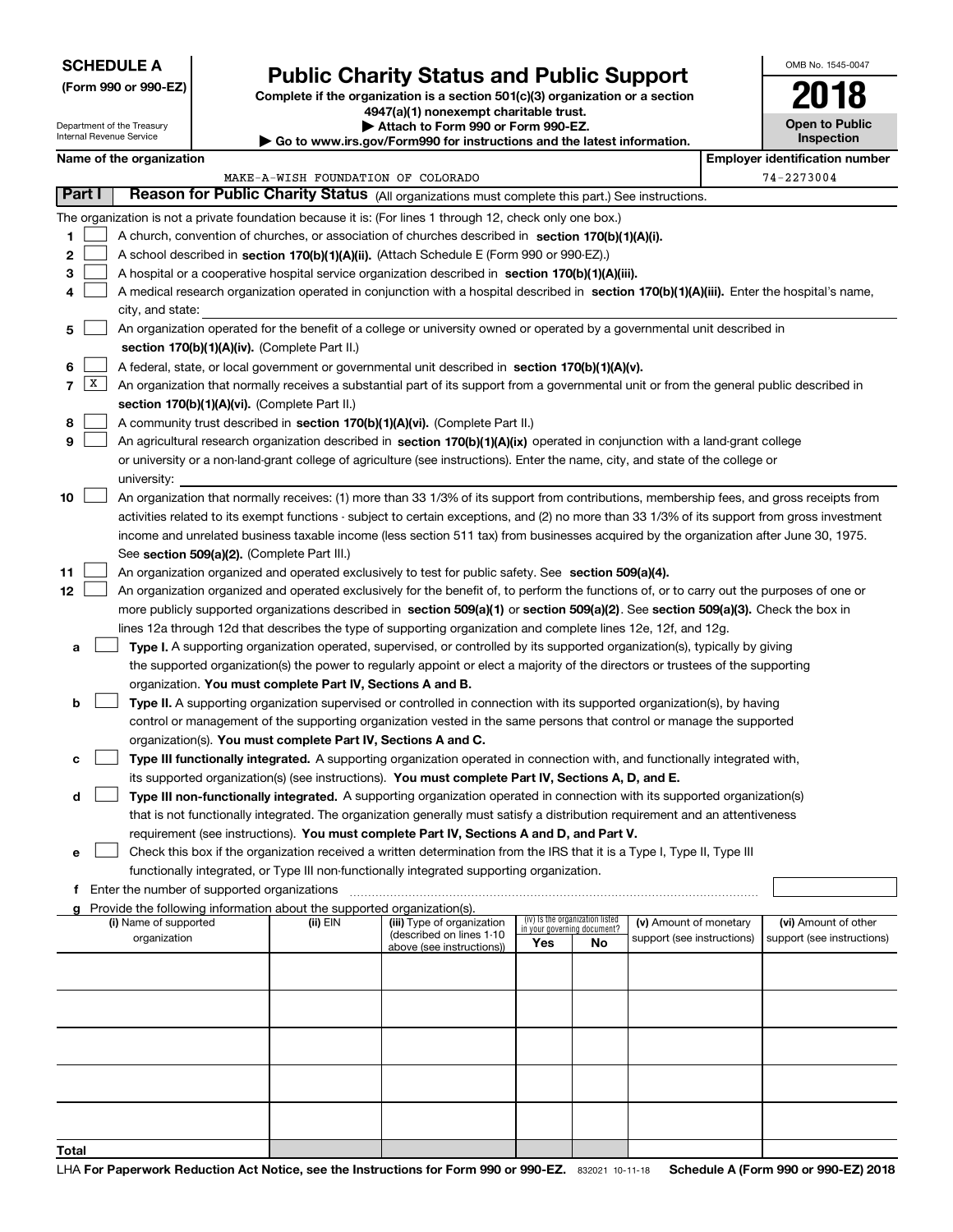## Schedule A (Form 990 or 990-EZ) 2018 Page MAKE-A-WISH FOUNDATION OF COLORADO 74-2273004

(Complete only if you checked the box on line 5, 7, or 8 of Part I or if the organization failed to qualify under Part III. If the organization fails to qualify under the tests listed below, please complete Part III.) **Part II** | Support Schedule for Organizations Described in Sections 170(b)(1)(A)(iv) and 170(b)(1)(A)(vi)

|    | <b>Section A. Public Support</b>                                                                                                                                                                                                    |            |            |            |            |            |                                       |
|----|-------------------------------------------------------------------------------------------------------------------------------------------------------------------------------------------------------------------------------------|------------|------------|------------|------------|------------|---------------------------------------|
|    | Calendar year (or fiscal year beginning in)                                                                                                                                                                                         | (a) 2014   | $(b)$ 2015 | $(c)$ 2016 | $(d)$ 2017 | (e) 2018   | (f) Total                             |
|    | 1 Gifts, grants, contributions, and                                                                                                                                                                                                 |            |            |            |            |            |                                       |
|    | membership fees received. (Do not                                                                                                                                                                                                   |            |            |            |            |            |                                       |
|    | include any "unusual grants.")                                                                                                                                                                                                      | 4,246,366. | 3,915,668. | 5,266,739. | 4,796,946. | 5,672,946. | 23,898,665.                           |
|    | 2 Tax revenues levied for the organ-                                                                                                                                                                                                |            |            |            |            |            |                                       |
|    | ization's benefit and either paid to                                                                                                                                                                                                |            |            |            |            |            |                                       |
|    | or expended on its behalf                                                                                                                                                                                                           |            |            |            |            |            |                                       |
|    | 3 The value of services or facilities                                                                                                                                                                                               |            |            |            |            |            |                                       |
|    | furnished by a governmental unit to                                                                                                                                                                                                 |            |            |            |            |            |                                       |
|    | the organization without charge                                                                                                                                                                                                     |            |            |            |            |            |                                       |
|    | 4 Total. Add lines 1 through 3                                                                                                                                                                                                      | 4,246,366. | 3,915,668. | 5,266,739. | 4,796,946. | 5,672,946. | 23,898,665.                           |
| 5. | The portion of total contributions                                                                                                                                                                                                  |            |            |            |            |            |                                       |
|    | by each person (other than a                                                                                                                                                                                                        |            |            |            |            |            |                                       |
|    | governmental unit or publicly                                                                                                                                                                                                       |            |            |            |            |            |                                       |
|    | supported organization) included                                                                                                                                                                                                    |            |            |            |            |            |                                       |
|    | on line 1 that exceeds 2% of the                                                                                                                                                                                                    |            |            |            |            |            |                                       |
|    | amount shown on line 11,                                                                                                                                                                                                            |            |            |            |            |            |                                       |
|    | column (f)                                                                                                                                                                                                                          |            |            |            |            |            |                                       |
|    | 6 Public support. Subtract line 5 from line 4.                                                                                                                                                                                      |            |            |            |            |            | 23,898,665.                           |
|    | <b>Section B. Total Support</b>                                                                                                                                                                                                     |            |            |            |            |            |                                       |
|    | Calendar year (or fiscal year beginning in)                                                                                                                                                                                         | (a) 2014   | $(b)$ 2015 | $(c)$ 2016 | $(d)$ 2017 | (e) 2018   | (f) Total                             |
|    | 7 Amounts from line 4                                                                                                                                                                                                               | 4,246,366. | 3,915,668. | 5,266,739. | 4,796,946. | 5,672,946. | 23,898,665.                           |
|    | 8 Gross income from interest,                                                                                                                                                                                                       |            |            |            |            |            |                                       |
|    | dividends, payments received on                                                                                                                                                                                                     |            |            |            |            |            |                                       |
|    | securities loans, rents, royalties,                                                                                                                                                                                                 |            |            |            |            |            |                                       |
|    | and income from similar sources                                                                                                                                                                                                     | 27,735.    | 34,609.    | 33,606.    | 44,859.    | 44,931.    | 185,740.                              |
|    | 9 Net income from unrelated business                                                                                                                                                                                                |            |            |            |            |            |                                       |
|    | activities, whether or not the                                                                                                                                                                                                      |            |            |            |            |            |                                       |
|    |                                                                                                                                                                                                                                     |            |            |            |            |            |                                       |
|    | business is regularly carried on<br>10 Other income. Do not include gain                                                                                                                                                            |            |            |            |            |            |                                       |
|    | or loss from the sale of capital                                                                                                                                                                                                    |            |            |            |            |            |                                       |
|    |                                                                                                                                                                                                                                     | 436,954.   | 356,720.   | 134,243.   | 119,727.   | 166, 554.  | 1,214,198.                            |
|    | assets (Explain in Part VI.)<br>11 Total support. Add lines 7 through 10                                                                                                                                                            |            |            |            |            |            | 25, 298, 603.                         |
|    |                                                                                                                                                                                                                                     |            |            |            |            | 12         | 47,925.                               |
|    | 12 Gross receipts from related activities, etc. (see instructions)<br>13 First five years. If the Form 990 is for the organization's first, second, third, fourth, or fifth tax year as a section 501(c)(3)                         |            |            |            |            |            |                                       |
|    |                                                                                                                                                                                                                                     |            |            |            |            |            |                                       |
|    | organization, check this box and stop here<br>Section C. Computation of Public Support Percentage                                                                                                                                   |            |            |            |            |            |                                       |
|    | 14 Public support percentage for 2018 (line 6, column (f) divided by line 11, column (f) <i>mummention</i>                                                                                                                          |            |            |            |            | 14         | 94.47<br>%                            |
|    |                                                                                                                                                                                                                                     |            |            |            |            | 15         | 92.98<br>%                            |
|    | 16a 33 1/3% support test - 2018. If the organization did not check the box on line 13, and line 14 is 33 1/3% or more, check this box and                                                                                           |            |            |            |            |            |                                       |
|    | stop here. The organization qualifies as a publicly supported organization                                                                                                                                                          |            |            |            |            |            | $\blacktriangleright$ $\mid$ X $\mid$ |
|    | b 33 1/3% support test - 2017. If the organization did not check a box on line 13 or 16a, and line 15 is 33 1/3% or more, check this box                                                                                            |            |            |            |            |            |                                       |
|    |                                                                                                                                                                                                                                     |            |            |            |            |            |                                       |
|    | and <b>stop here.</b> The organization qualifies as a publicly supported organization<br>17a 10% -facts-and-circumstances test - 2018. If the organization did not check a box on line 13, 16a, or 16b, and line 14 is 10% or more, |            |            |            |            |            |                                       |
|    |                                                                                                                                                                                                                                     |            |            |            |            |            |                                       |
|    | and if the organization meets the "facts-and-circumstances" test, check this box and stop here. Explain in Part VI how the organization                                                                                             |            |            |            |            |            |                                       |
|    | meets the "facts-and-circumstances" test. The organization qualifies as a publicly supported organization                                                                                                                           |            |            |            |            |            |                                       |
|    | <b>b 10% -facts-and-circumstances test - 2017.</b> If the organization did not check a box on line 13, 16a, 16b, or 17a, and line 15 is 10% or                                                                                      |            |            |            |            |            |                                       |
|    | more, and if the organization meets the "facts-and-circumstances" test, check this box and stop here. Explain in Part VI how the                                                                                                    |            |            |            |            |            |                                       |
|    | organization meets the "facts-and-circumstances" test. The organization qualifies as a publicly supported organization                                                                                                              |            |            |            |            |            |                                       |
|    | 18 Private foundation. If the organization did not check a box on line 13, 16a, 16b, 17a, or 17b, check this box and see instructions                                                                                               |            |            |            |            |            |                                       |

**Schedule A (Form 990 or 990-EZ) 2018**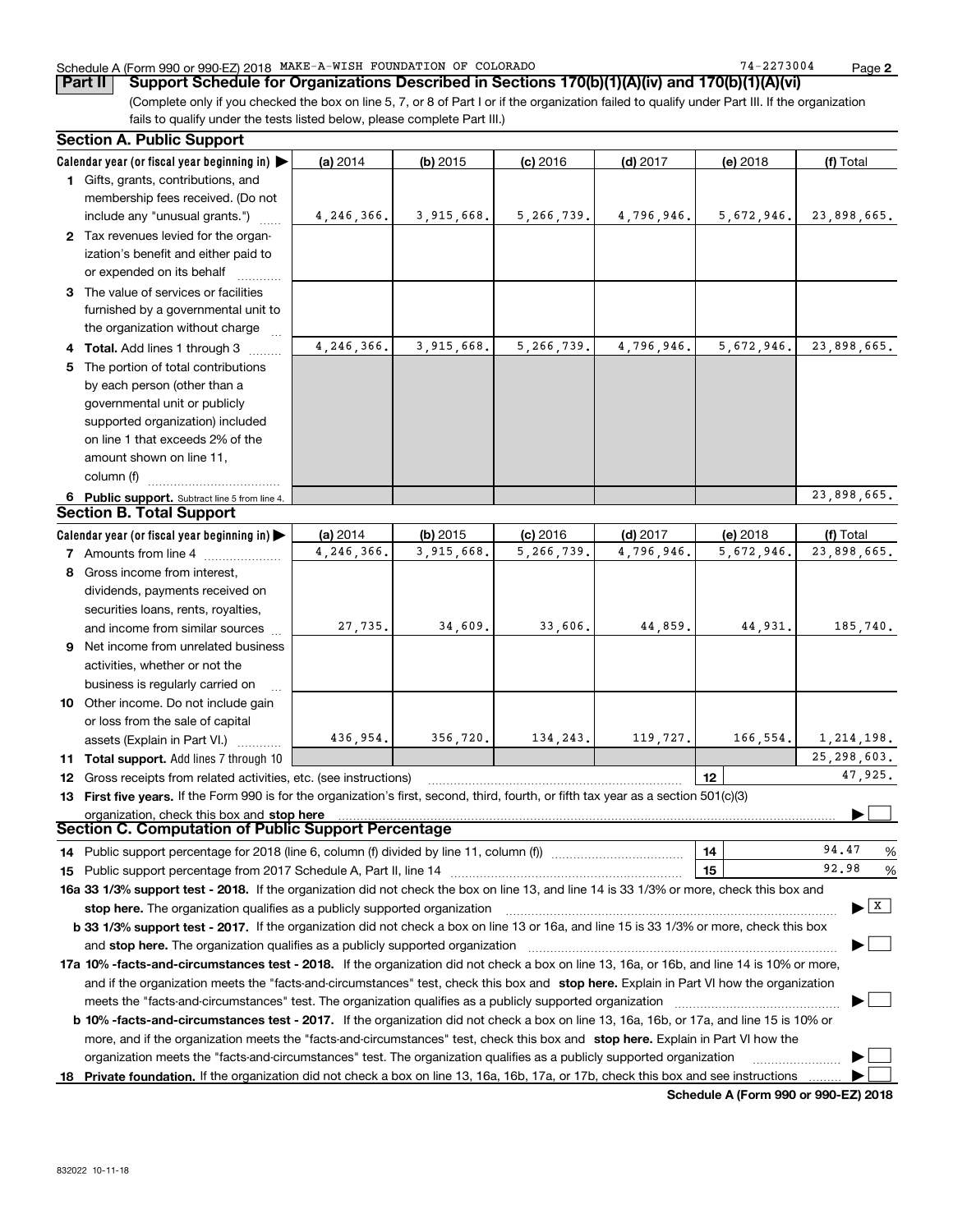### Schedule A (Form 990 or 990-EZ) 2018 Page MAKE-A-WISH FOUNDATION OF COLORADO 74-2273004

**3**

(Complete only if you checked the box on line 10 of Part I or if the organization failed to qualify under Part II. If the organization fails to qualify under the tests listed below, please complete Part II.)

| Calendar year (or fiscal year beginning in) $\blacktriangleright$<br>(a) 2014<br>(b) 2015<br>$(d)$ 2017<br>$(c)$ 2016<br>(e) 2018<br>1 Gifts, grants, contributions, and<br>membership fees received. (Do not<br>include any "unusual grants.")<br><b>2</b> Gross receipts from admissions,<br>merchandise sold or services per-<br>formed, or facilities furnished in<br>any activity that is related to the<br>organization's tax-exempt purpose<br>3 Gross receipts from activities that<br>are not an unrelated trade or bus-<br>iness under section 513<br>4 Tax revenues levied for the organ-<br>ization's benefit and either paid to<br>or expended on its behalf<br>.<br>5 The value of services or facilities<br>furnished by a governmental unit to<br>the organization without charge<br><b>6 Total.</b> Add lines 1 through 5<br>7a Amounts included on lines 1, 2, and<br>3 received from disqualified persons<br><b>b</b> Amounts included on lines 2 and 3 received<br>from other than disqualified persons that<br>exceed the greater of \$5,000 or 1% of the<br>amount on line 13 for the year<br>c Add lines 7a and 7b<br>8 Public support. (Subtract line 7c from line 6.)<br>Calendar year (or fiscal year beginning in)<br>$(b)$ 2015<br>$(d)$ 2017<br>(a) 2014<br>$(c)$ 2016<br>(e) 2018<br>9 Amounts from line 6<br><b>10a</b> Gross income from interest,<br>dividends, payments received on<br>securities loans, rents, royalties,<br>and income from similar sources<br><b>b</b> Unrelated business taxable income<br>(less section 511 taxes) from businesses<br>acquired after June 30, 1975 [10001]<br>c Add lines 10a and 10b<br>11 Net income from unrelated business<br>activities not included in line 10b,<br>whether or not the business is<br>regularly carried on<br><b>12</b> Other income. Do not include gain<br>or loss from the sale of capital<br>assets (Explain in Part VI.)<br><b>13</b> Total support. (Add lines 9, 10c, 11, and 12.)<br>14 First five years. If the Form 990 is for the organization's first, second, third, fourth, or fifth tax year as a section 501(c)(3) organization,<br>check this box and stop here manufactured and control the state of the state of the state of the state of the state of the state of the state of the state of the state of the state of the state of the state of the state of<br><b>Section C. Computation of Public Support Percentage</b><br>15 Public support percentage for 2018 (line 8, column (f), divided by line 13, column (f))<br>15<br>16<br>16 Public support percentage from 2017 Schedule A, Part III, line 15<br><b>Section D. Computation of Investment Income Percentage</b><br>17<br>17 Investment income percentage for 2018 (line 10c, column (f), divided by line 13, column (f))<br>18<br><b>18</b> Investment income percentage from <b>2017</b> Schedule A, Part III, line 17<br>19a 33 1/3% support tests - 2018. If the organization did not check the box on line 14, and line 15 is more than 33 1/3%, and line 17 is not<br>more than 33 1/3%, check this box and stop here. The organization qualifies as a publicly supported organization<br>b 33 1/3% support tests - 2017. If the organization did not check a box on line 14 or line 19a, and line 16 is more than 33 1/3%, and<br>line 18 is not more than 33 1/3%, check this box and stop here. The organization qualifies as a publicly supported organization<br>20 | <b>Section A. Public Support</b> |  |  |  |  |  |             |
|----------------------------------------------------------------------------------------------------------------------------------------------------------------------------------------------------------------------------------------------------------------------------------------------------------------------------------------------------------------------------------------------------------------------------------------------------------------------------------------------------------------------------------------------------------------------------------------------------------------------------------------------------------------------------------------------------------------------------------------------------------------------------------------------------------------------------------------------------------------------------------------------------------------------------------------------------------------------------------------------------------------------------------------------------------------------------------------------------------------------------------------------------------------------------------------------------------------------------------------------------------------------------------------------------------------------------------------------------------------------------------------------------------------------------------------------------------------------------------------------------------------------------------------------------------------------------------------------------------------------------------------------------------------------------------------------------------------------------------------------------------------------------------------------------------------------------------------------------------------------------------------------------------------------------------------------------------------------------------------------------------------------------------------------------------------------------------------------------------------------------------------------------------------------------------------------------------------------------------------------------------------------------------------------------------------------------------------------------------------------------------------------------------------------------------------------------------------------------------------------------------------------------------------------------------------------------------------------------------------------------------------------------------------------------------------------------------------------------------------------------------------------------------------------------------------------------------------------------------------------------------------------------------------------------------------------------------------------------------------------------------------------------------------------------------------------------------------------------------------------------------------------------------------------------------------------------------------------------------------------------------------------------------------------------------------------------------------------------------------------------------------------------------------------------------------------------------------|----------------------------------|--|--|--|--|--|-------------|
|                                                                                                                                                                                                                                                                                                                                                                                                                                                                                                                                                                                                                                                                                                                                                                                                                                                                                                                                                                                                                                                                                                                                                                                                                                                                                                                                                                                                                                                                                                                                                                                                                                                                                                                                                                                                                                                                                                                                                                                                                                                                                                                                                                                                                                                                                                                                                                                                                                                                                                                                                                                                                                                                                                                                                                                                                                                                                                                                                                                                                                                                                                                                                                                                                                                                                                                                                                                                                                                                |                                  |  |  |  |  |  | (f) Total   |
|                                                                                                                                                                                                                                                                                                                                                                                                                                                                                                                                                                                                                                                                                                                                                                                                                                                                                                                                                                                                                                                                                                                                                                                                                                                                                                                                                                                                                                                                                                                                                                                                                                                                                                                                                                                                                                                                                                                                                                                                                                                                                                                                                                                                                                                                                                                                                                                                                                                                                                                                                                                                                                                                                                                                                                                                                                                                                                                                                                                                                                                                                                                                                                                                                                                                                                                                                                                                                                                                |                                  |  |  |  |  |  |             |
|                                                                                                                                                                                                                                                                                                                                                                                                                                                                                                                                                                                                                                                                                                                                                                                                                                                                                                                                                                                                                                                                                                                                                                                                                                                                                                                                                                                                                                                                                                                                                                                                                                                                                                                                                                                                                                                                                                                                                                                                                                                                                                                                                                                                                                                                                                                                                                                                                                                                                                                                                                                                                                                                                                                                                                                                                                                                                                                                                                                                                                                                                                                                                                                                                                                                                                                                                                                                                                                                |                                  |  |  |  |  |  |             |
|                                                                                                                                                                                                                                                                                                                                                                                                                                                                                                                                                                                                                                                                                                                                                                                                                                                                                                                                                                                                                                                                                                                                                                                                                                                                                                                                                                                                                                                                                                                                                                                                                                                                                                                                                                                                                                                                                                                                                                                                                                                                                                                                                                                                                                                                                                                                                                                                                                                                                                                                                                                                                                                                                                                                                                                                                                                                                                                                                                                                                                                                                                                                                                                                                                                                                                                                                                                                                                                                |                                  |  |  |  |  |  |             |
|                                                                                                                                                                                                                                                                                                                                                                                                                                                                                                                                                                                                                                                                                                                                                                                                                                                                                                                                                                                                                                                                                                                                                                                                                                                                                                                                                                                                                                                                                                                                                                                                                                                                                                                                                                                                                                                                                                                                                                                                                                                                                                                                                                                                                                                                                                                                                                                                                                                                                                                                                                                                                                                                                                                                                                                                                                                                                                                                                                                                                                                                                                                                                                                                                                                                                                                                                                                                                                                                |                                  |  |  |  |  |  |             |
|                                                                                                                                                                                                                                                                                                                                                                                                                                                                                                                                                                                                                                                                                                                                                                                                                                                                                                                                                                                                                                                                                                                                                                                                                                                                                                                                                                                                                                                                                                                                                                                                                                                                                                                                                                                                                                                                                                                                                                                                                                                                                                                                                                                                                                                                                                                                                                                                                                                                                                                                                                                                                                                                                                                                                                                                                                                                                                                                                                                                                                                                                                                                                                                                                                                                                                                                                                                                                                                                |                                  |  |  |  |  |  |             |
|                                                                                                                                                                                                                                                                                                                                                                                                                                                                                                                                                                                                                                                                                                                                                                                                                                                                                                                                                                                                                                                                                                                                                                                                                                                                                                                                                                                                                                                                                                                                                                                                                                                                                                                                                                                                                                                                                                                                                                                                                                                                                                                                                                                                                                                                                                                                                                                                                                                                                                                                                                                                                                                                                                                                                                                                                                                                                                                                                                                                                                                                                                                                                                                                                                                                                                                                                                                                                                                                |                                  |  |  |  |  |  |             |
| <b>Section B. Total Support</b>                                                                                                                                                                                                                                                                                                                                                                                                                                                                                                                                                                                                                                                                                                                                                                                                                                                                                                                                                                                                                                                                                                                                                                                                                                                                                                                                                                                                                                                                                                                                                                                                                                                                                                                                                                                                                                                                                                                                                                                                                                                                                                                                                                                                                                                                                                                                                                                                                                                                                                                                                                                                                                                                                                                                                                                                                                                                                                                                                                                                                                                                                                                                                                                                                                                                                                                                                                                                                                |                                  |  |  |  |  |  |             |
|                                                                                                                                                                                                                                                                                                                                                                                                                                                                                                                                                                                                                                                                                                                                                                                                                                                                                                                                                                                                                                                                                                                                                                                                                                                                                                                                                                                                                                                                                                                                                                                                                                                                                                                                                                                                                                                                                                                                                                                                                                                                                                                                                                                                                                                                                                                                                                                                                                                                                                                                                                                                                                                                                                                                                                                                                                                                                                                                                                                                                                                                                                                                                                                                                                                                                                                                                                                                                                                                |                                  |  |  |  |  |  |             |
|                                                                                                                                                                                                                                                                                                                                                                                                                                                                                                                                                                                                                                                                                                                                                                                                                                                                                                                                                                                                                                                                                                                                                                                                                                                                                                                                                                                                                                                                                                                                                                                                                                                                                                                                                                                                                                                                                                                                                                                                                                                                                                                                                                                                                                                                                                                                                                                                                                                                                                                                                                                                                                                                                                                                                                                                                                                                                                                                                                                                                                                                                                                                                                                                                                                                                                                                                                                                                                                                |                                  |  |  |  |  |  |             |
|                                                                                                                                                                                                                                                                                                                                                                                                                                                                                                                                                                                                                                                                                                                                                                                                                                                                                                                                                                                                                                                                                                                                                                                                                                                                                                                                                                                                                                                                                                                                                                                                                                                                                                                                                                                                                                                                                                                                                                                                                                                                                                                                                                                                                                                                                                                                                                                                                                                                                                                                                                                                                                                                                                                                                                                                                                                                                                                                                                                                                                                                                                                                                                                                                                                                                                                                                                                                                                                                |                                  |  |  |  |  |  |             |
|                                                                                                                                                                                                                                                                                                                                                                                                                                                                                                                                                                                                                                                                                                                                                                                                                                                                                                                                                                                                                                                                                                                                                                                                                                                                                                                                                                                                                                                                                                                                                                                                                                                                                                                                                                                                                                                                                                                                                                                                                                                                                                                                                                                                                                                                                                                                                                                                                                                                                                                                                                                                                                                                                                                                                                                                                                                                                                                                                                                                                                                                                                                                                                                                                                                                                                                                                                                                                                                                |                                  |  |  |  |  |  |             |
|                                                                                                                                                                                                                                                                                                                                                                                                                                                                                                                                                                                                                                                                                                                                                                                                                                                                                                                                                                                                                                                                                                                                                                                                                                                                                                                                                                                                                                                                                                                                                                                                                                                                                                                                                                                                                                                                                                                                                                                                                                                                                                                                                                                                                                                                                                                                                                                                                                                                                                                                                                                                                                                                                                                                                                                                                                                                                                                                                                                                                                                                                                                                                                                                                                                                                                                                                                                                                                                                |                                  |  |  |  |  |  |             |
|                                                                                                                                                                                                                                                                                                                                                                                                                                                                                                                                                                                                                                                                                                                                                                                                                                                                                                                                                                                                                                                                                                                                                                                                                                                                                                                                                                                                                                                                                                                                                                                                                                                                                                                                                                                                                                                                                                                                                                                                                                                                                                                                                                                                                                                                                                                                                                                                                                                                                                                                                                                                                                                                                                                                                                                                                                                                                                                                                                                                                                                                                                                                                                                                                                                                                                                                                                                                                                                                |                                  |  |  |  |  |  |             |
|                                                                                                                                                                                                                                                                                                                                                                                                                                                                                                                                                                                                                                                                                                                                                                                                                                                                                                                                                                                                                                                                                                                                                                                                                                                                                                                                                                                                                                                                                                                                                                                                                                                                                                                                                                                                                                                                                                                                                                                                                                                                                                                                                                                                                                                                                                                                                                                                                                                                                                                                                                                                                                                                                                                                                                                                                                                                                                                                                                                                                                                                                                                                                                                                                                                                                                                                                                                                                                                                |                                  |  |  |  |  |  |             |
|                                                                                                                                                                                                                                                                                                                                                                                                                                                                                                                                                                                                                                                                                                                                                                                                                                                                                                                                                                                                                                                                                                                                                                                                                                                                                                                                                                                                                                                                                                                                                                                                                                                                                                                                                                                                                                                                                                                                                                                                                                                                                                                                                                                                                                                                                                                                                                                                                                                                                                                                                                                                                                                                                                                                                                                                                                                                                                                                                                                                                                                                                                                                                                                                                                                                                                                                                                                                                                                                |                                  |  |  |  |  |  |             |
|                                                                                                                                                                                                                                                                                                                                                                                                                                                                                                                                                                                                                                                                                                                                                                                                                                                                                                                                                                                                                                                                                                                                                                                                                                                                                                                                                                                                                                                                                                                                                                                                                                                                                                                                                                                                                                                                                                                                                                                                                                                                                                                                                                                                                                                                                                                                                                                                                                                                                                                                                                                                                                                                                                                                                                                                                                                                                                                                                                                                                                                                                                                                                                                                                                                                                                                                                                                                                                                                |                                  |  |  |  |  |  |             |
|                                                                                                                                                                                                                                                                                                                                                                                                                                                                                                                                                                                                                                                                                                                                                                                                                                                                                                                                                                                                                                                                                                                                                                                                                                                                                                                                                                                                                                                                                                                                                                                                                                                                                                                                                                                                                                                                                                                                                                                                                                                                                                                                                                                                                                                                                                                                                                                                                                                                                                                                                                                                                                                                                                                                                                                                                                                                                                                                                                                                                                                                                                                                                                                                                                                                                                                                                                                                                                                                |                                  |  |  |  |  |  |             |
|                                                                                                                                                                                                                                                                                                                                                                                                                                                                                                                                                                                                                                                                                                                                                                                                                                                                                                                                                                                                                                                                                                                                                                                                                                                                                                                                                                                                                                                                                                                                                                                                                                                                                                                                                                                                                                                                                                                                                                                                                                                                                                                                                                                                                                                                                                                                                                                                                                                                                                                                                                                                                                                                                                                                                                                                                                                                                                                                                                                                                                                                                                                                                                                                                                                                                                                                                                                                                                                                |                                  |  |  |  |  |  |             |
|                                                                                                                                                                                                                                                                                                                                                                                                                                                                                                                                                                                                                                                                                                                                                                                                                                                                                                                                                                                                                                                                                                                                                                                                                                                                                                                                                                                                                                                                                                                                                                                                                                                                                                                                                                                                                                                                                                                                                                                                                                                                                                                                                                                                                                                                                                                                                                                                                                                                                                                                                                                                                                                                                                                                                                                                                                                                                                                                                                                                                                                                                                                                                                                                                                                                                                                                                                                                                                                                |                                  |  |  |  |  |  |             |
|                                                                                                                                                                                                                                                                                                                                                                                                                                                                                                                                                                                                                                                                                                                                                                                                                                                                                                                                                                                                                                                                                                                                                                                                                                                                                                                                                                                                                                                                                                                                                                                                                                                                                                                                                                                                                                                                                                                                                                                                                                                                                                                                                                                                                                                                                                                                                                                                                                                                                                                                                                                                                                                                                                                                                                                                                                                                                                                                                                                                                                                                                                                                                                                                                                                                                                                                                                                                                                                                |                                  |  |  |  |  |  |             |
|                                                                                                                                                                                                                                                                                                                                                                                                                                                                                                                                                                                                                                                                                                                                                                                                                                                                                                                                                                                                                                                                                                                                                                                                                                                                                                                                                                                                                                                                                                                                                                                                                                                                                                                                                                                                                                                                                                                                                                                                                                                                                                                                                                                                                                                                                                                                                                                                                                                                                                                                                                                                                                                                                                                                                                                                                                                                                                                                                                                                                                                                                                                                                                                                                                                                                                                                                                                                                                                                |                                  |  |  |  |  |  |             |
|                                                                                                                                                                                                                                                                                                                                                                                                                                                                                                                                                                                                                                                                                                                                                                                                                                                                                                                                                                                                                                                                                                                                                                                                                                                                                                                                                                                                                                                                                                                                                                                                                                                                                                                                                                                                                                                                                                                                                                                                                                                                                                                                                                                                                                                                                                                                                                                                                                                                                                                                                                                                                                                                                                                                                                                                                                                                                                                                                                                                                                                                                                                                                                                                                                                                                                                                                                                                                                                                |                                  |  |  |  |  |  |             |
|                                                                                                                                                                                                                                                                                                                                                                                                                                                                                                                                                                                                                                                                                                                                                                                                                                                                                                                                                                                                                                                                                                                                                                                                                                                                                                                                                                                                                                                                                                                                                                                                                                                                                                                                                                                                                                                                                                                                                                                                                                                                                                                                                                                                                                                                                                                                                                                                                                                                                                                                                                                                                                                                                                                                                                                                                                                                                                                                                                                                                                                                                                                                                                                                                                                                                                                                                                                                                                                                |                                  |  |  |  |  |  |             |
|                                                                                                                                                                                                                                                                                                                                                                                                                                                                                                                                                                                                                                                                                                                                                                                                                                                                                                                                                                                                                                                                                                                                                                                                                                                                                                                                                                                                                                                                                                                                                                                                                                                                                                                                                                                                                                                                                                                                                                                                                                                                                                                                                                                                                                                                                                                                                                                                                                                                                                                                                                                                                                                                                                                                                                                                                                                                                                                                                                                                                                                                                                                                                                                                                                                                                                                                                                                                                                                                |                                  |  |  |  |  |  |             |
|                                                                                                                                                                                                                                                                                                                                                                                                                                                                                                                                                                                                                                                                                                                                                                                                                                                                                                                                                                                                                                                                                                                                                                                                                                                                                                                                                                                                                                                                                                                                                                                                                                                                                                                                                                                                                                                                                                                                                                                                                                                                                                                                                                                                                                                                                                                                                                                                                                                                                                                                                                                                                                                                                                                                                                                                                                                                                                                                                                                                                                                                                                                                                                                                                                                                                                                                                                                                                                                                |                                  |  |  |  |  |  |             |
|                                                                                                                                                                                                                                                                                                                                                                                                                                                                                                                                                                                                                                                                                                                                                                                                                                                                                                                                                                                                                                                                                                                                                                                                                                                                                                                                                                                                                                                                                                                                                                                                                                                                                                                                                                                                                                                                                                                                                                                                                                                                                                                                                                                                                                                                                                                                                                                                                                                                                                                                                                                                                                                                                                                                                                                                                                                                                                                                                                                                                                                                                                                                                                                                                                                                                                                                                                                                                                                                |                                  |  |  |  |  |  |             |
|                                                                                                                                                                                                                                                                                                                                                                                                                                                                                                                                                                                                                                                                                                                                                                                                                                                                                                                                                                                                                                                                                                                                                                                                                                                                                                                                                                                                                                                                                                                                                                                                                                                                                                                                                                                                                                                                                                                                                                                                                                                                                                                                                                                                                                                                                                                                                                                                                                                                                                                                                                                                                                                                                                                                                                                                                                                                                                                                                                                                                                                                                                                                                                                                                                                                                                                                                                                                                                                                |                                  |  |  |  |  |  | (f) Total   |
|                                                                                                                                                                                                                                                                                                                                                                                                                                                                                                                                                                                                                                                                                                                                                                                                                                                                                                                                                                                                                                                                                                                                                                                                                                                                                                                                                                                                                                                                                                                                                                                                                                                                                                                                                                                                                                                                                                                                                                                                                                                                                                                                                                                                                                                                                                                                                                                                                                                                                                                                                                                                                                                                                                                                                                                                                                                                                                                                                                                                                                                                                                                                                                                                                                                                                                                                                                                                                                                                |                                  |  |  |  |  |  |             |
|                                                                                                                                                                                                                                                                                                                                                                                                                                                                                                                                                                                                                                                                                                                                                                                                                                                                                                                                                                                                                                                                                                                                                                                                                                                                                                                                                                                                                                                                                                                                                                                                                                                                                                                                                                                                                                                                                                                                                                                                                                                                                                                                                                                                                                                                                                                                                                                                                                                                                                                                                                                                                                                                                                                                                                                                                                                                                                                                                                                                                                                                                                                                                                                                                                                                                                                                                                                                                                                                |                                  |  |  |  |  |  |             |
|                                                                                                                                                                                                                                                                                                                                                                                                                                                                                                                                                                                                                                                                                                                                                                                                                                                                                                                                                                                                                                                                                                                                                                                                                                                                                                                                                                                                                                                                                                                                                                                                                                                                                                                                                                                                                                                                                                                                                                                                                                                                                                                                                                                                                                                                                                                                                                                                                                                                                                                                                                                                                                                                                                                                                                                                                                                                                                                                                                                                                                                                                                                                                                                                                                                                                                                                                                                                                                                                |                                  |  |  |  |  |  |             |
|                                                                                                                                                                                                                                                                                                                                                                                                                                                                                                                                                                                                                                                                                                                                                                                                                                                                                                                                                                                                                                                                                                                                                                                                                                                                                                                                                                                                                                                                                                                                                                                                                                                                                                                                                                                                                                                                                                                                                                                                                                                                                                                                                                                                                                                                                                                                                                                                                                                                                                                                                                                                                                                                                                                                                                                                                                                                                                                                                                                                                                                                                                                                                                                                                                                                                                                                                                                                                                                                |                                  |  |  |  |  |  |             |
|                                                                                                                                                                                                                                                                                                                                                                                                                                                                                                                                                                                                                                                                                                                                                                                                                                                                                                                                                                                                                                                                                                                                                                                                                                                                                                                                                                                                                                                                                                                                                                                                                                                                                                                                                                                                                                                                                                                                                                                                                                                                                                                                                                                                                                                                                                                                                                                                                                                                                                                                                                                                                                                                                                                                                                                                                                                                                                                                                                                                                                                                                                                                                                                                                                                                                                                                                                                                                                                                |                                  |  |  |  |  |  |             |
|                                                                                                                                                                                                                                                                                                                                                                                                                                                                                                                                                                                                                                                                                                                                                                                                                                                                                                                                                                                                                                                                                                                                                                                                                                                                                                                                                                                                                                                                                                                                                                                                                                                                                                                                                                                                                                                                                                                                                                                                                                                                                                                                                                                                                                                                                                                                                                                                                                                                                                                                                                                                                                                                                                                                                                                                                                                                                                                                                                                                                                                                                                                                                                                                                                                                                                                                                                                                                                                                |                                  |  |  |  |  |  |             |
|                                                                                                                                                                                                                                                                                                                                                                                                                                                                                                                                                                                                                                                                                                                                                                                                                                                                                                                                                                                                                                                                                                                                                                                                                                                                                                                                                                                                                                                                                                                                                                                                                                                                                                                                                                                                                                                                                                                                                                                                                                                                                                                                                                                                                                                                                                                                                                                                                                                                                                                                                                                                                                                                                                                                                                                                                                                                                                                                                                                                                                                                                                                                                                                                                                                                                                                                                                                                                                                                |                                  |  |  |  |  |  |             |
|                                                                                                                                                                                                                                                                                                                                                                                                                                                                                                                                                                                                                                                                                                                                                                                                                                                                                                                                                                                                                                                                                                                                                                                                                                                                                                                                                                                                                                                                                                                                                                                                                                                                                                                                                                                                                                                                                                                                                                                                                                                                                                                                                                                                                                                                                                                                                                                                                                                                                                                                                                                                                                                                                                                                                                                                                                                                                                                                                                                                                                                                                                                                                                                                                                                                                                                                                                                                                                                                |                                  |  |  |  |  |  |             |
|                                                                                                                                                                                                                                                                                                                                                                                                                                                                                                                                                                                                                                                                                                                                                                                                                                                                                                                                                                                                                                                                                                                                                                                                                                                                                                                                                                                                                                                                                                                                                                                                                                                                                                                                                                                                                                                                                                                                                                                                                                                                                                                                                                                                                                                                                                                                                                                                                                                                                                                                                                                                                                                                                                                                                                                                                                                                                                                                                                                                                                                                                                                                                                                                                                                                                                                                                                                                                                                                |                                  |  |  |  |  |  |             |
|                                                                                                                                                                                                                                                                                                                                                                                                                                                                                                                                                                                                                                                                                                                                                                                                                                                                                                                                                                                                                                                                                                                                                                                                                                                                                                                                                                                                                                                                                                                                                                                                                                                                                                                                                                                                                                                                                                                                                                                                                                                                                                                                                                                                                                                                                                                                                                                                                                                                                                                                                                                                                                                                                                                                                                                                                                                                                                                                                                                                                                                                                                                                                                                                                                                                                                                                                                                                                                                                |                                  |  |  |  |  |  |             |
|                                                                                                                                                                                                                                                                                                                                                                                                                                                                                                                                                                                                                                                                                                                                                                                                                                                                                                                                                                                                                                                                                                                                                                                                                                                                                                                                                                                                                                                                                                                                                                                                                                                                                                                                                                                                                                                                                                                                                                                                                                                                                                                                                                                                                                                                                                                                                                                                                                                                                                                                                                                                                                                                                                                                                                                                                                                                                                                                                                                                                                                                                                                                                                                                                                                                                                                                                                                                                                                                |                                  |  |  |  |  |  |             |
|                                                                                                                                                                                                                                                                                                                                                                                                                                                                                                                                                                                                                                                                                                                                                                                                                                                                                                                                                                                                                                                                                                                                                                                                                                                                                                                                                                                                                                                                                                                                                                                                                                                                                                                                                                                                                                                                                                                                                                                                                                                                                                                                                                                                                                                                                                                                                                                                                                                                                                                                                                                                                                                                                                                                                                                                                                                                                                                                                                                                                                                                                                                                                                                                                                                                                                                                                                                                                                                                |                                  |  |  |  |  |  |             |
|                                                                                                                                                                                                                                                                                                                                                                                                                                                                                                                                                                                                                                                                                                                                                                                                                                                                                                                                                                                                                                                                                                                                                                                                                                                                                                                                                                                                                                                                                                                                                                                                                                                                                                                                                                                                                                                                                                                                                                                                                                                                                                                                                                                                                                                                                                                                                                                                                                                                                                                                                                                                                                                                                                                                                                                                                                                                                                                                                                                                                                                                                                                                                                                                                                                                                                                                                                                                                                                                |                                  |  |  |  |  |  |             |
|                                                                                                                                                                                                                                                                                                                                                                                                                                                                                                                                                                                                                                                                                                                                                                                                                                                                                                                                                                                                                                                                                                                                                                                                                                                                                                                                                                                                                                                                                                                                                                                                                                                                                                                                                                                                                                                                                                                                                                                                                                                                                                                                                                                                                                                                                                                                                                                                                                                                                                                                                                                                                                                                                                                                                                                                                                                                                                                                                                                                                                                                                                                                                                                                                                                                                                                                                                                                                                                                |                                  |  |  |  |  |  |             |
|                                                                                                                                                                                                                                                                                                                                                                                                                                                                                                                                                                                                                                                                                                                                                                                                                                                                                                                                                                                                                                                                                                                                                                                                                                                                                                                                                                                                                                                                                                                                                                                                                                                                                                                                                                                                                                                                                                                                                                                                                                                                                                                                                                                                                                                                                                                                                                                                                                                                                                                                                                                                                                                                                                                                                                                                                                                                                                                                                                                                                                                                                                                                                                                                                                                                                                                                                                                                                                                                |                                  |  |  |  |  |  |             |
|                                                                                                                                                                                                                                                                                                                                                                                                                                                                                                                                                                                                                                                                                                                                                                                                                                                                                                                                                                                                                                                                                                                                                                                                                                                                                                                                                                                                                                                                                                                                                                                                                                                                                                                                                                                                                                                                                                                                                                                                                                                                                                                                                                                                                                                                                                                                                                                                                                                                                                                                                                                                                                                                                                                                                                                                                                                                                                                                                                                                                                                                                                                                                                                                                                                                                                                                                                                                                                                                |                                  |  |  |  |  |  |             |
|                                                                                                                                                                                                                                                                                                                                                                                                                                                                                                                                                                                                                                                                                                                                                                                                                                                                                                                                                                                                                                                                                                                                                                                                                                                                                                                                                                                                                                                                                                                                                                                                                                                                                                                                                                                                                                                                                                                                                                                                                                                                                                                                                                                                                                                                                                                                                                                                                                                                                                                                                                                                                                                                                                                                                                                                                                                                                                                                                                                                                                                                                                                                                                                                                                                                                                                                                                                                                                                                |                                  |  |  |  |  |  |             |
|                                                                                                                                                                                                                                                                                                                                                                                                                                                                                                                                                                                                                                                                                                                                                                                                                                                                                                                                                                                                                                                                                                                                                                                                                                                                                                                                                                                                                                                                                                                                                                                                                                                                                                                                                                                                                                                                                                                                                                                                                                                                                                                                                                                                                                                                                                                                                                                                                                                                                                                                                                                                                                                                                                                                                                                                                                                                                                                                                                                                                                                                                                                                                                                                                                                                                                                                                                                                                                                                |                                  |  |  |  |  |  |             |
|                                                                                                                                                                                                                                                                                                                                                                                                                                                                                                                                                                                                                                                                                                                                                                                                                                                                                                                                                                                                                                                                                                                                                                                                                                                                                                                                                                                                                                                                                                                                                                                                                                                                                                                                                                                                                                                                                                                                                                                                                                                                                                                                                                                                                                                                                                                                                                                                                                                                                                                                                                                                                                                                                                                                                                                                                                                                                                                                                                                                                                                                                                                                                                                                                                                                                                                                                                                                                                                                |                                  |  |  |  |  |  | %           |
|                                                                                                                                                                                                                                                                                                                                                                                                                                                                                                                                                                                                                                                                                                                                                                                                                                                                                                                                                                                                                                                                                                                                                                                                                                                                                                                                                                                                                                                                                                                                                                                                                                                                                                                                                                                                                                                                                                                                                                                                                                                                                                                                                                                                                                                                                                                                                                                                                                                                                                                                                                                                                                                                                                                                                                                                                                                                                                                                                                                                                                                                                                                                                                                                                                                                                                                                                                                                                                                                |                                  |  |  |  |  |  | %           |
|                                                                                                                                                                                                                                                                                                                                                                                                                                                                                                                                                                                                                                                                                                                                                                                                                                                                                                                                                                                                                                                                                                                                                                                                                                                                                                                                                                                                                                                                                                                                                                                                                                                                                                                                                                                                                                                                                                                                                                                                                                                                                                                                                                                                                                                                                                                                                                                                                                                                                                                                                                                                                                                                                                                                                                                                                                                                                                                                                                                                                                                                                                                                                                                                                                                                                                                                                                                                                                                                |                                  |  |  |  |  |  |             |
|                                                                                                                                                                                                                                                                                                                                                                                                                                                                                                                                                                                                                                                                                                                                                                                                                                                                                                                                                                                                                                                                                                                                                                                                                                                                                                                                                                                                                                                                                                                                                                                                                                                                                                                                                                                                                                                                                                                                                                                                                                                                                                                                                                                                                                                                                                                                                                                                                                                                                                                                                                                                                                                                                                                                                                                                                                                                                                                                                                                                                                                                                                                                                                                                                                                                                                                                                                                                                                                                | %                                |  |  |  |  |  |             |
|                                                                                                                                                                                                                                                                                                                                                                                                                                                                                                                                                                                                                                                                                                                                                                                                                                                                                                                                                                                                                                                                                                                                                                                                                                                                                                                                                                                                                                                                                                                                                                                                                                                                                                                                                                                                                                                                                                                                                                                                                                                                                                                                                                                                                                                                                                                                                                                                                                                                                                                                                                                                                                                                                                                                                                                                                                                                                                                                                                                                                                                                                                                                                                                                                                                                                                                                                                                                                                                                |                                  |  |  |  |  |  | %           |
|                                                                                                                                                                                                                                                                                                                                                                                                                                                                                                                                                                                                                                                                                                                                                                                                                                                                                                                                                                                                                                                                                                                                                                                                                                                                                                                                                                                                                                                                                                                                                                                                                                                                                                                                                                                                                                                                                                                                                                                                                                                                                                                                                                                                                                                                                                                                                                                                                                                                                                                                                                                                                                                                                                                                                                                                                                                                                                                                                                                                                                                                                                                                                                                                                                                                                                                                                                                                                                                                |                                  |  |  |  |  |  |             |
|                                                                                                                                                                                                                                                                                                                                                                                                                                                                                                                                                                                                                                                                                                                                                                                                                                                                                                                                                                                                                                                                                                                                                                                                                                                                                                                                                                                                                                                                                                                                                                                                                                                                                                                                                                                                                                                                                                                                                                                                                                                                                                                                                                                                                                                                                                                                                                                                                                                                                                                                                                                                                                                                                                                                                                                                                                                                                                                                                                                                                                                                                                                                                                                                                                                                                                                                                                                                                                                                |                                  |  |  |  |  |  | $\sim$<br>▶ |
|                                                                                                                                                                                                                                                                                                                                                                                                                                                                                                                                                                                                                                                                                                                                                                                                                                                                                                                                                                                                                                                                                                                                                                                                                                                                                                                                                                                                                                                                                                                                                                                                                                                                                                                                                                                                                                                                                                                                                                                                                                                                                                                                                                                                                                                                                                                                                                                                                                                                                                                                                                                                                                                                                                                                                                                                                                                                                                                                                                                                                                                                                                                                                                                                                                                                                                                                                                                                                                                                |                                  |  |  |  |  |  |             |
|                                                                                                                                                                                                                                                                                                                                                                                                                                                                                                                                                                                                                                                                                                                                                                                                                                                                                                                                                                                                                                                                                                                                                                                                                                                                                                                                                                                                                                                                                                                                                                                                                                                                                                                                                                                                                                                                                                                                                                                                                                                                                                                                                                                                                                                                                                                                                                                                                                                                                                                                                                                                                                                                                                                                                                                                                                                                                                                                                                                                                                                                                                                                                                                                                                                                                                                                                                                                                                                                |                                  |  |  |  |  |  |             |
|                                                                                                                                                                                                                                                                                                                                                                                                                                                                                                                                                                                                                                                                                                                                                                                                                                                                                                                                                                                                                                                                                                                                                                                                                                                                                                                                                                                                                                                                                                                                                                                                                                                                                                                                                                                                                                                                                                                                                                                                                                                                                                                                                                                                                                                                                                                                                                                                                                                                                                                                                                                                                                                                                                                                                                                                                                                                                                                                                                                                                                                                                                                                                                                                                                                                                                                                                                                                                                                                |                                  |  |  |  |  |  |             |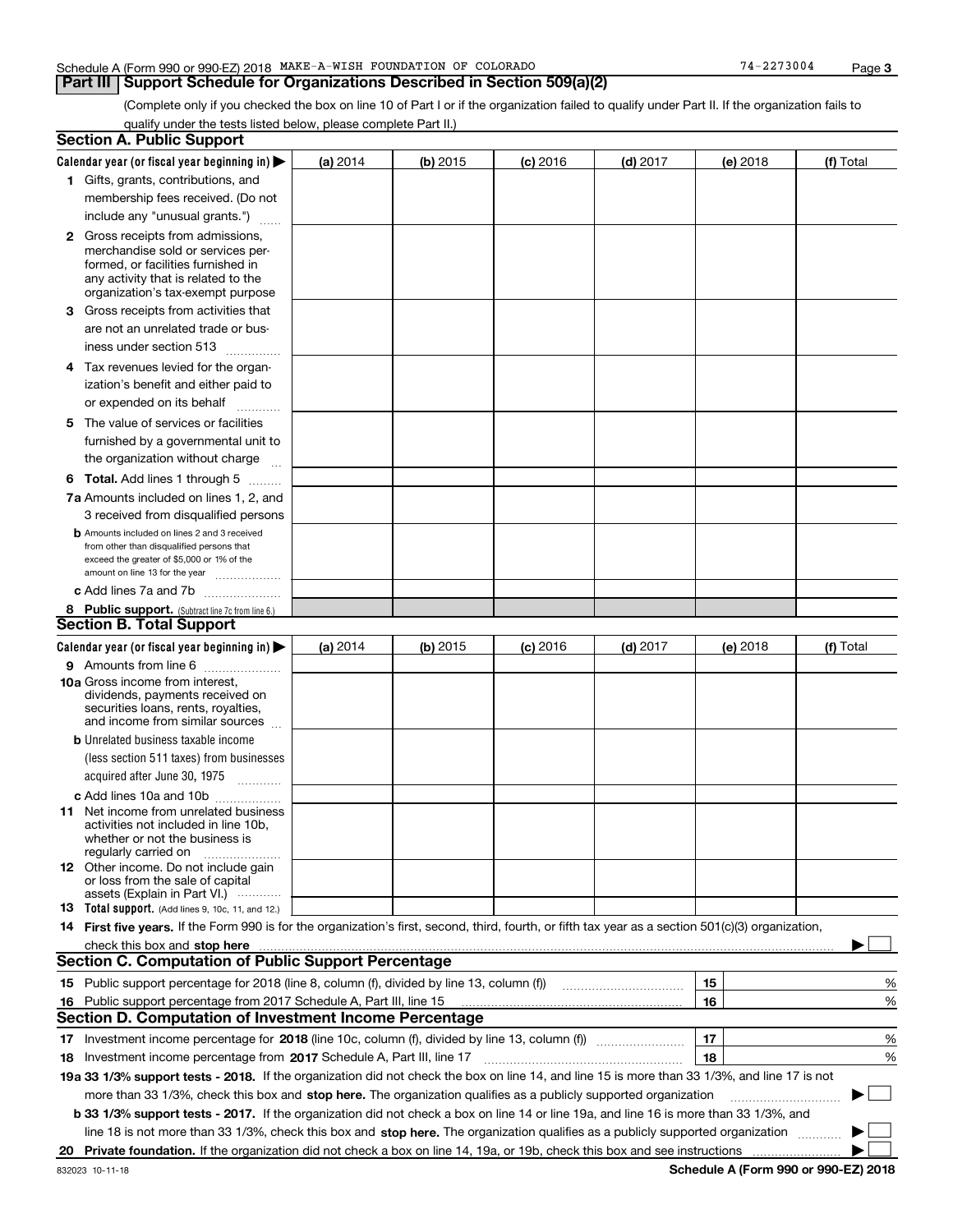**1**

**2**

**3a**

**3b**

**3c**

**4a**

**4b**

**4c**

**5a**

**5b5c**

**6**

**7**

**8**

**9a**

**9b**

**9c**

**10a**

**10b**

**YesNo**

## **Part IV Supporting Organizations**

(Complete only if you checked a box in line 12 on Part I. If you checked 12a of Part I, complete Sections A and B. If you checked 12b of Part I, complete Sections A and C. If you checked 12c of Part I, complete Sections A, D, and E. If you checked 12d of Part I, complete Sections A and D, and complete Part V.)

## **Section A. All Supporting Organizations**

- **1** Are all of the organization's supported organizations listed by name in the organization's governing documents? If "No," describe in **Part VI** how the supported organizations are designated. If designated by *class or purpose, describe the designation. If historic and continuing relationship, explain.*
- **2** Did the organization have any supported organization that does not have an IRS determination of status under section 509(a)(1) or (2)? If "Yes," explain in Part VI how the organization determined that the supported *organization was described in section 509(a)(1) or (2).*
- **3a** Did the organization have a supported organization described in section 501(c)(4), (5), or (6)? If "Yes," answer *(b) and (c) below.*
- **b** Did the organization confirm that each supported organization qualified under section 501(c)(4), (5), or (6) and satisfied the public support tests under section 509(a)(2)? If "Yes," describe in **Part VI** when and how the *organization made the determination.*
- **c**Did the organization ensure that all support to such organizations was used exclusively for section 170(c)(2)(B) purposes? If "Yes," explain in **Part VI** what controls the organization put in place to ensure such use.
- **4a***If* Was any supported organization not organized in the United States ("foreign supported organization")? *"Yes," and if you checked 12a or 12b in Part I, answer (b) and (c) below.*
- **b** Did the organization have ultimate control and discretion in deciding whether to make grants to the foreign supported organization? If "Yes," describe in **Part VI** how the organization had such control and discretion *despite being controlled or supervised by or in connection with its supported organizations.*
- **c** Did the organization support any foreign supported organization that does not have an IRS determination under sections 501(c)(3) and 509(a)(1) or (2)? If "Yes," explain in **Part VI** what controls the organization used *to ensure that all support to the foreign supported organization was used exclusively for section 170(c)(2)(B) purposes.*
- **5a***If "Yes,"* Did the organization add, substitute, or remove any supported organizations during the tax year? answer (b) and (c) below (if applicable). Also, provide detail in **Part VI,** including (i) the names and EIN *numbers of the supported organizations added, substituted, or removed; (ii) the reasons for each such action; (iii) the authority under the organization's organizing document authorizing such action; and (iv) how the action was accomplished (such as by amendment to the organizing document).*
- **b** Type I or Type II only. Was any added or substituted supported organization part of a class already designated in the organization's organizing document?
- **cSubstitutions only.**  Was the substitution the result of an event beyond the organization's control?
- **6** Did the organization provide support (whether in the form of grants or the provision of services or facilities) to **Part VI.** *If "Yes," provide detail in* support or benefit one or more of the filing organization's supported organizations? anyone other than (i) its supported organizations, (ii) individuals that are part of the charitable class benefited by one or more of its supported organizations, or (iii) other supporting organizations that also
- **7**Did the organization provide a grant, loan, compensation, or other similar payment to a substantial contributor *If "Yes," complete Part I of Schedule L (Form 990 or 990-EZ).* regard to a substantial contributor? (as defined in section 4958(c)(3)(C)), a family member of a substantial contributor, or a 35% controlled entity with
- **8** Did the organization make a loan to a disqualified person (as defined in section 4958) not described in line 7? *If "Yes," complete Part I of Schedule L (Form 990 or 990-EZ).*
- **9a** Was the organization controlled directly or indirectly at any time during the tax year by one or more in section 509(a)(1) or (2))? If "Yes," *provide detail in* <code>Part VI.</code> disqualified persons as defined in section 4946 (other than foundation managers and organizations described
- **b** Did one or more disqualified persons (as defined in line 9a) hold a controlling interest in any entity in which the supporting organization had an interest? If "Yes," provide detail in P**art VI**.
- **c**Did a disqualified person (as defined in line 9a) have an ownership interest in, or derive any personal benefit from, assets in which the supporting organization also had an interest? If "Yes," provide detail in P**art VI.**
- **10a** Was the organization subject to the excess business holdings rules of section 4943 because of section supporting organizations)? If "Yes," answer 10b below. 4943(f) (regarding certain Type II supporting organizations, and all Type III non-functionally integrated
- **b** Did the organization have any excess business holdings in the tax year? (Use Schedule C, Form 4720, to *determine whether the organization had excess business holdings.)*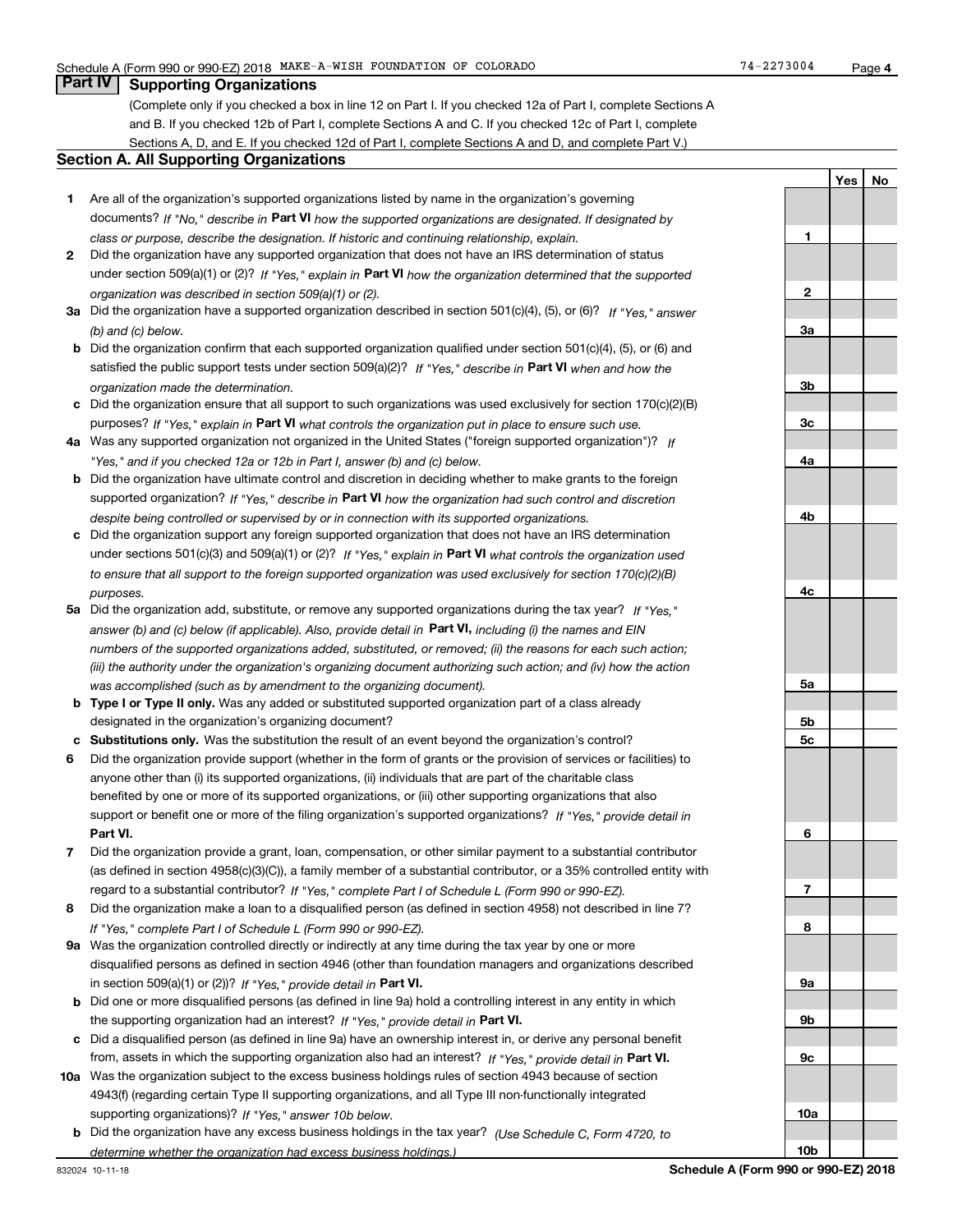**Part IV Supporting Organizations** *(continued)*

|    |                                                                                                                                   |                 | Yes | No |
|----|-----------------------------------------------------------------------------------------------------------------------------------|-----------------|-----|----|
| 11 | Has the organization accepted a gift or contribution from any of the following persons?                                           |                 |     |    |
|    | a A person who directly or indirectly controls, either alone or together with persons described in (b) and (c)                    |                 |     |    |
|    | below, the governing body of a supported organization?                                                                            | 11a             |     |    |
|    | <b>b</b> A family member of a person described in (a) above?                                                                      | 11 <sub>b</sub> |     |    |
|    | c A 35% controlled entity of a person described in (a) or (b) above? If "Yes" to a, b, or c, provide detail in Part VI.           | 11c             |     |    |
|    | <b>Section B. Type I Supporting Organizations</b>                                                                                 |                 |     |    |
|    |                                                                                                                                   |                 | Yes | No |
| 1  | Did the directors, trustees, or membership of one or more supported organizations have the power to                               |                 |     |    |
|    | regularly appoint or elect at least a majority of the organization's directors or trustees at all times during the                |                 |     |    |
|    | tax year? If "No," describe in Part VI how the supported organization(s) effectively operated, supervised, or                     |                 |     |    |
|    | controlled the organization's activities. If the organization had more than one supported organization,                           |                 |     |    |
|    | describe how the powers to appoint and/or remove directors or trustees were allocated among the supported                         |                 |     |    |
|    | organizations and what conditions or restrictions, if any, applied to such powers during the tax year.                            | 1               |     |    |
| 2  | Did the organization operate for the benefit of any supported organization other than the supported                               |                 |     |    |
|    | organization(s) that operated, supervised, or controlled the supporting organization? If "Yes," explain in                        |                 |     |    |
|    | Part VI how providing such benefit carried out the purposes of the supported organization(s) that operated,                       |                 |     |    |
|    | supervised, or controlled the supporting organization.<br><b>Section C. Type II Supporting Organizations</b>                      | 2               |     |    |
|    |                                                                                                                                   |                 |     |    |
| 1. | Were a majority of the organization's directors or trustees during the tax year also a majority of the directors                  |                 | Yes | No |
|    | or trustees of each of the organization's supported organization(s)? If "No," describe in Part VI how control                     |                 |     |    |
|    | or management of the supporting organization was vested in the same persons that controlled or managed                            |                 |     |    |
|    | the supported organization(s).                                                                                                    | 1               |     |    |
|    | Section D. All Type III Supporting Organizations                                                                                  |                 |     |    |
|    |                                                                                                                                   |                 | Yes | No |
| 1  | Did the organization provide to each of its supported organizations, by the last day of the fifth month of the                    |                 |     |    |
|    | organization's tax year, (i) a written notice describing the type and amount of support provided during the prior tax             |                 |     |    |
|    | year, (ii) a copy of the Form 990 that was most recently filed as of the date of notification, and (iii) copies of the            |                 |     |    |
|    | organization's governing documents in effect on the date of notification, to the extent not previously provided?                  | 1               |     |    |
| 2  | Were any of the organization's officers, directors, or trustees either (i) appointed or elected by the supported                  |                 |     |    |
|    | organization(s) or (ii) serving on the governing body of a supported organization? If "No," explain in Part VI how                |                 |     |    |
|    | the organization maintained a close and continuous working relationship with the supported organization(s).                       | 2               |     |    |
| 3  | By reason of the relationship described in (2), did the organization's supported organizations have a                             |                 |     |    |
|    | significant voice in the organization's investment policies and in directing the use of the organization's                        |                 |     |    |
|    | income or assets at all times during the tax year? If "Yes," describe in Part VI the role the organization's                      |                 |     |    |
|    | supported organizations played in this regard.                                                                                    | З               |     |    |
|    | Section E. Type III Functionally Integrated Supporting Organizations                                                              |                 |     |    |
| 1  | Check the box next to the method that the organization used to satisfy the Integral Part Test during the year (see instructions). |                 |     |    |
| а  | The organization satisfied the Activities Test. Complete line 2 below.                                                            |                 |     |    |
| b  | The organization is the parent of each of its supported organizations. Complete line 3 below.                                     |                 |     |    |
| с  | The organization supported a governmental entity. Describe in Part VI how you supported a government entity (see instructions),   |                 |     |    |
| 2  | Activities Test. Answer (a) and (b) below.                                                                                        |                 | Yes | No |
| а  | Did substantially all of the organization's activities during the tax year directly further the exempt purposes of                |                 |     |    |
|    | the supported organization(s) to which the organization was responsive? If "Yes," then in Part VI identify                        |                 |     |    |
|    | those supported organizations and explain how these activities directly furthered their exempt purposes,                          |                 |     |    |
|    | how the organization was responsive to those supported organizations, and how the organization determined                         |                 |     |    |
|    | that these activities constituted substantially all of its activities.                                                            | 2a              |     |    |
|    | <b>b</b> Did the activities described in (a) constitute activities that, but for the organization's involvement, one or more      |                 |     |    |
|    | of the organization's supported organization(s) would have been engaged in? If "Yes," explain in Part VI the                      |                 |     |    |
|    | reasons for the organization's position that its supported organization(s) would have engaged in these                            | 2b              |     |    |
|    | activities but for the organization's involvement.<br>Parent of Supported Organizations. Answer (a) and (b) below.                |                 |     |    |
| З  | Did the organization have the power to regularly appoint or elect a majority of the officers, directors, or                       |                 |     |    |
| а  | trustees of each of the supported organizations? Provide details in Part VI.                                                      | За              |     |    |
|    | <b>b</b> Did the organization exercise a substantial degree of direction over the policies, programs, and activities of each      |                 |     |    |
|    | of its supported organizations? If "Yes." describe in Part VI the role played by the organization in this regard.                 | 3b              |     |    |
|    | Schedule A (Form 990 or 990-EZ) 2018<br>832025 10-11-18                                                                           |                 |     |    |
|    |                                                                                                                                   |                 |     |    |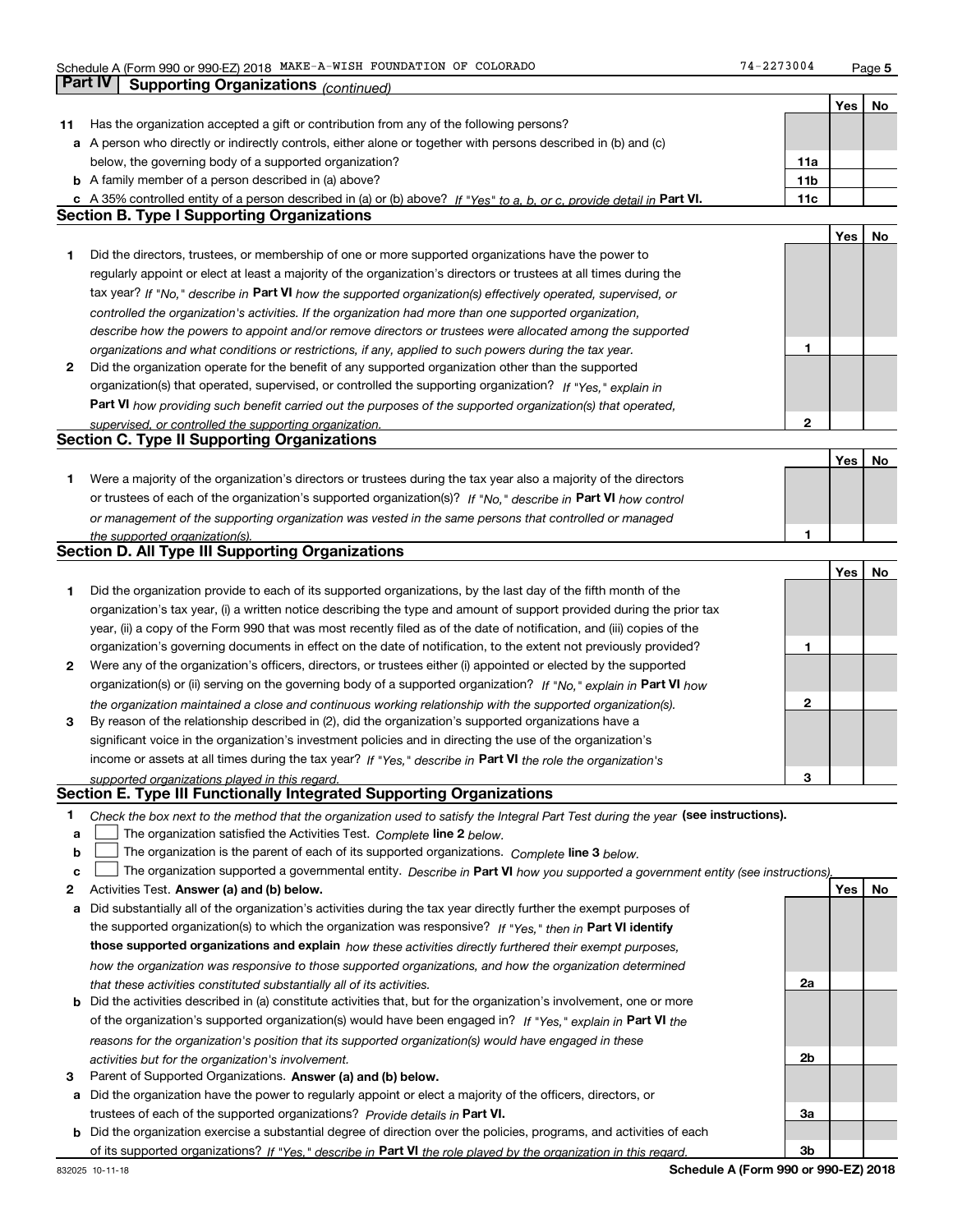| 1              | Check here if the organization satisfied the Integral Part Test as a qualifying trust on Nov. 20, 1970 (explain in Part VI.) See instructions. All<br>other Type III non-functionally integrated supporting organizations must complete Sections A through E. |                |                |                                |
|----------------|---------------------------------------------------------------------------------------------------------------------------------------------------------------------------------------------------------------------------------------------------------------|----------------|----------------|--------------------------------|
|                | Section A - Adjusted Net Income                                                                                                                                                                                                                               |                | (A) Prior Year | (B) Current Year<br>(optional) |
| 1              | Net short-term capital gain                                                                                                                                                                                                                                   | 1.             |                |                                |
| 2              | Recoveries of prior-year distributions                                                                                                                                                                                                                        | $\mathbf{2}$   |                |                                |
| 3              | Other gross income (see instructions)                                                                                                                                                                                                                         | 3              |                |                                |
| 4              | Add lines 1 through 3                                                                                                                                                                                                                                         | 4              |                |                                |
| 5.             | Depreciation and depletion                                                                                                                                                                                                                                    | 5              |                |                                |
| 6              | Portion of operating expenses paid or incurred for production or                                                                                                                                                                                              |                |                |                                |
|                | collection of gross income or for management, conservation, or                                                                                                                                                                                                |                |                |                                |
|                | maintenance of property held for production of income (see instructions)                                                                                                                                                                                      | 6              |                |                                |
| 7 <sup>1</sup> | Other expenses (see instructions)                                                                                                                                                                                                                             | $\overline{7}$ |                |                                |
| 8              | Adjusted Net Income (subtract lines 5, 6, and 7 from line 4)                                                                                                                                                                                                  | 8              |                |                                |
|                | Section B - Minimum Asset Amount                                                                                                                                                                                                                              |                | (A) Prior Year | (B) Current Year<br>(optional) |
| 1              | Aggregate fair market value of all non-exempt-use assets (see                                                                                                                                                                                                 |                |                |                                |
|                | instructions for short tax year or assets held for part of year):                                                                                                                                                                                             |                |                |                                |
|                | a Average monthly value of securities                                                                                                                                                                                                                         | 1a             |                |                                |
|                | <b>b</b> Average monthly cash balances                                                                                                                                                                                                                        | 1b             |                |                                |
|                | c Fair market value of other non-exempt-use assets                                                                                                                                                                                                            | 1c             |                |                                |
|                | d Total (add lines 1a, 1b, and 1c)                                                                                                                                                                                                                            | 1d             |                |                                |
|                | e Discount claimed for blockage or other                                                                                                                                                                                                                      |                |                |                                |
|                | factors (explain in detail in Part VI):                                                                                                                                                                                                                       |                |                |                                |
| 2              | Acquisition indebtedness applicable to non-exempt-use assets                                                                                                                                                                                                  | $\mathbf{2}$   |                |                                |
| 3              | Subtract line 2 from line 1d                                                                                                                                                                                                                                  | 3              |                |                                |
| 4              | Cash deemed held for exempt use. Enter 1-1/2% of line 3 (for greater amount,                                                                                                                                                                                  |                |                |                                |
|                | see instructions)                                                                                                                                                                                                                                             | 4              |                |                                |
| 5              | Net value of non-exempt-use assets (subtract line 4 from line 3)                                                                                                                                                                                              | 5              |                |                                |
| 6              | 035. Multiply line 5 by                                                                                                                                                                                                                                       | 6              |                |                                |
| 7              | Recoveries of prior-year distributions                                                                                                                                                                                                                        | $\overline{7}$ |                |                                |
| 8              | Minimum Asset Amount (add line 7 to line 6)                                                                                                                                                                                                                   | 8              |                |                                |
|                | <b>Section C - Distributable Amount</b>                                                                                                                                                                                                                       |                |                | <b>Current Year</b>            |
| 1              | Adjusted net income for prior year (from Section A, line 8, Column A)                                                                                                                                                                                         | 1              |                |                                |
| 2              | Enter 85% of line 1                                                                                                                                                                                                                                           | $\mathbf{2}$   |                |                                |
| 3              | Minimum asset amount for prior year (from Section B, line 8, Column A)                                                                                                                                                                                        | 3              |                |                                |
| 4              | Enter greater of line 2 or line 3                                                                                                                                                                                                                             | 4              |                |                                |
| 5              | Income tax imposed in prior year                                                                                                                                                                                                                              | 5              |                |                                |
| 6              | <b>Distributable Amount.</b> Subtract line 5 from line 4, unless subject to                                                                                                                                                                                   |                |                |                                |
|                | emergency temporary reduction (see instructions)                                                                                                                                                                                                              | 6              |                |                                |

Check here if the current year is the organization's first as a non-functionally integrated Type III supporting organization (see

instructions).

**7**

 $\mathcal{L}^{\text{max}}$ 

**Schedule A (Form 990 or 990-EZ) 2018**

**<sup>6</sup>**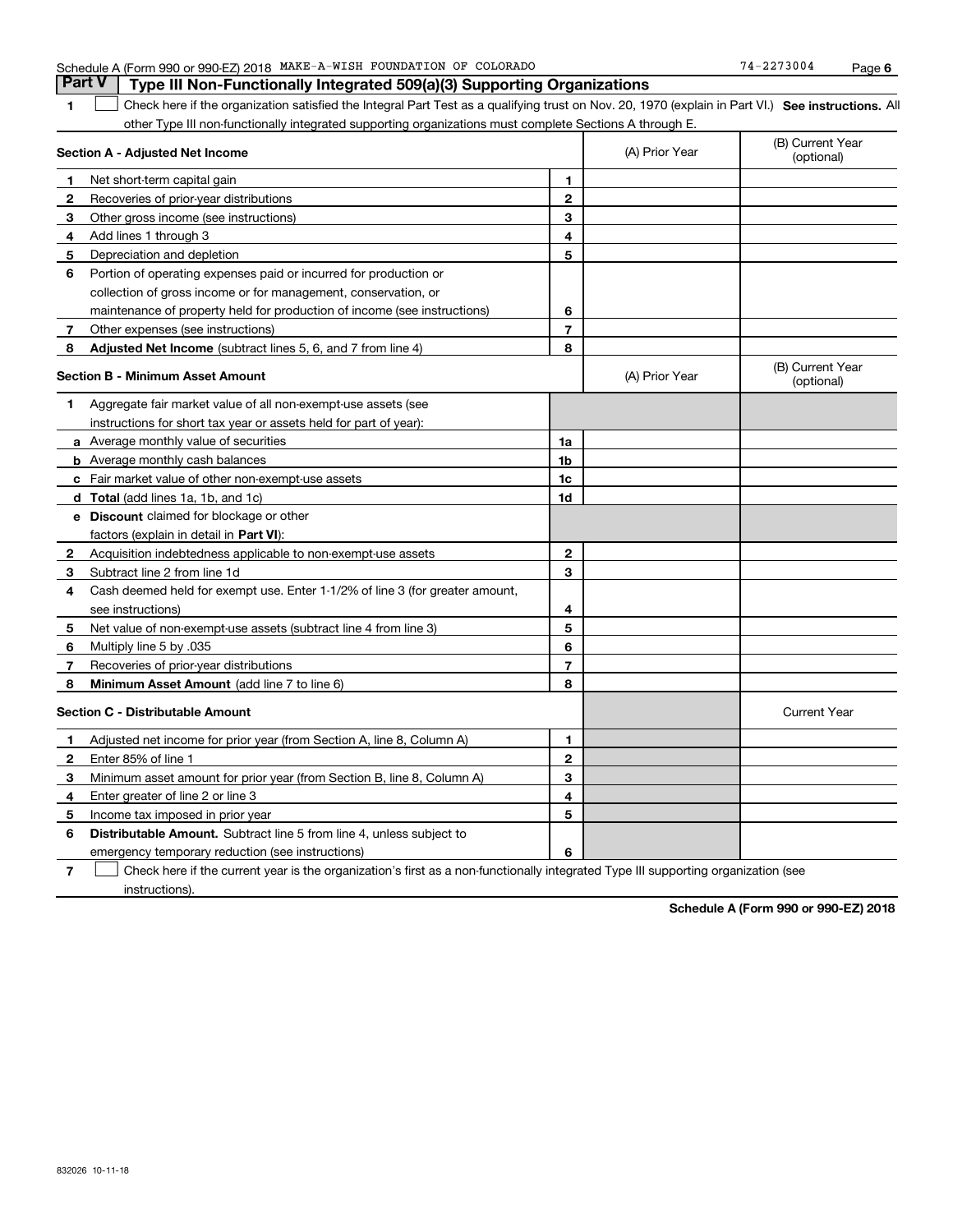| Part V | Type III Non-Functionally Integrated 509(a)(3) Supporting Organizations                    |                             | (continued)                           |                                         |  |  |
|--------|--------------------------------------------------------------------------------------------|-----------------------------|---------------------------------------|-----------------------------------------|--|--|
|        | <b>Section D - Distributions</b>                                                           |                             |                                       | <b>Current Year</b>                     |  |  |
| 1      | Amounts paid to supported organizations to accomplish exempt purposes                      |                             |                                       |                                         |  |  |
| 2      | Amounts paid to perform activity that directly furthers exempt purposes of supported       |                             |                                       |                                         |  |  |
|        | organizations, in excess of income from activity                                           |                             |                                       |                                         |  |  |
| 3      | Administrative expenses paid to accomplish exempt purposes of supported organizations      |                             |                                       |                                         |  |  |
| 4      | Amounts paid to acquire exempt-use assets                                                  |                             |                                       |                                         |  |  |
| 5      | Qualified set-aside amounts (prior IRS approval required)                                  |                             |                                       |                                         |  |  |
| 6      | Other distributions (describe in Part VI). See instructions.                               |                             |                                       |                                         |  |  |
| 7      | Total annual distributions. Add lines 1 through 6.                                         |                             |                                       |                                         |  |  |
| 8      | Distributions to attentive supported organizations to which the organization is responsive |                             |                                       |                                         |  |  |
|        | (provide details in Part VI). See instructions.                                            |                             |                                       |                                         |  |  |
| 9      | Distributable amount for 2018 from Section C, line 6                                       |                             |                                       |                                         |  |  |
| 10     | Line 8 amount divided by line 9 amount                                                     |                             |                                       |                                         |  |  |
|        |                                                                                            | (i)                         | (iii)                                 | (iii)                                   |  |  |
|        | <b>Section E - Distribution Allocations</b> (see instructions)                             | <b>Excess Distributions</b> | <b>Underdistributions</b><br>Pre-2018 | <b>Distributable</b><br>Amount for 2018 |  |  |
| 1      | Distributable amount for 2018 from Section C, line 6                                       |                             |                                       |                                         |  |  |
| 2      | Underdistributions, if any, for years prior to 2018 (reason-                               |                             |                                       |                                         |  |  |
|        | able cause required- explain in Part VI). See instructions.                                |                             |                                       |                                         |  |  |
| з      | Excess distributions carryover, if any, to 2018                                            |                             |                                       |                                         |  |  |
|        | <b>a</b> From 2013                                                                         |                             |                                       |                                         |  |  |
|        | <b>b</b> From $2014$                                                                       |                             |                                       |                                         |  |  |
|        | $c$ From 2015                                                                              |                             |                                       |                                         |  |  |
|        | <b>d</b> From 2016                                                                         |                             |                                       |                                         |  |  |
|        | e From 2017                                                                                |                             |                                       |                                         |  |  |
|        | <b>Total</b> of lines 3a through e                                                         |                             |                                       |                                         |  |  |
|        | <b>g</b> Applied to underdistributions of prior years                                      |                             |                                       |                                         |  |  |
|        | <b>h</b> Applied to 2018 distributable amount                                              |                             |                                       |                                         |  |  |
|        | Carryover from 2013 not applied (see instructions)                                         |                             |                                       |                                         |  |  |
|        | Remainder. Subtract lines 3g, 3h, and 3i from 3f.                                          |                             |                                       |                                         |  |  |
| 4      | Distributions for 2018 from Section D,                                                     |                             |                                       |                                         |  |  |
|        | line $7:$                                                                                  |                             |                                       |                                         |  |  |
|        | <b>a</b> Applied to underdistributions of prior years                                      |                             |                                       |                                         |  |  |
|        | <b>b</b> Applied to 2018 distributable amount                                              |                             |                                       |                                         |  |  |
|        | Remainder. Subtract lines 4a and 4b from 4.                                                |                             |                                       |                                         |  |  |
| 5      | Remaining underdistributions for years prior to 2018, if                                   |                             |                                       |                                         |  |  |
|        | any. Subtract lines 3g and 4a from line 2. For result greater                              |                             |                                       |                                         |  |  |
|        | than zero, explain in Part VI. See instructions.                                           |                             |                                       |                                         |  |  |
| 6      | Remaining underdistributions for 2018. Subtract lines 3h                                   |                             |                                       |                                         |  |  |
|        | and 4b from line 1. For result greater than zero, explain in                               |                             |                                       |                                         |  |  |
|        | Part VI. See instructions.                                                                 |                             |                                       |                                         |  |  |
| 7      | Excess distributions carryover to 2019. Add lines 3j                                       |                             |                                       |                                         |  |  |
|        | and 4c.                                                                                    |                             |                                       |                                         |  |  |
| 8      | Breakdown of line 7:                                                                       |                             |                                       |                                         |  |  |
|        | a Excess from 2014                                                                         |                             |                                       |                                         |  |  |
|        | <b>b</b> Excess from 2015                                                                  |                             |                                       |                                         |  |  |
|        | c Excess from 2016                                                                         |                             |                                       |                                         |  |  |
|        | d Excess from 2017                                                                         |                             |                                       |                                         |  |  |
|        | e Excess from 2018                                                                         |                             |                                       |                                         |  |  |

**Schedule A (Form 990 or 990-EZ) 2018**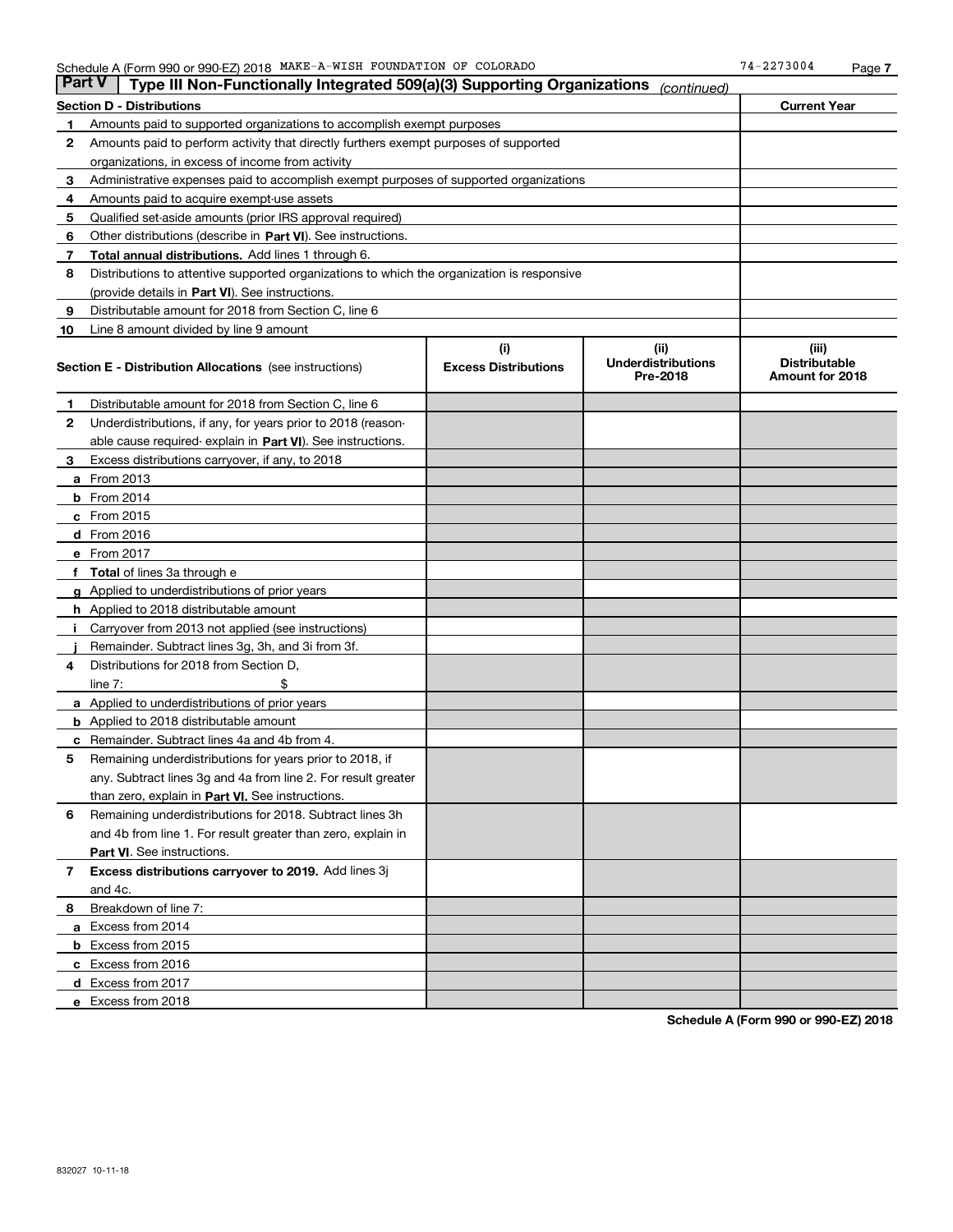Part VI | Supplemental Information. Provide the explanations required by Part II, line 10; Part II, line 17a or 17b; Part III, line 12; Part IV, Section A, lines 1, 2, 3b, 3c, 4b, 4c, 5a, 6, 9a, 9b, 9c, 11a, 11b, and 11c; Part IV, Section B, lines 1 and 2; Part IV, Section C, line 1; Part IV, Section D, lines 2 and 3; Part IV, Section E, lines 1c, 2a, 2b, 3a, and 3b; Part V, line 1; Part V, Section B, line 1e; Part V, Section D, lines 5, 6, and 8; and Part V, Section E, lines 2, 5, and 6. Also complete this part for any additional information. (See instructions.)

SCHEDULE A, PART II, LINE 10, EXPLANATION FOR OTHER INCOME:

| GROSS FUNDRAISING REVENUE   |
|-----------------------------|
| 2014 AMOUNT: \$<br>436,954. |
| 2015 AMOUNT: \$<br>356,720. |
| 2016 AMOUNT: \$<br>134,243. |
| 2017 AMOUNT: \$<br>119,727. |
| 2018 AMOUNT: \$<br>163,969. |
|                             |
| OTHER INCOME                |
| 2014 AMOUNT: \$<br>$0$ .    |
| 2015 AMOUNT: \$<br>0.       |
| 2016 AMOUNT: \$<br>0.       |
| 2017 AMOUNT: \$<br>0.       |
| 2018 AMOUNT: \$ 2,585.      |
|                             |
|                             |
|                             |
|                             |
|                             |
|                             |
|                             |
|                             |
|                             |
|                             |
|                             |
|                             |
|                             |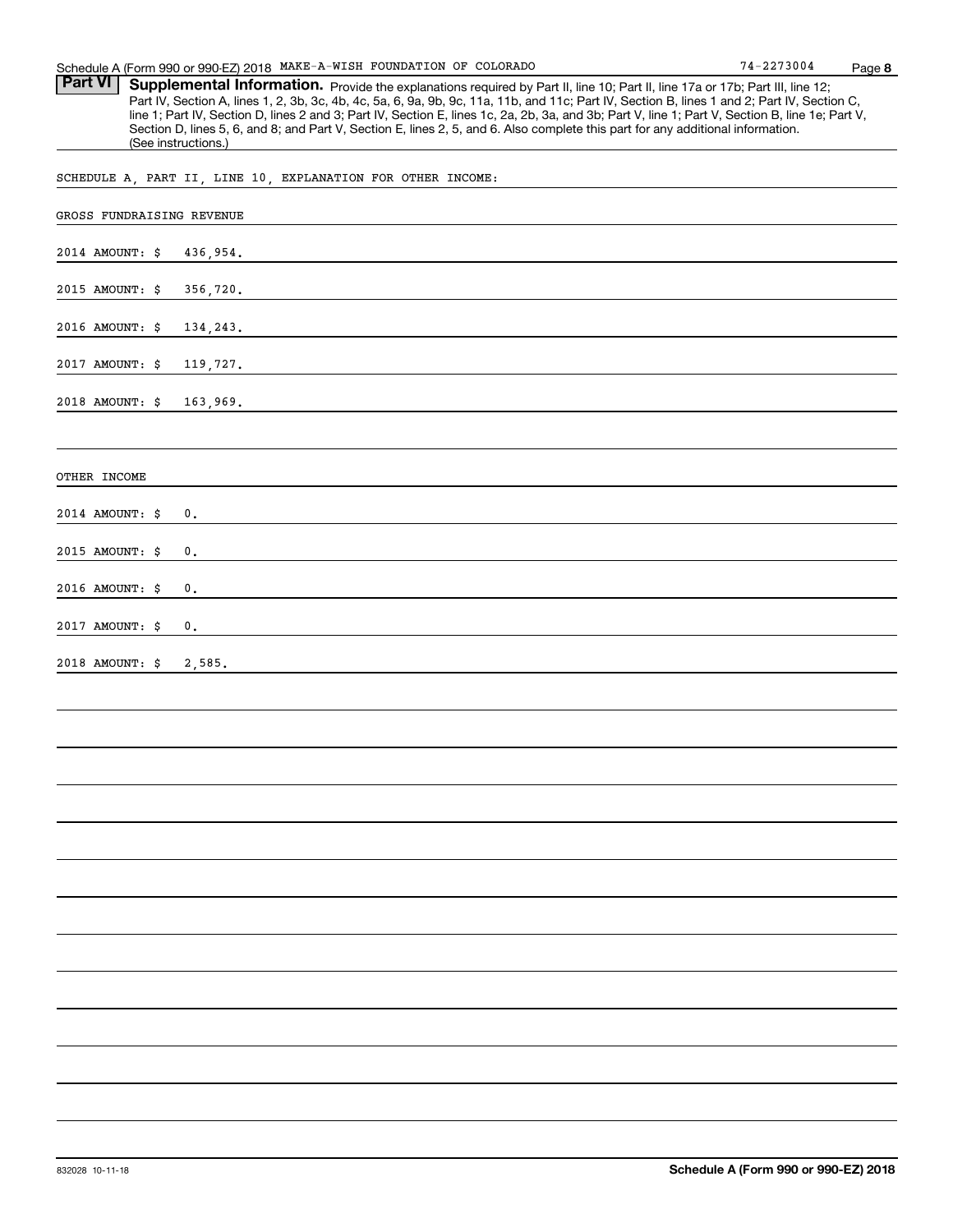Department of the Treasury Internal Revenue Service **(Form 990, 990-EZ, or 990-PF)**

# **Schedule B Schedule of Contributors**

**| Attach to Form 990, Form 990-EZ, or Form 990-PF. | Go to www.irs.gov/Form990 for the latest information.** OMB No. 1545-0047

**2018**

**Employer identification number**

|  | Name of the organization |  |
|--|--------------------------|--|
|  |                          |  |

| <b>Organization type (check one):</b> |                                                                           |  |  |  |
|---------------------------------------|---------------------------------------------------------------------------|--|--|--|
| Filers of:                            | Section:                                                                  |  |  |  |
| Form 990 or 990-EZ                    | $X$ 501(c)( 3) (enter number) organization                                |  |  |  |
|                                       | 4947(a)(1) nonexempt charitable trust not treated as a private foundation |  |  |  |
|                                       | 527 political organization                                                |  |  |  |
| Form 990-PF                           | 501(c)(3) exempt private foundation                                       |  |  |  |
|                                       | 4947(a)(1) nonexempt charitable trust treated as a private foundation     |  |  |  |
|                                       | 501(c)(3) taxable private foundation                                      |  |  |  |

MAKE-A-WISH FOUNDATION OF COLORADO

Check if your organization is covered by the **General Rule** or a **Special Rule. Note:**  Only a section 501(c)(7), (8), or (10) organization can check boxes for both the General Rule and a Special Rule. See instructions.

## **General Rule**

 $\mathcal{L}^{\text{max}}$ 

For an organization filing Form 990, 990-EZ, or 990-PF that received, during the year, contributions totaling \$5,000 or more (in money or property) from any one contributor. Complete Parts I and II. See instructions for determining a contributor's total contributions.

## **Special Rules**

any one contributor, during the year, total contributions of the greater of  $\,$  (1) \$5,000; or **(2)** 2% of the amount on (i) Form 990, Part VIII, line 1h;  $\overline{X}$  For an organization described in section 501(c)(3) filing Form 990 or 990-EZ that met the 33 1/3% support test of the regulations under sections 509(a)(1) and 170(b)(1)(A)(vi), that checked Schedule A (Form 990 or 990-EZ), Part II, line 13, 16a, or 16b, and that received from or (ii) Form 990-EZ, line 1. Complete Parts I and II.

year, total contributions of more than \$1,000 *exclusively* for religious, charitable, scientific, literary, or educational purposes, or for the For an organization described in section 501(c)(7), (8), or (10) filing Form 990 or 990-EZ that received from any one contributor, during the prevention of cruelty to children or animals. Complete Parts I (entering "N/A" in column (b) instead of the contributor name and address), II, and III.  $\mathcal{L}^{\text{max}}$ 

purpose. Don't complete any of the parts unless the **General Rule** applies to this organization because it received *nonexclusively* year, contributions <sub>exclusively</sub> for religious, charitable, etc., purposes, but no such contributions totaled more than \$1,000. If this box is checked, enter here the total contributions that were received during the year for an  $\;$ exclusively religious, charitable, etc., For an organization described in section 501(c)(7), (8), or (10) filing Form 990 or 990-EZ that received from any one contributor, during the religious, charitable, etc., contributions totaling \$5,000 or more during the year  $\Box$ — $\Box$   $\Box$  $\mathcal{L}^{\text{max}}$ 

**Caution:**  An organization that isn't covered by the General Rule and/or the Special Rules doesn't file Schedule B (Form 990, 990-EZ, or 990-PF),  **must** but it answer "No" on Part IV, line 2, of its Form 990; or check the box on line H of its Form 990-EZ or on its Form 990-PF, Part I, line 2, to certify that it doesn't meet the filing requirements of Schedule B (Form 990, 990-EZ, or 990-PF).

**For Paperwork Reduction Act Notice, see the instructions for Form 990, 990-EZ, or 990-PF. Schedule B (Form 990, 990-EZ, or 990-PF) (2018)** LHA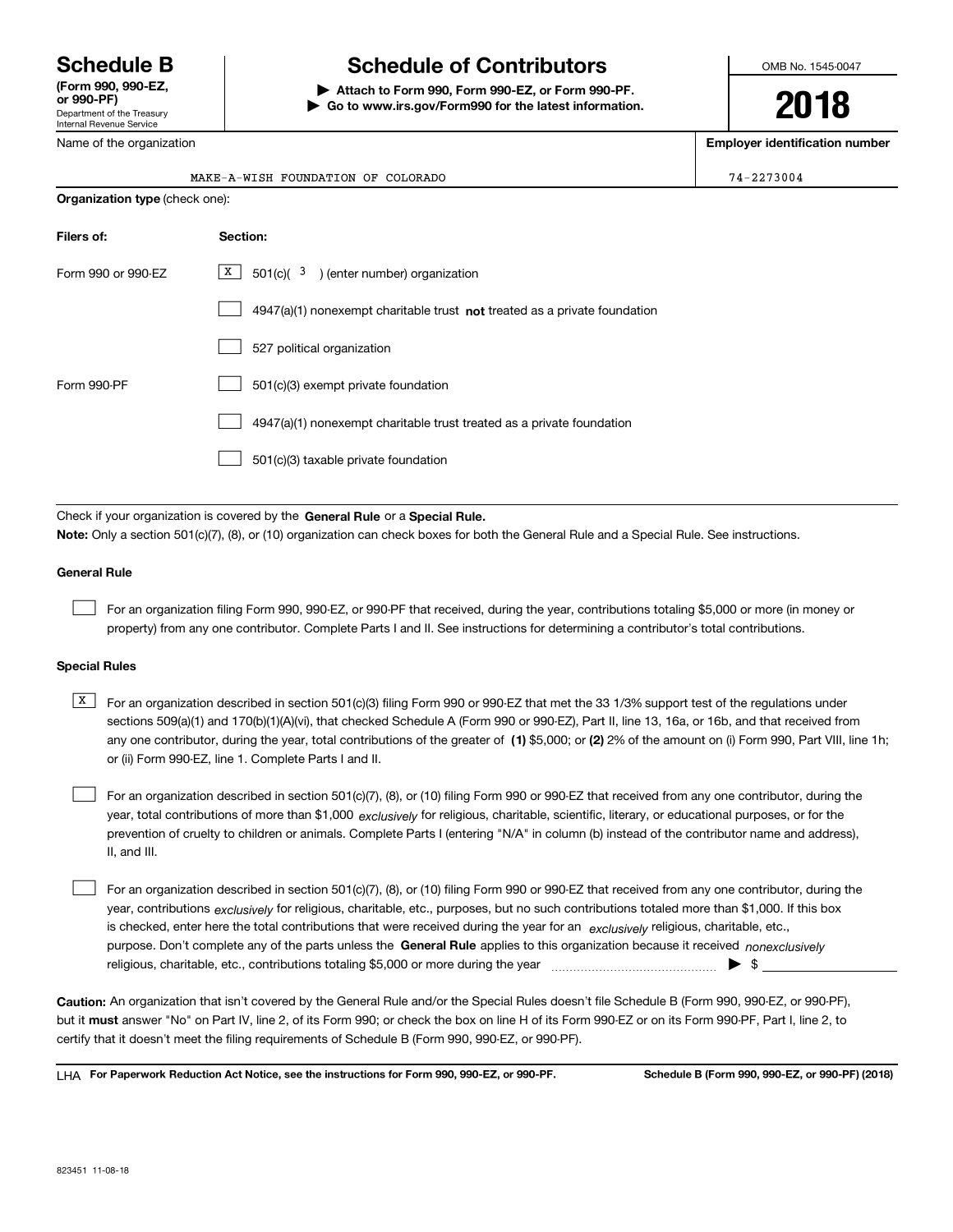## Schedule B (Form 990, 990-EZ, or 990-PF) (2018) Page 2

|      |     | auc<br>om. |
|------|-----|------------|
| ---- | - - |            |

|            | Schedule B (Form 990, 990-EZ, or 990-PF) (2018)                                                |                                   |           | Page 2                                                                                |
|------------|------------------------------------------------------------------------------------------------|-----------------------------------|-----------|---------------------------------------------------------------------------------------|
|            | Name of organization                                                                           |                                   |           | <b>Employer identification number</b>                                                 |
|            | MAKE-A-WISH FOUNDATION OF COLORADO                                                             |                                   |           | 74-2273004                                                                            |
| Part I     | Contributors (see instructions). Use duplicate copies of Part I if additional space is needed. |                                   |           |                                                                                       |
| (a)<br>No. | (b)<br>Name, address, and ZIP + 4                                                              | (c)<br><b>Total contributions</b> |           | (d)<br>Type of contribution                                                           |
| 1          | MAKE-A-WISH FOUNDATION OF AMERICA<br>1702 E HIGHLAND AVE., SUITE 400                           |                                   |           | х<br>Person<br>Payroll<br>Noncash<br>x                                                |
|            | PHOENIX, AZ 85016                                                                              | 1, 144, 671.<br>\$                |           | (Complete Part II for<br>noncash contributions.)                                      |
| (a)<br>No. | (b)<br>Name, address, and ZIP + 4                                                              | (c)<br><b>Total contributions</b> |           | (d)<br>Type of contribution                                                           |
| 2          | GIVE KIDS THE WORLD<br>210 S. BASS RD.<br>KISSIMMEE, FL 34746                                  | \$                                | 583,511.  | Person<br>Payroll<br>Noncash<br>x<br>(Complete Part II for<br>noncash contributions.) |
| (a)<br>No. | (b)<br>Name, address, and ZIP + 4                                                              | (c)<br><b>Total contributions</b> |           | (d)<br>Type of contribution                                                           |
| 3          | CAR DONATION FOUNDATION<br>5775 WAYZATA BOULEVARD, SUITE 700<br>ST. LOUIS PARK, MN 55416       | \$                                | 281,875.  | х<br>Person<br>Payroll<br>Noncash<br>(Complete Part II for<br>noncash contributions.) |
| (a)<br>No. | (b)<br>Name, address, and ZIP + 4                                                              | (c)<br><b>Total contributions</b> |           | (d)<br>Type of contribution                                                           |
| 4          | GINA VECCHIARELLI<br>6965 S POLO RIDGE DR.<br>LITTLETON, CO 80128                              | \$                                | 205, 310. | х<br>Person<br>Payroll<br>Noncash<br>(Complete Part II for<br>noncash contributions.) |
| (a)<br>No. | (b)<br>Name, address, and ZIP + 4                                                              | (c)<br><b>Total contributions</b> |           | (d)<br>Type of contribution                                                           |
| 5          | STIFEL FINANCIAL CORPORATION<br>ONE FINANCIAL PLAZA, 501 N BROADWAY<br>ST. LOUIS, MO 63102     | \$                                | 181,272.  | x<br>Person<br>Payroll<br>Noncash<br>(Complete Part II for<br>noncash contributions.) |
| (a)<br>No. | (b)<br>Name, address, and ZIP + 4                                                              | (c)<br><b>Total contributions</b> |           | (d)<br>Type of contribution                                                           |
|            |                                                                                                | \$                                |           | Person<br>Payroll<br>Noncash<br>(Complete Part II for<br>noncash contributions.)      |

823452 11-08-18 **Schedule B (Form 990, 990-EZ, or 990-PF) (2018)**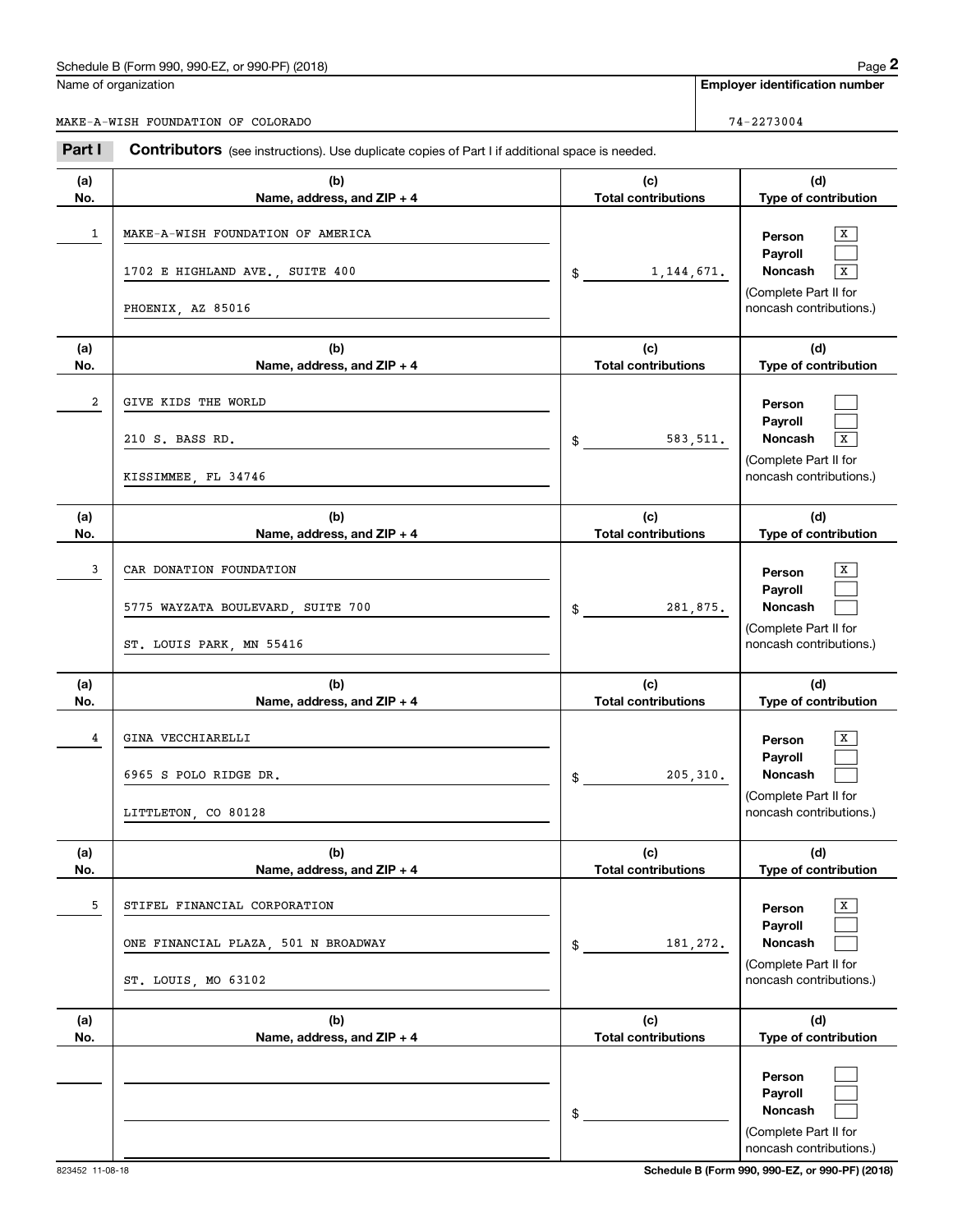## Schedule B (Form 990, 990-EZ, or 990-PF) (2018) Page 3

Name of organization

**Employer identification number**

MAKE-A-WISH FOUNDATION OF COLORADO 74-2273004

Chedule B (Form 990, 990-EZ, or 990-PF) (2018)<br> **2Part II Constructions** of Color Color Advances of Part II if additional space is needed.<br> **2Part II Noncash Property** (see instructions). Use duplicate copies of Part I

| (a)<br>No.<br>from<br>Part I | (b)<br>Description of noncash property given | (c)<br>FMV (or estimate)<br>(See instructions.) | (d)<br>Date received |
|------------------------------|----------------------------------------------|-------------------------------------------------|----------------------|
| 1                            | TRAVEL, M&E, SUPPLIES                        |                                                 |                      |
|                              |                                              |                                                 |                      |
|                              |                                              | 147,800.<br>$\frac{1}{2}$                       | 08/31/19             |
| (a)<br>No.                   |                                              | (c)                                             |                      |
| from                         | (b)<br>Description of noncash property given | FMV (or estimate)<br>(See instructions.)        | (d)<br>Date received |
| Part I                       | THEME PARK TICKETS, MEALS, TRANSPORTATION    |                                                 |                      |
| 2                            |                                              |                                                 |                      |
|                              |                                              | 583, 511.<br>$\frac{1}{2}$                      | 08/31/19             |
|                              |                                              |                                                 |                      |
| (a)<br>No.                   | (b)                                          | (c)<br>FMV (or estimate)                        | (d)                  |
| from<br>Part I               | Description of noncash property given        | (See instructions.)                             | Date received        |
|                              |                                              |                                                 |                      |
|                              |                                              |                                                 |                      |
|                              |                                              | $$^{\circ}$                                     |                      |
| (a)                          |                                              | (c)                                             |                      |
| No.<br>from                  | (b)<br>Description of noncash property given | FMV (or estimate)                               | (d)<br>Date received |
| Part I                       |                                              | (See instructions.)                             |                      |
|                              |                                              |                                                 |                      |
|                              |                                              |                                                 |                      |
|                              |                                              | \$                                              |                      |
| (a)<br>No.                   | (b)                                          | (c)                                             | (d)                  |
| from<br>Part I               | Description of noncash property given        | FMV (or estimate)<br>(See instructions.)        | Date received        |
|                              |                                              |                                                 |                      |
|                              |                                              |                                                 |                      |
|                              |                                              | \$                                              |                      |
| (a)                          |                                              |                                                 |                      |
| No.<br>from                  | (b)<br>Description of noncash property given | (c)<br>FMV (or estimate)                        | (d)<br>Date received |
| Part I                       |                                              | (See instructions.)                             |                      |
|                              |                                              |                                                 |                      |
|                              |                                              |                                                 |                      |
|                              |                                              | \$                                              |                      |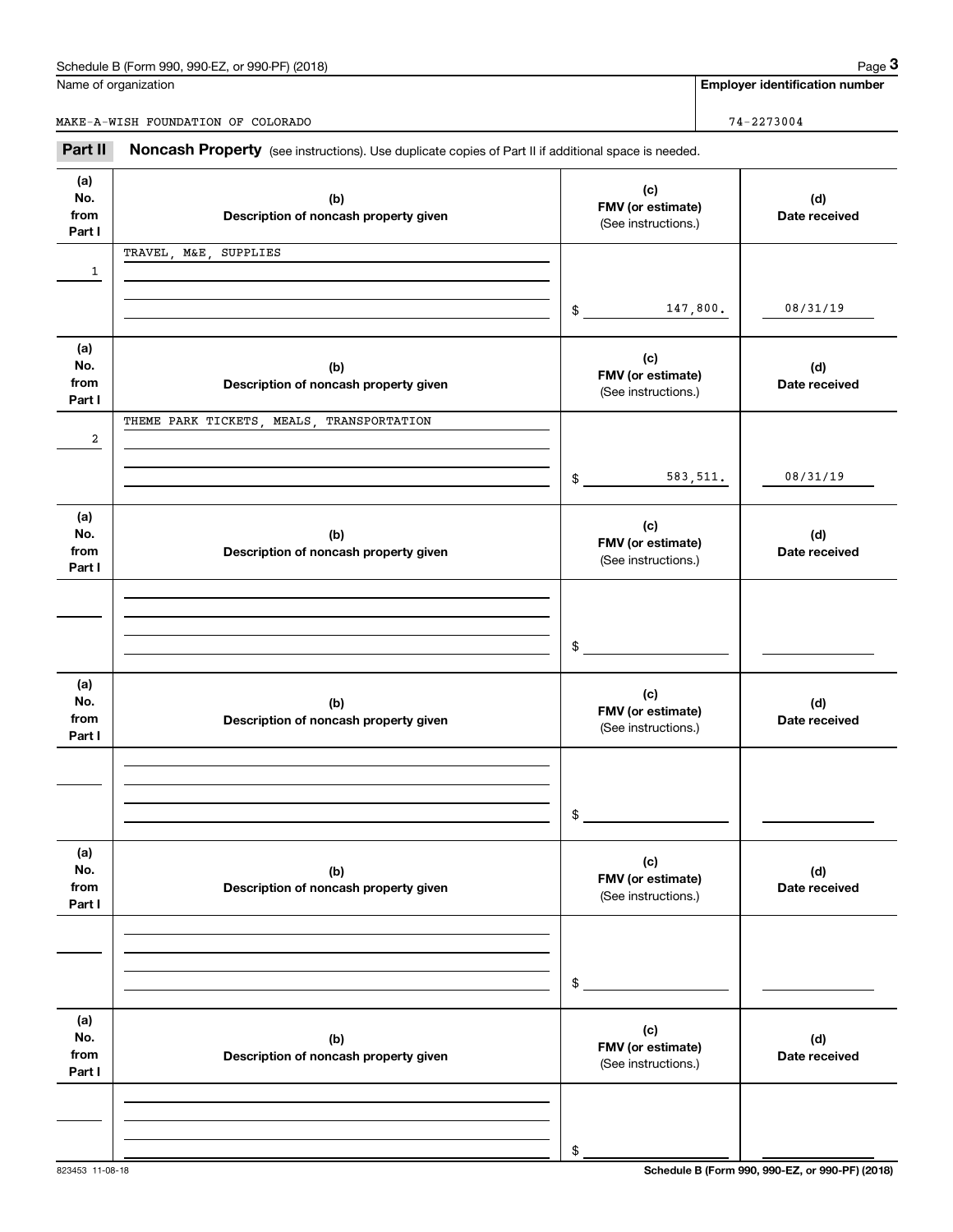|                           | Schedule B (Form 990, 990-EZ, or 990-PF) (2018)                                                                                                                                                                                                                                                 |                      | Page 4                                                                                                                                                         |  |  |  |  |  |
|---------------------------|-------------------------------------------------------------------------------------------------------------------------------------------------------------------------------------------------------------------------------------------------------------------------------------------------|----------------------|----------------------------------------------------------------------------------------------------------------------------------------------------------------|--|--|--|--|--|
|                           | Name of organization                                                                                                                                                                                                                                                                            |                      | <b>Employer identification number</b>                                                                                                                          |  |  |  |  |  |
|                           | MAKE-A-WISH FOUNDATION OF COLORADO                                                                                                                                                                                                                                                              |                      | 74-2273004                                                                                                                                                     |  |  |  |  |  |
| Part III                  | from any one contributor. Complete columns (a) through (e) and the following line entry. For organizations<br>completing Part III, enter the total of exclusively religious, charitable, etc., contributions of \$1,000 or less for the year. (Enter this info. once.) $\blacktriangleright$ \$ |                      | Exclusively religious, charitable, etc., contributions to organizations described in section 501(c)(7), (8), or (10) that total more than \$1,000 for the year |  |  |  |  |  |
|                           | Use duplicate copies of Part III if additional space is needed.                                                                                                                                                                                                                                 |                      |                                                                                                                                                                |  |  |  |  |  |
| (a) No.<br>from<br>Part I | (b) Purpose of gift                                                                                                                                                                                                                                                                             | (c) Use of gift      | (d) Description of how gift is held                                                                                                                            |  |  |  |  |  |
|                           |                                                                                                                                                                                                                                                                                                 |                      |                                                                                                                                                                |  |  |  |  |  |
|                           |                                                                                                                                                                                                                                                                                                 |                      |                                                                                                                                                                |  |  |  |  |  |
|                           |                                                                                                                                                                                                                                                                                                 | (e) Transfer of gift |                                                                                                                                                                |  |  |  |  |  |
|                           | Transferee's name, address, and ZIP + 4                                                                                                                                                                                                                                                         |                      | Relationship of transferor to transferee                                                                                                                       |  |  |  |  |  |
|                           |                                                                                                                                                                                                                                                                                                 |                      |                                                                                                                                                                |  |  |  |  |  |
| (a) No.<br>from           |                                                                                                                                                                                                                                                                                                 |                      |                                                                                                                                                                |  |  |  |  |  |
| Part I                    | (b) Purpose of gift                                                                                                                                                                                                                                                                             | (c) Use of gift      | (d) Description of how gift is held                                                                                                                            |  |  |  |  |  |
|                           |                                                                                                                                                                                                                                                                                                 |                      |                                                                                                                                                                |  |  |  |  |  |
|                           |                                                                                                                                                                                                                                                                                                 |                      |                                                                                                                                                                |  |  |  |  |  |
|                           |                                                                                                                                                                                                                                                                                                 | (e) Transfer of gift |                                                                                                                                                                |  |  |  |  |  |
|                           | Transferee's name, address, and ZIP + 4                                                                                                                                                                                                                                                         |                      | Relationship of transferor to transferee                                                                                                                       |  |  |  |  |  |
|                           |                                                                                                                                                                                                                                                                                                 |                      |                                                                                                                                                                |  |  |  |  |  |
| (a) No.<br>from           |                                                                                                                                                                                                                                                                                                 |                      |                                                                                                                                                                |  |  |  |  |  |
| Part I                    | (b) Purpose of gift                                                                                                                                                                                                                                                                             | (c) Use of gift      | (d) Description of how gift is held                                                                                                                            |  |  |  |  |  |
|                           |                                                                                                                                                                                                                                                                                                 |                      |                                                                                                                                                                |  |  |  |  |  |
|                           |                                                                                                                                                                                                                                                                                                 |                      |                                                                                                                                                                |  |  |  |  |  |
|                           |                                                                                                                                                                                                                                                                                                 | (e) Transfer of gift |                                                                                                                                                                |  |  |  |  |  |
|                           | Transferee's name, address, and ZIP + 4                                                                                                                                                                                                                                                         |                      | Relationship of transferor to transferee                                                                                                                       |  |  |  |  |  |
|                           |                                                                                                                                                                                                                                                                                                 |                      |                                                                                                                                                                |  |  |  |  |  |
| (a) No.<br>from           |                                                                                                                                                                                                                                                                                                 |                      |                                                                                                                                                                |  |  |  |  |  |
| Part I                    | (b) Purpose of gift                                                                                                                                                                                                                                                                             | (c) Use of gift      | (d) Description of how gift is held                                                                                                                            |  |  |  |  |  |
|                           |                                                                                                                                                                                                                                                                                                 |                      |                                                                                                                                                                |  |  |  |  |  |
|                           |                                                                                                                                                                                                                                                                                                 |                      |                                                                                                                                                                |  |  |  |  |  |
|                           | (e) Transfer of gift                                                                                                                                                                                                                                                                            |                      |                                                                                                                                                                |  |  |  |  |  |
|                           | Transferee's name, address, and ZIP + 4                                                                                                                                                                                                                                                         |                      | Relationship of transferor to transferee                                                                                                                       |  |  |  |  |  |
|                           |                                                                                                                                                                                                                                                                                                 |                      |                                                                                                                                                                |  |  |  |  |  |
|                           |                                                                                                                                                                                                                                                                                                 |                      |                                                                                                                                                                |  |  |  |  |  |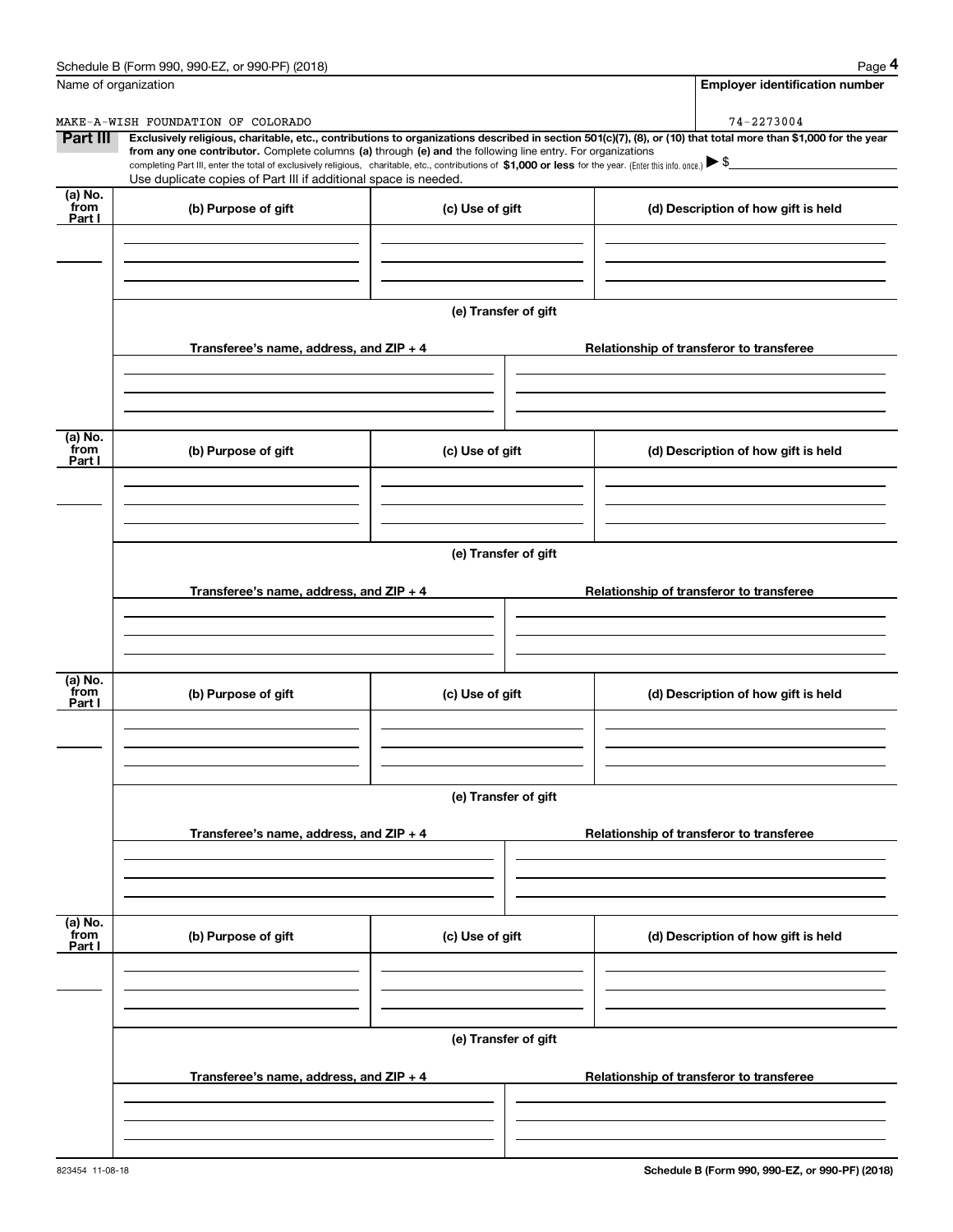| <b>HEDULE D</b> | Supplementa                                          |
|-----------------|------------------------------------------------------|
| m 990)          | Complete if the orga<br>Part IV, line 6, 7, 8, 9, 10 |

# **SCHEDULE D Supplemental Financial Statements**

**(Form 990)** (**Form 990,**<br>Part IV, line 6, 7, 8, 9, 10, 11a, 11b, 11c, 11d, 11e, 11f, 12a, or 12b.<br>Department of the Treasury **and Exercise Connect Connect Connect Connect Connect Connect Connect Connect Connect** 



Internal Revenue Service **Name of the organization Employer identification number**

Department of the Treasury

**|Go to www.irs.gov/Form990 for instructions and the latest information.**

**Held at the End of the Tax Year** (a) Donor advised funds **123456Yes No Yes No 12**Complete lines 2a through 2d if the organization held a qualified conservation contribution in the form of a conservation easement on the last **3456789abc** Number of conservation easements on a certified historic structure included in (a) www.communically **d2a2b2c2dYes No Yes No 1a** If the organization elected, as permitted under SFAS 116 (ASC 958), not to report in its revenue statement and balance sheet works of art, **2b** If the organization elected, as permitted under SFAS 116 (ASC 958), to report in its revenue statement and balance sheet works of art, historical **(i)** Revenue included on Form 990, Part VIII, line 1  $\ldots$   $\ldots$   $\ldots$   $\ldots$   $\ldots$   $\ldots$   $\ldots$   $\ldots$   $\ldots$   $\ldots$   $\ldots$   $\ldots$   $\ldots$   $\ldots$ **(ii)** Assets included in Form 990, Part X ~~~~~~~~~~~~~~~~~~~~~~~~~~~~~~~~~ | \$ **a**Revenue included on Form 990, Part VIII, line 1 ~~~~~~~~~~~~~~~~~~~~~~~~~~~~~~ | \$ **b**Complete if the organization answered "Yes" on Form 990, Part IV, line 6. (b) Funds and other accounts Total number at end of year ~~~~~~~~~~~~~~~ Aggregate value of contributions to (during year)  $\quad \quad \ldots \ldots \ldots$ Aggregate value of grants from (during year) www.community Aggregate value at end of year ~~~~~~~~~~~~~ Did the organization inform all donors and donor advisors in writing that the assets held in donor advised funds are the organization's property, subject to the organization's exclusive legal control? ~~~~~~~~~~~~~~~~~~ Did the organization inform all grantees, donors, and donor advisors in writing that grant funds can be used only for charitable purposes and not for the benefit of the donor or donor advisor, or for any other purpose conferring impermissible private benefit? **Part II | Conservation Easements.** Complete if the organization answered "Yes" on Form 990, Part IV, line 7. Purpose(s) of conservation easements held by the organization (check all that apply). Preservation of land for public use (e.g., recreation or education) **Protection of natural habitat Exercise 2018** Preservation of open space Preservation of a historically important land area Preservation of a certified historic structure day of the tax year. Total number of conservation easements ~~~~~~~~~~~~~~~~~~~~~~~~~~~~~~~~ Total acreage restricted by conservation easements Number of conservation easements included in (c) acquired after 7/25/06, and not on a historic structure listed in the National Register ~~~~~~~~~~~~~~~~~~~~~~~~~~~~~~~~~~~~~~ Number of conservation easements modified, transferred, released, extinguished, or terminated by the organization during the tax  $year$ Number of states where property subject to conservation easement is located  $\blacktriangleright$ Does the organization have a written policy regarding the periodic monitoring, inspection, handling of violations, and enforcement of the conservation easements it holds? ~~~~~~~~~~~~~~~~~~~~~~~~~ Staff and volunteer hours devoted to monitoring, inspecting, handling of violations, and enforcing conservation easements during the year  $\blacktriangleright$ Amount of expenses incurred in monitoring, inspecting, handling of violations, and enforcing conservation easements during the year  $\blacktriangleright$  \$ Does each conservation easement reported on line 2(d) above satisfy the requirements of section 170(h)(4)(B)(i) and section 170(h)(4)(B)(ii)? ~~~~~~~~~~~~~~~~~~~~~~~~~~~~~~~~~~~~~~~~~~~~~~ In Part XIII, describe how the organization reports conservation easements in its revenue and expense statement, and balance sheet, and include, if applicable, the text of the footnote to the organization's financial statements that describes the organization's accounting for conservation easements. Complete if the organization answered "Yes" on Form 990, Part IV, line 8. historical treasures, or other similar assets held for public exhibition, education, or research in furtherance of public service, provide, in Part XIII, the text of the footnote to its financial statements that describes these items. treasures, or other similar assets held for public exhibition, education, or research in furtherance of public service, provide the following amounts relating to these items: If the organization received or held works of art, historical treasures, or other similar assets for financial gain, provide the following amounts required to be reported under SFAS 116 (ASC 958) relating to these items: Assets included in Form 990, Part X | \$ **Part I Organizations Maintaining Donor Advised Funds or Other Similar Funds or Accounts. Part III Organizations Maintaining Collections of Art, Historical Treasures, or Other Similar Assets.**  $\mathcal{L}^{\text{max}}$  $\mathcal{L}^{\text{max}}$  $\Box$  Yes  $\Box$  $\mathcal{L}^{\text{max}}$  $\mathcal{L}^{\text{max}}$  $\mathcal{L}^{\text{max}}$ MAKE-A-WISH FOUNDATION OF COLORADO 74-2273004

**For Paperwork Reduction Act Notice, see the Instructions for Form 990. Schedule D (Form 990) 2018** LHA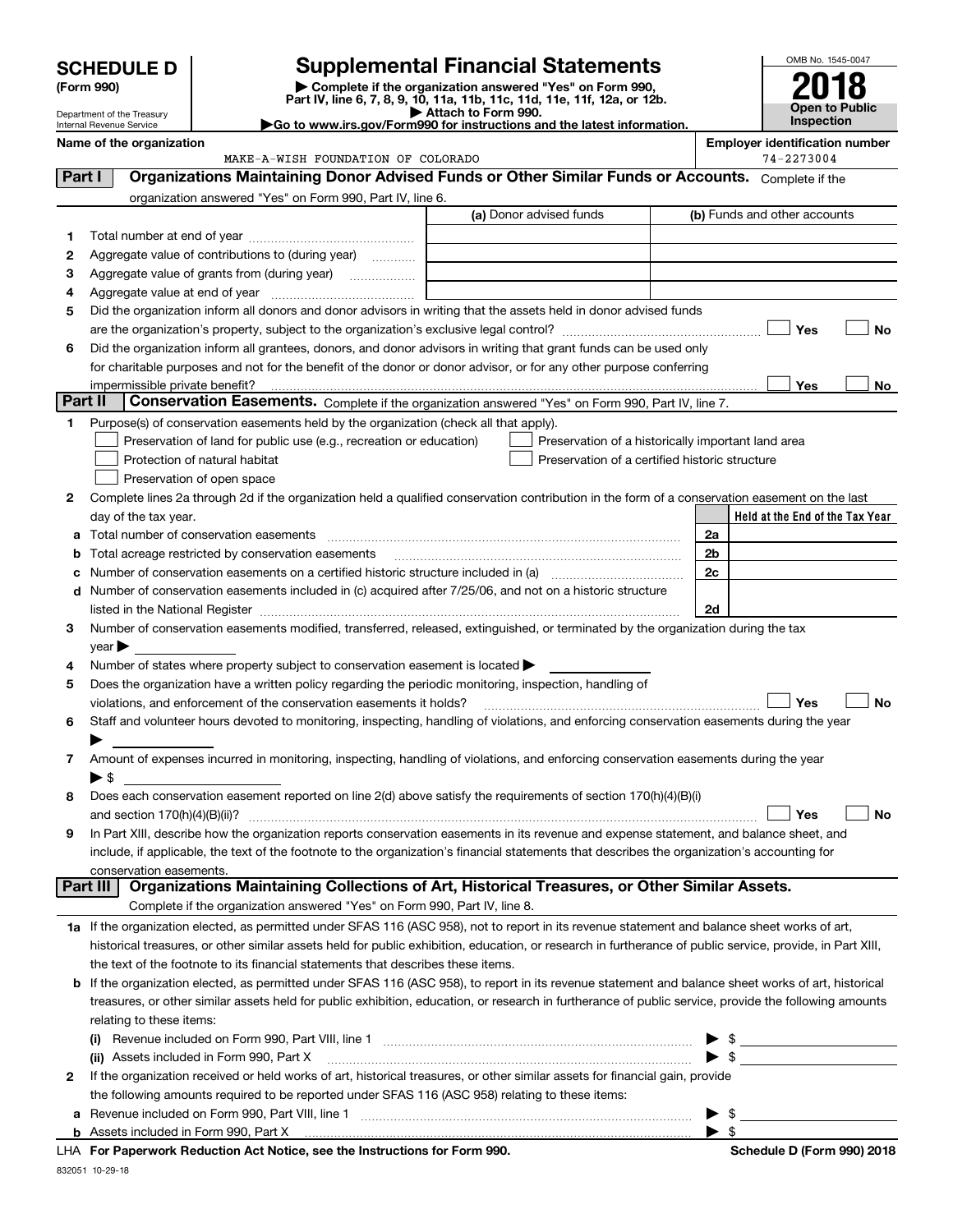|               | Schedule D (Form 990) 2018                                                                                                                                                                                                            | MAKE-A-WISH FOUNDATION OF COLORADO      |                |                                                                                                                                                                                                                               |                                 | $74 - 2273004$                                   |                |     | Page 2  |
|---------------|---------------------------------------------------------------------------------------------------------------------------------------------------------------------------------------------------------------------------------------|-----------------------------------------|----------------|-------------------------------------------------------------------------------------------------------------------------------------------------------------------------------------------------------------------------------|---------------------------------|--------------------------------------------------|----------------|-----|---------|
| Part III      | Organizations Maintaining Collections of Art, Historical Treasures, or Other Similar Assets (continued)                                                                                                                               |                                         |                |                                                                                                                                                                                                                               |                                 |                                                  |                |     |         |
| 3             | Using the organization's acquisition, accession, and other records, check any of the following that are a significant use of its collection items                                                                                     |                                         |                |                                                                                                                                                                                                                               |                                 |                                                  |                |     |         |
|               | (check all that apply):                                                                                                                                                                                                               |                                         |                |                                                                                                                                                                                                                               |                                 |                                                  |                |     |         |
| a             | Public exhibition                                                                                                                                                                                                                     | d                                       |                | Loan or exchange programs                                                                                                                                                                                                     |                                 |                                                  |                |     |         |
| b             | Scholarly research                                                                                                                                                                                                                    | е                                       |                | Other and the contract of the contract of the contract of the contract of the contract of the contract of the contract of the contract of the contract of the contract of the contract of the contract of the contract of the |                                 |                                                  |                |     |         |
| c             | Preservation for future generations                                                                                                                                                                                                   |                                         |                |                                                                                                                                                                                                                               |                                 |                                                  |                |     |         |
| 4             | Provide a description of the organization's collections and explain how they further the organization's exempt purpose in Part XIII.                                                                                                  |                                         |                |                                                                                                                                                                                                                               |                                 |                                                  |                |     |         |
| 5             | During the year, did the organization solicit or receive donations of art, historical treasures, or other similar assets                                                                                                              |                                         |                |                                                                                                                                                                                                                               |                                 |                                                  |                |     |         |
|               |                                                                                                                                                                                                                                       |                                         |                |                                                                                                                                                                                                                               |                                 |                                                  | Yes            |     | No      |
|               | Part IV<br>Escrow and Custodial Arrangements. Complete if the organization answered "Yes" on Form 990, Part IV, line 9, or<br>reported an amount on Form 990, Part X, line 21.                                                        |                                         |                |                                                                                                                                                                                                                               |                                 |                                                  |                |     |         |
|               | 1a Is the organization an agent, trustee, custodian or other intermediary for contributions or other assets not included                                                                                                              |                                         |                |                                                                                                                                                                                                                               |                                 |                                                  |                |     |         |
|               |                                                                                                                                                                                                                                       |                                         |                |                                                                                                                                                                                                                               |                                 |                                                  | Yes            |     | No      |
|               | <b>b</b> If "Yes," explain the arrangement in Part XIII and complete the following table:                                                                                                                                             |                                         |                |                                                                                                                                                                                                                               |                                 |                                                  |                |     |         |
|               |                                                                                                                                                                                                                                       |                                         |                |                                                                                                                                                                                                                               |                                 |                                                  | Amount         |     |         |
| c             | Beginning balance <b>contract to the contract of the contract of the contract of the contract of the contract of t</b>                                                                                                                |                                         |                |                                                                                                                                                                                                                               | 1c                              |                                                  |                |     |         |
|               | Additions during the year manufactured and an annual contract of the year manufactured and all the year manufactured and all the year manufactured and all the year manufactured and all the year manufactured and all the yea        |                                         |                |                                                                                                                                                                                                                               | 1d                              |                                                  |                |     |         |
| е             | Distributions during the year manufactured and continuum and contact the year manufactured and contact the year                                                                                                                       |                                         |                |                                                                                                                                                                                                                               | 1e                              |                                                  |                |     |         |
| Ť.            |                                                                                                                                                                                                                                       |                                         |                |                                                                                                                                                                                                                               | 1f                              |                                                  |                |     |         |
|               | 2a Did the organization include an amount on Form 990, Part X, line 21, for escrow or custodial account liability?                                                                                                                    |                                         |                |                                                                                                                                                                                                                               |                                 |                                                  | <b>Yes</b>     |     | No      |
|               | <b>b</b> If "Yes," explain the arrangement in Part XIII. Check here if the explanation has been provided on Part XIII                                                                                                                 |                                         |                |                                                                                                                                                                                                                               |                                 |                                                  |                |     |         |
| <b>Part V</b> | Endowment Funds. Complete if the organization answered "Yes" on Form 990, Part IV, line 10.                                                                                                                                           |                                         |                |                                                                                                                                                                                                                               |                                 |                                                  |                |     |         |
|               |                                                                                                                                                                                                                                       | (a) Current year                        | (b) Prior year | (c) Two years back                                                                                                                                                                                                            |                                 | (d) Three years back $\vert$ (e) Four years back |                |     |         |
| 1a            | Beginning of year balance                                                                                                                                                                                                             |                                         |                |                                                                                                                                                                                                                               |                                 |                                                  |                |     |         |
| b             |                                                                                                                                                                                                                                       |                                         |                |                                                                                                                                                                                                                               |                                 |                                                  |                |     |         |
|               | Net investment earnings, gains, and losses                                                                                                                                                                                            |                                         |                |                                                                                                                                                                                                                               |                                 |                                                  |                |     |         |
| d             |                                                                                                                                                                                                                                       |                                         |                |                                                                                                                                                                                                                               |                                 |                                                  |                |     |         |
|               | <b>e</b> Other expenditures for facilities                                                                                                                                                                                            |                                         |                |                                                                                                                                                                                                                               |                                 |                                                  |                |     |         |
|               | and programs                                                                                                                                                                                                                          |                                         |                |                                                                                                                                                                                                                               |                                 |                                                  |                |     |         |
| Ť.            |                                                                                                                                                                                                                                       |                                         |                |                                                                                                                                                                                                                               |                                 |                                                  |                |     |         |
| g             | End of year balance                                                                                                                                                                                                                   |                                         |                |                                                                                                                                                                                                                               |                                 |                                                  |                |     |         |
| 2             | Provide the estimated percentage of the current year end balance (line 1g, column (a)) held as:                                                                                                                                       |                                         |                |                                                                                                                                                                                                                               |                                 |                                                  |                |     |         |
| а             | Board designated or quasi-endowment > ____                                                                                                                                                                                            |                                         |                |                                                                                                                                                                                                                               |                                 |                                                  |                |     |         |
| b             | Permanent endowment                                                                                                                                                                                                                   | %                                       |                |                                                                                                                                                                                                                               |                                 |                                                  |                |     |         |
| c             | Temporarily restricted endowment >                                                                                                                                                                                                    | %                                       |                |                                                                                                                                                                                                                               |                                 |                                                  |                |     |         |
|               | The percentages on lines 2a, 2b, and 2c should equal 100%.                                                                                                                                                                            |                                         |                |                                                                                                                                                                                                                               |                                 |                                                  |                |     |         |
|               | 3a Are there endowment funds not in the possession of the organization that are held and administered for the organization                                                                                                            |                                         |                |                                                                                                                                                                                                                               |                                 |                                                  |                |     |         |
|               | by:                                                                                                                                                                                                                                   |                                         |                |                                                                                                                                                                                                                               |                                 |                                                  |                | Yes | No      |
|               | (i)<br>unrelated organizations [111] material contracts are all the contracts and contracts are all the contracts and contracts are all the contracts and contracts are all the contracts and contracts are all the contracts and con |                                         |                |                                                                                                                                                                                                                               |                                 |                                                  | 3a(i)          |     |         |
|               |                                                                                                                                                                                                                                       |                                         |                |                                                                                                                                                                                                                               |                                 |                                                  | 3a(ii)         |     |         |
|               |                                                                                                                                                                                                                                       |                                         |                |                                                                                                                                                                                                                               |                                 |                                                  | 3b             |     |         |
|               | Describe in Part XIII the intended uses of the organization's endowment funds.<br>Part VI<br>Land, Buildings, and Equipment.                                                                                                          |                                         |                |                                                                                                                                                                                                                               |                                 |                                                  |                |     |         |
|               |                                                                                                                                                                                                                                       |                                         |                |                                                                                                                                                                                                                               |                                 |                                                  |                |     |         |
|               | Complete if the organization answered "Yes" on Form 990, Part IV, line 11a. See Form 990, Part X, line 10.                                                                                                                            |                                         |                |                                                                                                                                                                                                                               |                                 |                                                  |                |     |         |
|               | Description of property                                                                                                                                                                                                               | (a) Cost or other<br>basis (investment) |                | (b) Cost or other<br>basis (other)                                                                                                                                                                                            | (c) Accumulated<br>depreciation |                                                  | (d) Book value |     |         |
|               |                                                                                                                                                                                                                                       |                                         |                |                                                                                                                                                                                                                               |                                 |                                                  |                |     |         |
| b             |                                                                                                                                                                                                                                       |                                         |                |                                                                                                                                                                                                                               |                                 |                                                  |                |     |         |
|               |                                                                                                                                                                                                                                       |                                         |                |                                                                                                                                                                                                                               |                                 |                                                  |                |     |         |
|               |                                                                                                                                                                                                                                       |                                         |                | 123, 159.                                                                                                                                                                                                                     |                                 | 90,803.                                          |                |     | 32,356. |
|               |                                                                                                                                                                                                                                       |                                         |                |                                                                                                                                                                                                                               |                                 |                                                  |                |     |         |
|               |                                                                                                                                                                                                                                       |                                         |                |                                                                                                                                                                                                                               |                                 | ▶                                                |                |     | 32,356. |

**Schedule D (Form 990) 2018**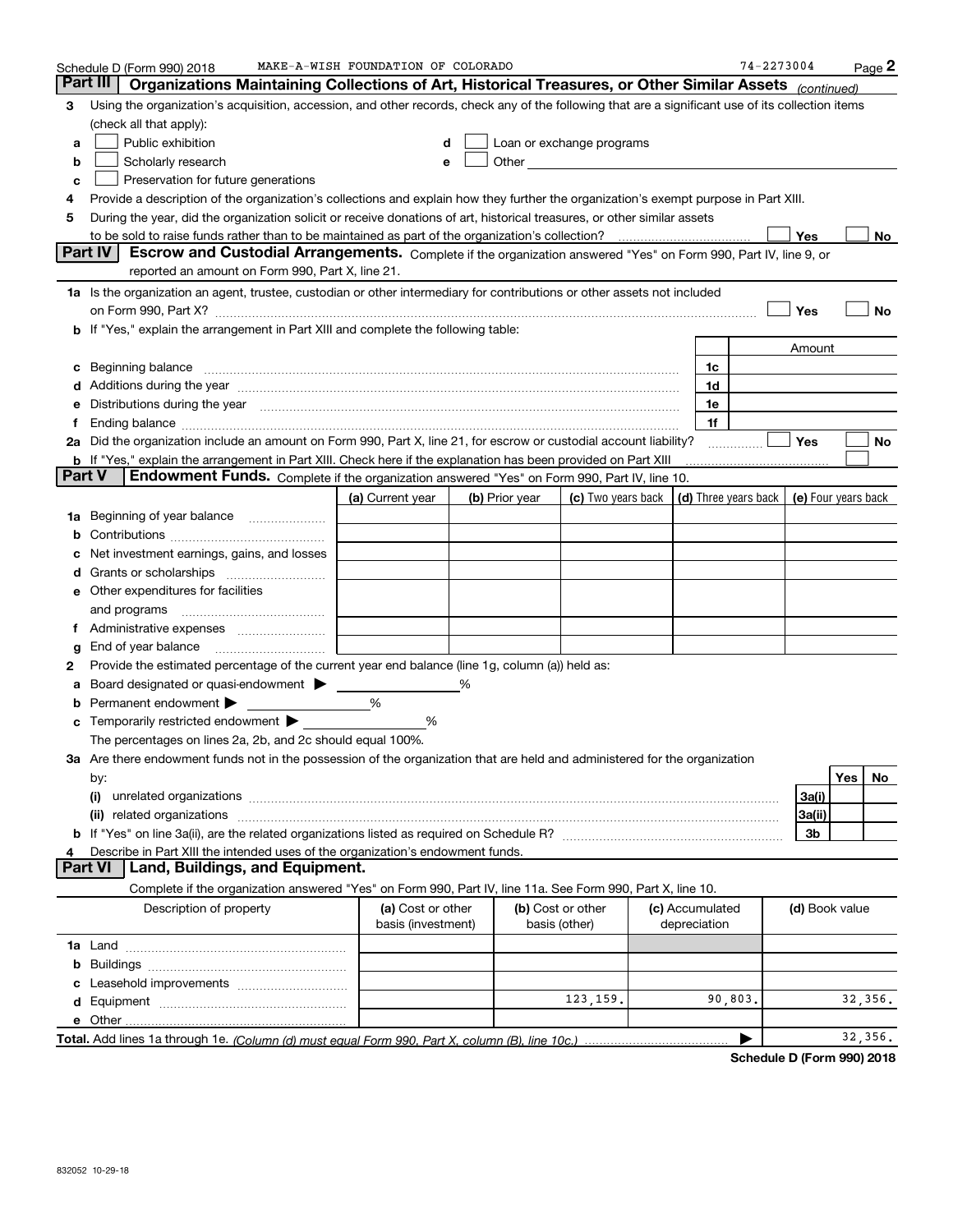Complete if the organization answered "Yes" on Form 990, Part IV, line 11b. See Form 990, Part X, line 12.

| (a) Description of security or category (including name of security)                          | (b) Book value | (c) Method of valuation: Cost or end-of-year market value |
|-----------------------------------------------------------------------------------------------|----------------|-----------------------------------------------------------|
| (1) Financial derivatives                                                                     |                |                                                           |
| (2) Closely-held equity interests                                                             |                |                                                           |
| $(3)$ Other                                                                                   |                |                                                           |
| (A)                                                                                           |                |                                                           |
| (B)                                                                                           |                |                                                           |
| (C)                                                                                           |                |                                                           |
| (D)                                                                                           |                |                                                           |
| (E)                                                                                           |                |                                                           |
| (F)                                                                                           |                |                                                           |
| (G)                                                                                           |                |                                                           |
| (H)                                                                                           |                |                                                           |
| <b>Total.</b> (Col. (b) must equal Form 990, Part X, col. (B) line 12.) $\blacktriangleright$ |                |                                                           |

### **Part VIII Investments - Program Related.**

Complete if the organization answered "Yes" on Form 990, Part IV, line 11c. See Form 990, Part X, line 13.

| (a) Description of investment                                    | (b) Book value | (c) Method of valuation: Cost or end-of-year market value |
|------------------------------------------------------------------|----------------|-----------------------------------------------------------|
| (1)                                                              |                |                                                           |
| (2)                                                              |                |                                                           |
| $\frac{1}{2}$                                                    |                |                                                           |
| (4)                                                              |                |                                                           |
| (5)                                                              |                |                                                           |
| (6)                                                              |                |                                                           |
| (7)                                                              |                |                                                           |
| (8)                                                              |                |                                                           |
| (9)                                                              |                |                                                           |
| Total. (Col. (b) must equal Form 990, Part X, col. (B) line 13.) |                |                                                           |

## **Part IX Other Assets.**

Complete if the organization answered "Yes" on Form 990, Part IV, line 11d. See Form 990, Part X, line 15.

| (a) Description | (b) Book value |
|-----------------|----------------|
| (1)             |                |
| (2)             |                |
| $\frac{1}{2}$   |                |
| (4)             |                |
| (5)             |                |
| (6)             |                |
| (7)             |                |
| (8)             |                |
| (9)             |                |
|                 |                |

(b) Book value

**Part X Other Liabilities.**

Complete if the organization answered "Yes" on Form 990, Part IV, line 11e or 11f. See Form 990, Part X, line 25.

| (a) Description of liability |                      |  |  |
|------------------------------|----------------------|--|--|
| (1)                          | Federal income taxes |  |  |

| DUE TO NATIONAL<br>(2)                                                      | 9.428.  |
|-----------------------------------------------------------------------------|---------|
| DUE TO OTHER CHAPTERS<br>(3)                                                | 19,386. |
| DEFERRED RENT<br>(4)                                                        | 9.862.  |
| CAPITAL LEASE OBLIGATIONS<br>(5)                                            | 24,085. |
| (6)                                                                         |         |
|                                                                             |         |
| (8)                                                                         |         |
| (9)                                                                         |         |
| <b>Total,</b> (Column (b) must equal Form 990, Part X, col. (B) line $25$ ) | 62,761. |

**Total.** (Column (b) must equal Form 990, Part X, col. (B) line 25.) ................ ▶

**2.** Liability for uncertain tax positions. In Part XIII, provide the text of the footnote to the organization's financial statements that reports the organization's liability for uncertain tax positions under FIN 48 (ASC 740). Check here if the text of the footnote has been provided in Part XIII  $\boxed{\text{X}}$ 

**1.**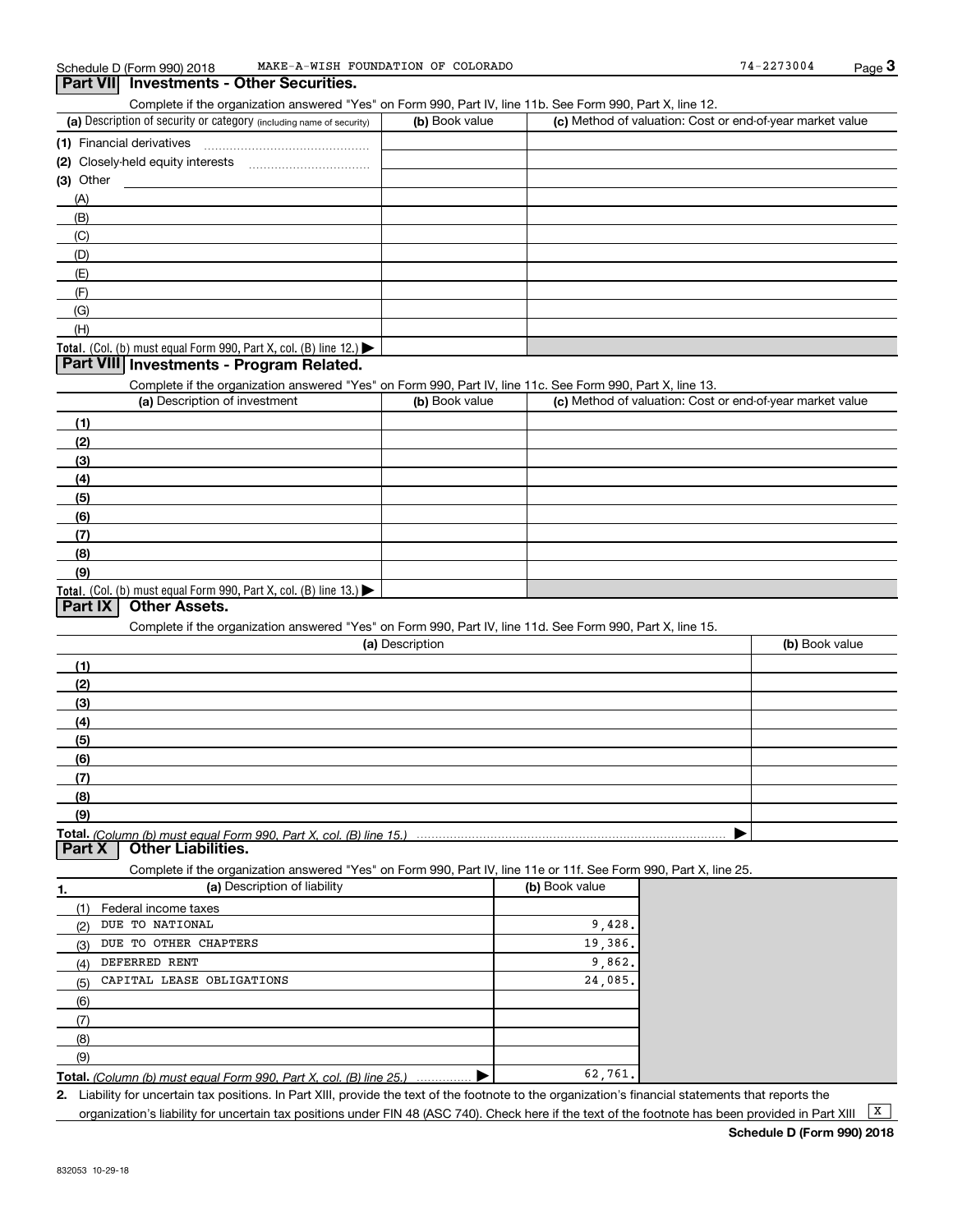|        | PART X, LINE 2:<br>MANAGEMENT BELIEVES THAT NO UNCERTAIN TAX POSITIONS EXIST FOR THE<br>FOUNDATION AT AUGUST 31, 2019.<br>PART XI LINE 4B - OTHER ADJUSTMENTS:<br>EVENT FUNDRAISING EXPENSES<br>PART XII, LINE 2D - OTHER ADJUSTMENTS:<br>EVENT FUNDRAISING EXPENSES<br>832054 10-29-18 | $-58,383.$<br>58,383. |            |    |                            |
|--------|-----------------------------------------------------------------------------------------------------------------------------------------------------------------------------------------------------------------------------------------------------------------------------------------|-----------------------|------------|----|----------------------------|
|        |                                                                                                                                                                                                                                                                                         |                       |            |    | Schedule D (Form 990) 2018 |
|        |                                                                                                                                                                                                                                                                                         |                       |            |    |                            |
|        |                                                                                                                                                                                                                                                                                         |                       |            |    |                            |
|        |                                                                                                                                                                                                                                                                                         |                       |            |    |                            |
|        |                                                                                                                                                                                                                                                                                         |                       |            |    |                            |
|        |                                                                                                                                                                                                                                                                                         |                       |            |    |                            |
|        |                                                                                                                                                                                                                                                                                         |                       |            |    |                            |
|        |                                                                                                                                                                                                                                                                                         |                       |            |    |                            |
|        |                                                                                                                                                                                                                                                                                         |                       |            |    |                            |
|        |                                                                                                                                                                                                                                                                                         |                       |            |    |                            |
|        |                                                                                                                                                                                                                                                                                         |                       |            |    |                            |
|        |                                                                                                                                                                                                                                                                                         |                       |            |    |                            |
|        |                                                                                                                                                                                                                                                                                         |                       |            |    |                            |
|        |                                                                                                                                                                                                                                                                                         |                       |            |    |                            |
|        |                                                                                                                                                                                                                                                                                         |                       |            |    |                            |
|        |                                                                                                                                                                                                                                                                                         |                       |            |    |                            |
|        |                                                                                                                                                                                                                                                                                         |                       |            |    |                            |
|        |                                                                                                                                                                                                                                                                                         |                       |            |    |                            |
|        |                                                                                                                                                                                                                                                                                         |                       |            |    |                            |
|        |                                                                                                                                                                                                                                                                                         |                       |            |    |                            |
|        |                                                                                                                                                                                                                                                                                         |                       |            |    |                            |
|        | lines 2d and 4b; and Part XII, lines 2d and 4b. Also complete this part to provide any additional information.                                                                                                                                                                          |                       |            |    |                            |
|        | Provide the descriptions required for Part II, lines 3, 5, and 9; Part III, lines 1a and 4; Part IV, lines 1b and 2b; Part V, line 4; Part X, line 2; Part XI,                                                                                                                          |                       |            |    |                            |
|        | Part XIII Supplemental Information.                                                                                                                                                                                                                                                     |                       |            |    |                            |
|        |                                                                                                                                                                                                                                                                                         |                       |            | 5  | 5,030,994.                 |
|        | c Add lines 4a and 4b                                                                                                                                                                                                                                                                   |                       |            | 4c | 0.                         |
|        |                                                                                                                                                                                                                                                                                         | 4b                    |            |    |                            |
|        | a Investment expenses not included on Form 990, Part VIII, line 7b [11, 111, 111, 111]                                                                                                                                                                                                  | 4a -                  |            |    |                            |
| 4      | Amounts included on Form 990, Part IX, line 25, but not on line 1:                                                                                                                                                                                                                      |                       |            |    |                            |
| З.     | Subtract line 2e from line 1 <b>manual contract and contract and contract and contract line 2e</b> from line 1                                                                                                                                                                          |                       |            | 3  | 5,030,994.                 |
|        |                                                                                                                                                                                                                                                                                         |                       |            | 2e | 716,357.                   |
|        | d Other (Describe in Part XIII.) (Contract and Description of Other (Describe in Part XIII.)                                                                                                                                                                                            | 2c<br>2d              | 58,383.    |    |                            |
| b      | Prior year adjustments [111] matter contracts and all the matter contracts and the matter contracts and the ma                                                                                                                                                                          | 2 <sub>b</sub>        |            |    |                            |
| a      |                                                                                                                                                                                                                                                                                         | 2a                    | 657,974.   |    |                            |
| 2      | Amounts included on line 1 but not on Form 990, Part IX, line 25:                                                                                                                                                                                                                       |                       |            |    |                            |
| 1      |                                                                                                                                                                                                                                                                                         |                       |            | 1  | 5,747,351.                 |
|        | Complete if the organization answered "Yes" on Form 990, Part IV, line 12a.                                                                                                                                                                                                             |                       |            |    |                            |
|        | Part XII   Reconciliation of Expenses per Audited Financial Statements With Expenses per Return.                                                                                                                                                                                        |                       |            |    |                            |
| 5      |                                                                                                                                                                                                                                                                                         |                       |            | 5  | 5,666,603.                 |
|        |                                                                                                                                                                                                                                                                                         |                       |            | 4c | $-58,383.$                 |
|        |                                                                                                                                                                                                                                                                                         | 4b                    | $-58,383.$ |    |                            |
| a      | Investment expenses not included on Form 990, Part VIII, line 7b [11, 111, 111, 111]                                                                                                                                                                                                    | 4a                    |            |    |                            |
| 3<br>4 | Amounts included on Form 990, Part VIII, line 12, but not on line 1:                                                                                                                                                                                                                    |                       |            | 3  |                            |
|        | e Add lines 2a through 2d                                                                                                                                                                                                                                                               |                       |            | 2e | 665,382.<br>5,724,986.     |
|        |                                                                                                                                                                                                                                                                                         | 2d                    |            |    |                            |
|        |                                                                                                                                                                                                                                                                                         | 2c                    |            |    |                            |
| с      |                                                                                                                                                                                                                                                                                         | 2 <sub>b</sub>        | 657,974.   |    |                            |
| b      |                                                                                                                                                                                                                                                                                         |                       |            |    |                            |

## Schedule D (Form 990) 2018 MAKE-A-WISH FOUNDATION OF COLORADO Page Schedule D (Form 990) 2018 MAKE-A-WISH FOUNDATION OF COLORADO<br>**Part XI** Reconciliation of Revenue per Audited Financial Statements With Revenue per Return.

Complete if the organization answered "Yes" on Form 990, Part IV, line 12a.

**2**Amounts included on line 1 but not on Form 990, Part VIII, line 12:

**1** Total revenue, gains, and other support per audited financial statements *\_\_\_\_\_\_\_\_\_\_\_\_\_\_\_\_\_\_\_\_\_\_\_\_\_\_\_\_\_\_\_\_*\_\_\_\_\_

| $74 - 2273004$ | Page <sup>4</sup> |
|----------------|-------------------|
|                |                   |

6,390,368.

**1**

7,408.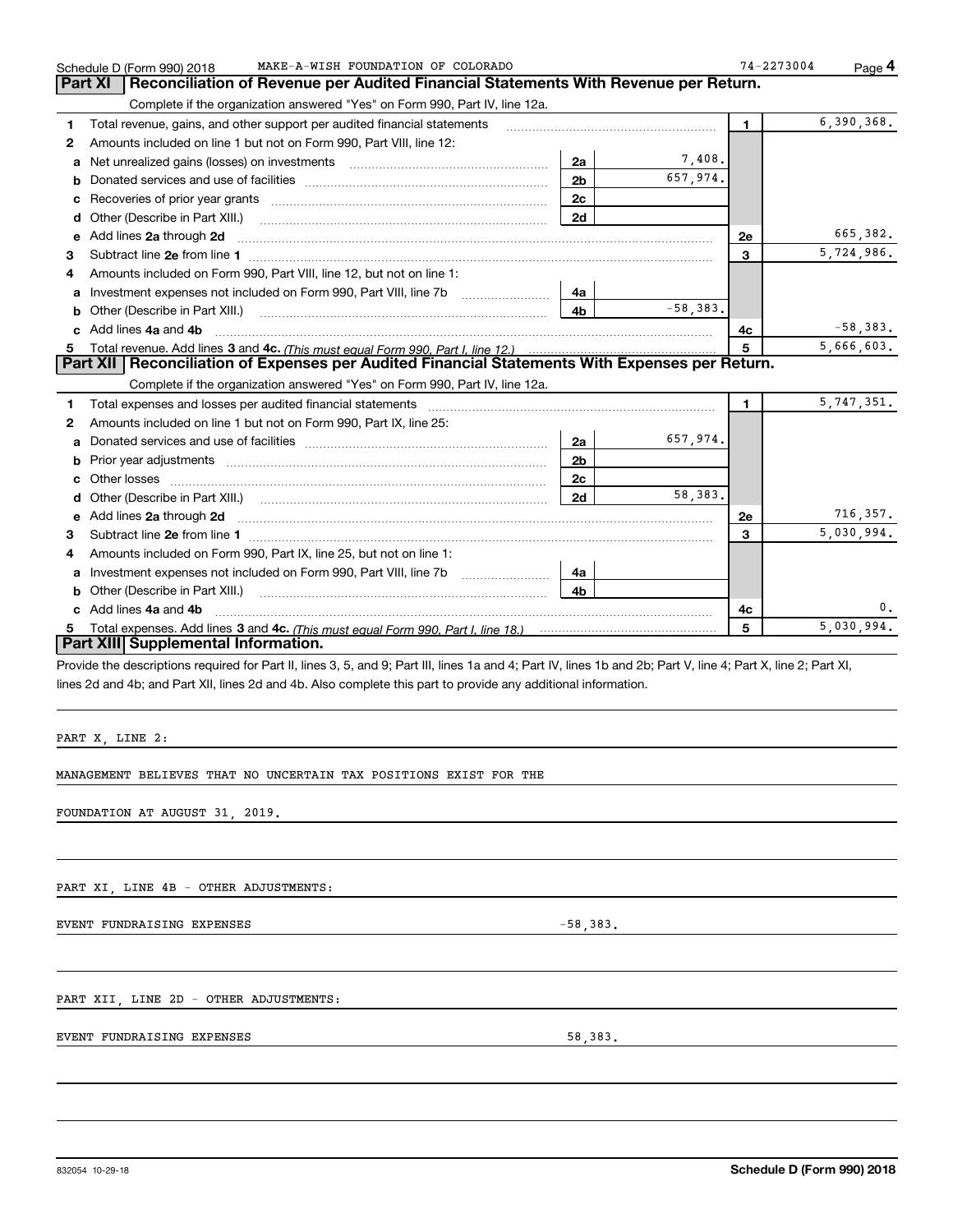| <b>Part XIII Supplemental Information</b> (continued) |
|-------------------------------------------------------|
|                                                       |
|                                                       |
|                                                       |
|                                                       |
|                                                       |
|                                                       |
|                                                       |
|                                                       |
|                                                       |
|                                                       |
|                                                       |
|                                                       |
|                                                       |
|                                                       |
|                                                       |
|                                                       |
|                                                       |
|                                                       |
|                                                       |
|                                                       |
|                                                       |
|                                                       |
|                                                       |
|                                                       |
|                                                       |
|                                                       |
|                                                       |
|                                                       |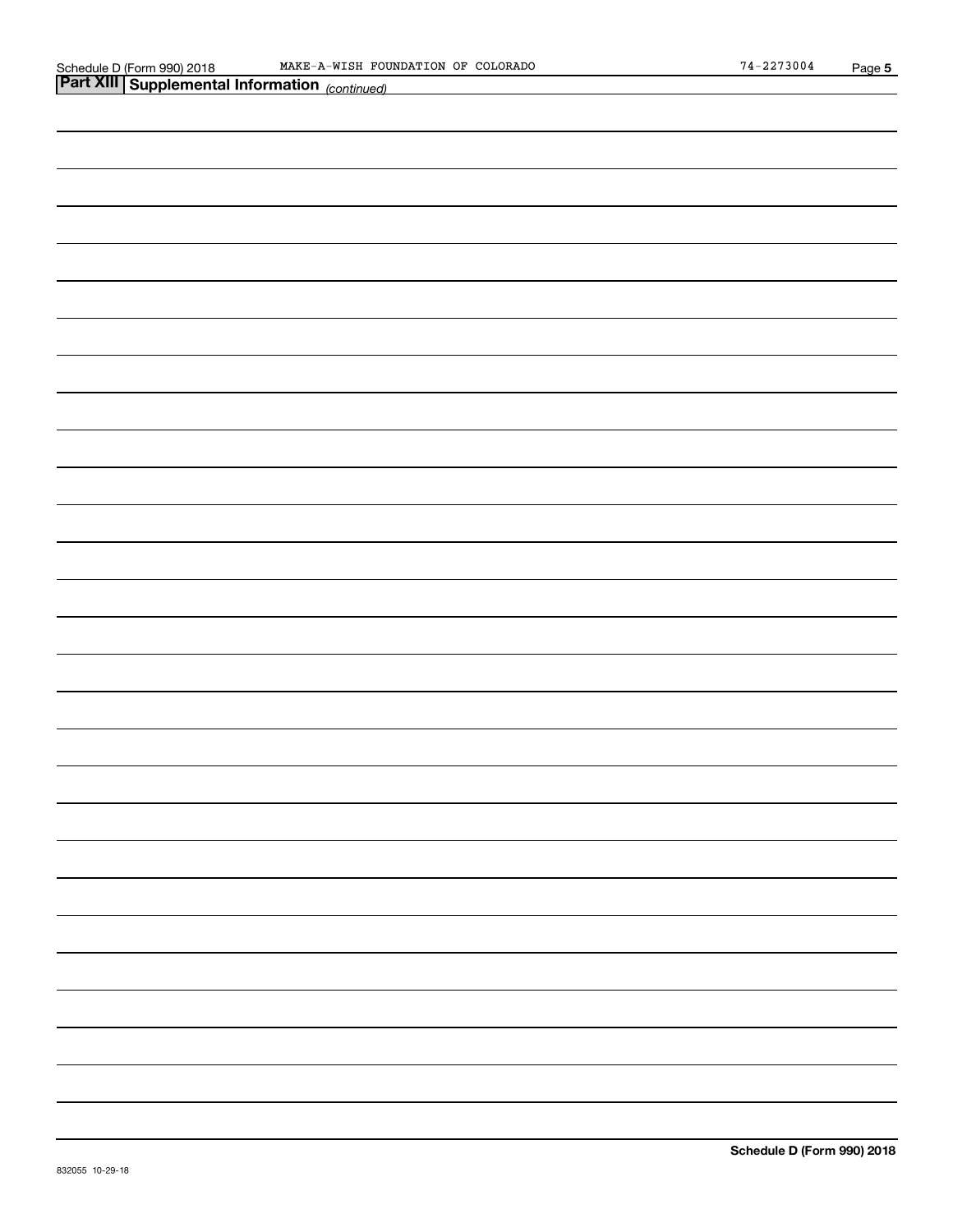| <b>SCHEDULE G</b>                                 |                                                                  | <b>Supplemental Information Regarding Fundraising or Gaming Activities</b>                                                                                          |     |                               |                                   |  |                                        | OMB No. 1545-0047                     |  |
|---------------------------------------------------|------------------------------------------------------------------|---------------------------------------------------------------------------------------------------------------------------------------------------------------------|-----|-------------------------------|-----------------------------------|--|----------------------------------------|---------------------------------------|--|
| (Form 990 or 990-EZ)                              |                                                                  | Complete if the organization answered "Yes" on Form 990, Part IV, line 17, 18, or 19, or if the<br>organization entered more than \$15,000 on Form 990-EZ, line 6a. |     |                               |                                   |  |                                        | 2018                                  |  |
| Department of the Treasury                        |                                                                  | Attach to Form 990 or Form 990-EZ.                                                                                                                                  |     |                               |                                   |  |                                        | <b>Open to Public</b>                 |  |
| Internal Revenue Service                          |                                                                  | Go to www.irs.gov/Form990 for instructions and the latest information.                                                                                              |     |                               |                                   |  |                                        | Inspection                            |  |
| Name of the organization                          |                                                                  |                                                                                                                                                                     |     |                               |                                   |  |                                        | <b>Employer identification number</b> |  |
|                                                   |                                                                  | MAKE-A-WISH FOUNDATION OF COLORADO                                                                                                                                  |     |                               |                                   |  | 74-2273004                             |                                       |  |
| Part I                                            | required to complete this part.                                  | Fundraising Activities. Complete if the organization answered "Yes" on Form 990, Part IV, line 17. Form 990-EZ filers are not                                       |     |                               |                                   |  |                                        |                                       |  |
|                                                   |                                                                  | 1 Indicate whether the organization raised funds through any of the following activities. Check all that apply.                                                     |     |                               |                                   |  |                                        |                                       |  |
| a                                                 | Mail solicitations<br>Solicitation of non-government grants<br>е |                                                                                                                                                                     |     |                               |                                   |  |                                        |                                       |  |
| b                                                 | Internet and email solicitations                                 | $\mathbf f$                                                                                                                                                         |     |                               | Solicitation of government grants |  |                                        |                                       |  |
| Phone solicitations<br>c                          |                                                                  | Special fundraising events<br>g                                                                                                                                     |     |                               |                                   |  |                                        |                                       |  |
| In-person solicitations<br>d                      |                                                                  |                                                                                                                                                                     |     |                               |                                   |  |                                        |                                       |  |
|                                                   |                                                                  | 2 a Did the organization have a written or oral agreement with any individual (including officers, directors, trustees, or                                          |     |                               |                                   |  |                                        |                                       |  |
|                                                   |                                                                  | key employees listed in Form 990, Part VII) or entity in connection with professional fundraising services?                                                         |     |                               |                                   |  |                                        | <b>No</b><br><b>Yes</b>               |  |
|                                                   |                                                                  | <b>b</b> If "Yes," list the 10 highest paid individuals or entities (fundraisers) pursuant to agreements under which the fundraiser is to be                        |     |                               |                                   |  |                                        |                                       |  |
| compensated at least \$5,000 by the organization. |                                                                  |                                                                                                                                                                     |     |                               |                                   |  |                                        |                                       |  |
|                                                   |                                                                  |                                                                                                                                                                     |     |                               |                                   |  |                                        |                                       |  |
| (i) Name and address of individual                |                                                                  |                                                                                                                                                                     |     | (iii) Did<br>fundraiser       | (iv) Gross receipts               |  | (v) Amount paid<br>to (or retained by) | (vi) Amount paid                      |  |
| or entity (fundraiser)                            |                                                                  | (ii) Activity                                                                                                                                                       |     | have custody<br>or control of | from activity                     |  | fundraiser                             | to (or retained by)<br>organization   |  |
|                                                   |                                                                  |                                                                                                                                                                     |     | contributions?                |                                   |  | listed in col. (i)                     |                                       |  |
|                                                   |                                                                  |                                                                                                                                                                     | Yes | No                            |                                   |  |                                        |                                       |  |
|                                                   |                                                                  |                                                                                                                                                                     |     |                               |                                   |  |                                        |                                       |  |
|                                                   |                                                                  |                                                                                                                                                                     |     |                               |                                   |  |                                        |                                       |  |
|                                                   |                                                                  |                                                                                                                                                                     |     |                               |                                   |  |                                        |                                       |  |
|                                                   |                                                                  |                                                                                                                                                                     |     |                               |                                   |  |                                        |                                       |  |
|                                                   |                                                                  |                                                                                                                                                                     |     |                               |                                   |  |                                        |                                       |  |
|                                                   |                                                                  |                                                                                                                                                                     |     |                               |                                   |  |                                        |                                       |  |
|                                                   |                                                                  |                                                                                                                                                                     |     |                               |                                   |  |                                        |                                       |  |
|                                                   |                                                                  |                                                                                                                                                                     |     |                               |                                   |  |                                        |                                       |  |
|                                                   |                                                                  |                                                                                                                                                                     |     |                               |                                   |  |                                        |                                       |  |
|                                                   |                                                                  |                                                                                                                                                                     |     |                               |                                   |  |                                        |                                       |  |
|                                                   |                                                                  |                                                                                                                                                                     |     |                               |                                   |  |                                        |                                       |  |
|                                                   |                                                                  |                                                                                                                                                                     |     |                               |                                   |  |                                        |                                       |  |
|                                                   |                                                                  |                                                                                                                                                                     |     |                               |                                   |  |                                        |                                       |  |
|                                                   |                                                                  |                                                                                                                                                                     |     |                               |                                   |  |                                        |                                       |  |
|                                                   |                                                                  |                                                                                                                                                                     |     |                               |                                   |  |                                        |                                       |  |
|                                                   |                                                                  |                                                                                                                                                                     |     |                               |                                   |  |                                        |                                       |  |
|                                                   |                                                                  |                                                                                                                                                                     |     |                               |                                   |  |                                        |                                       |  |
|                                                   |                                                                  |                                                                                                                                                                     |     |                               |                                   |  |                                        |                                       |  |
|                                                   |                                                                  |                                                                                                                                                                     |     |                               |                                   |  |                                        |                                       |  |
| Total                                             |                                                                  |                                                                                                                                                                     |     |                               |                                   |  |                                        |                                       |  |
| or licensing.                                     |                                                                  | 3 List all states in which the organization is registered or licensed to solicit contributions or has been notified it is exempt from registration                  |     |                               |                                   |  |                                        |                                       |  |
|                                                   |                                                                  |                                                                                                                                                                     |     |                               |                                   |  |                                        |                                       |  |
|                                                   |                                                                  |                                                                                                                                                                     |     |                               |                                   |  |                                        |                                       |  |
|                                                   |                                                                  |                                                                                                                                                                     |     |                               |                                   |  |                                        |                                       |  |
|                                                   |                                                                  |                                                                                                                                                                     |     |                               |                                   |  |                                        |                                       |  |
|                                                   |                                                                  |                                                                                                                                                                     |     |                               |                                   |  |                                        |                                       |  |

LHA For Paperwork Reduction Act Notice, see the Instructions for Form 990 or 990-EZ. Schedule G (Form 990 or 990-EZ) 2018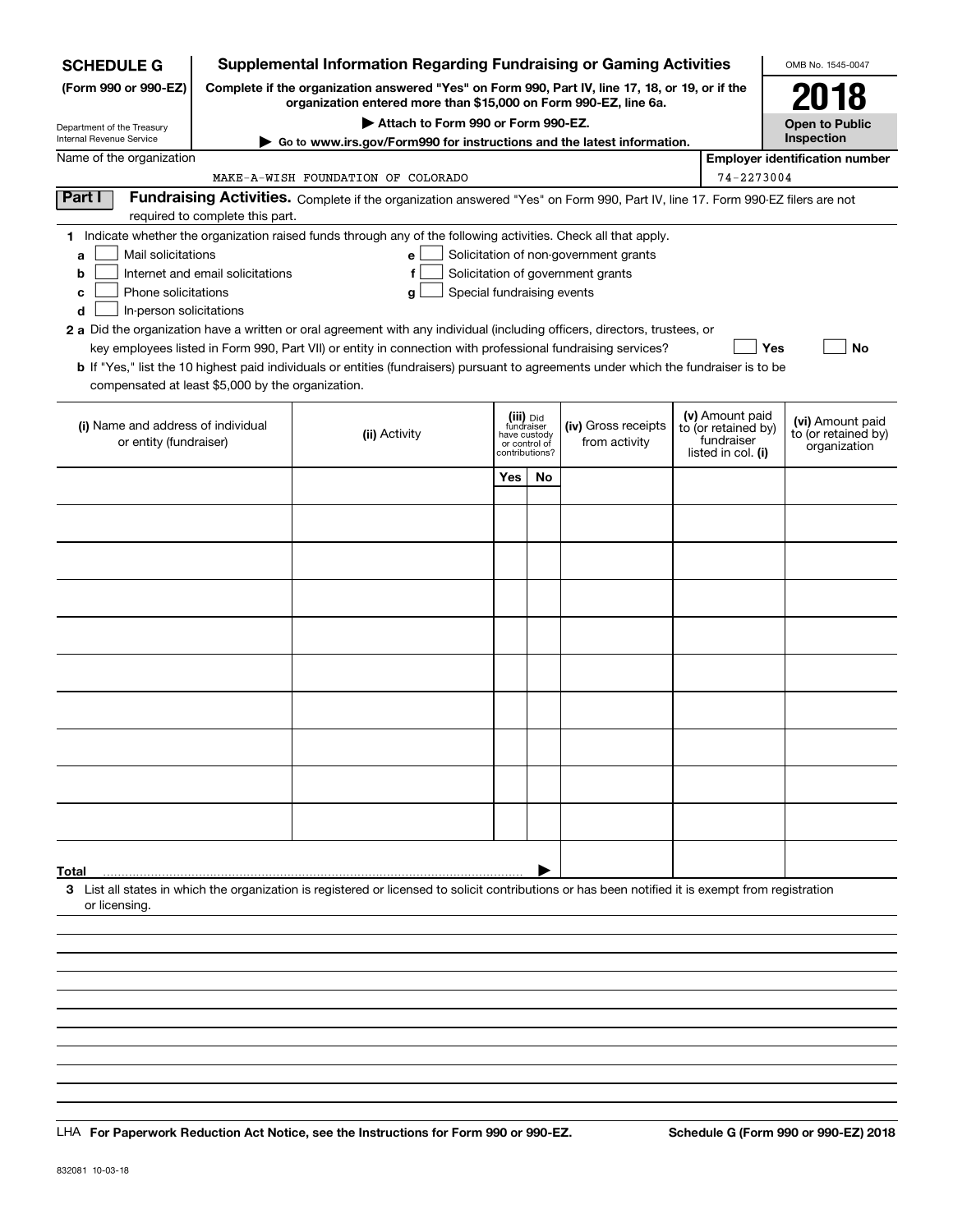## Schedule G (Form 990 or 990-EZ) 2018 Page MAKE-A-WISH FOUNDATION OF COLORADO 74-2273004

**2**

**Part II** | Fundraising Events. Complete if the organization answered "Yes" on Form 990, Part IV, line 18, or reported more than \$15,000 of fundraising event contributions and gross income on Form 990-EZ, lines 1 and 6b. List events with gross receipts greater than \$5,000.

|                        |              |                                                                                                                                                                                                                                | (a) Event $#1$<br>WISH NIGHT<br>(event type) | (b) Event $#2$<br>TRAILBLAZE<br><b>CHALLENGE</b><br>(event type) | (c) Other events<br>4<br>(total number) | (d) Total events<br>(add col. (a) through<br>col. (c) |  |  |
|------------------------|--------------|--------------------------------------------------------------------------------------------------------------------------------------------------------------------------------------------------------------------------------|----------------------------------------------|------------------------------------------------------------------|-----------------------------------------|-------------------------------------------------------|--|--|
| Revenue                |              | Gross receipts and the control of the control of the control of the control of the control of the control of the control of the control of the control of the control of the control of the control of the control of the cont | 311, 205.                                    | 188,140.                                                         | 231,682.                                | 731,027.                                              |  |  |
|                        | $\mathbf{2}$ | Less: Contributions                                                                                                                                                                                                            | 199,549.                                     | 165,104.                                                         | 202, 405.                               | 567,058.                                              |  |  |
|                        | 3            | Gross income (line 1 minus line 2)                                                                                                                                                                                             | 111,656.                                     | 23,036.                                                          | 29, 277.                                | 163,969.                                              |  |  |
|                        |              |                                                                                                                                                                                                                                |                                              |                                                                  |                                         |                                                       |  |  |
|                        | 5.           |                                                                                                                                                                                                                                |                                              |                                                                  |                                         |                                                       |  |  |
|                        | 6            |                                                                                                                                                                                                                                | 50,898.                                      | 0.                                                               | 2,085.                                  | 52,983.                                               |  |  |
| <b>Direct Expenses</b> |              | Food and beverages                                                                                                                                                                                                             | 0.                                           | $\mathbf{0}$ .                                                   | 6,629.                                  | 6,629.                                                |  |  |
|                        | 8            |                                                                                                                                                                                                                                | $\mathbf{0}$ .                               | $\mathbf 0$ .                                                    | 500.                                    | 500.                                                  |  |  |
|                        | 9            |                                                                                                                                                                                                                                | 69,931.                                      | 54,627.                                                          | 37,682.                                 | 162,240.                                              |  |  |
|                        |              | Direct expense summary. Add lines 4 through 9 in column (d)<br>10                                                                                                                                                              |                                              |                                                                  |                                         |                                                       |  |  |
|                        |              | 11 Net income summary. Subtract line 10 from line 3, column (d)                                                                                                                                                                |                                              |                                                                  |                                         | $-58,383.$                                            |  |  |
| <b>Part III</b>        |              | Gaming. Complete if the organization answered "Yes" on Form 990, Part IV, line 19, or reported more than                                                                                                                       |                                              |                                                                  |                                         |                                                       |  |  |
|                        |              | \$15,000 on Form 990-EZ, line 6a.                                                                                                                                                                                              |                                              |                                                                  |                                         |                                                       |  |  |

| Revenue         |              |                                                                                                                                                                                                                                | (a) Bingo             | (b) Pull tabs/instant<br>bingo/progressive bingo | (c) Other gaming               | (d) Total gaming (add<br>$ col. (a)$ through col. $(c)$ |
|-----------------|--------------|--------------------------------------------------------------------------------------------------------------------------------------------------------------------------------------------------------------------------------|-----------------------|--------------------------------------------------|--------------------------------|---------------------------------------------------------|
|                 |              |                                                                                                                                                                                                                                |                       |                                                  |                                |                                                         |
|                 | $\mathbf{2}$ |                                                                                                                                                                                                                                |                       |                                                  |                                |                                                         |
|                 | 3            |                                                                                                                                                                                                                                |                       |                                                  |                                |                                                         |
| Direct Expenses | 4            |                                                                                                                                                                                                                                |                       |                                                  |                                |                                                         |
|                 | 5            |                                                                                                                                                                                                                                |                       |                                                  |                                |                                                         |
|                 | 6            |                                                                                                                                                                                                                                | Yes $\_\_$<br>%<br>No | Yes<br>%<br>No                                   | Yes $\qquad \qquad$<br>%<br>No |                                                         |
|                 | 7            | Direct expense summary. Add lines 2 through 5 in column (d) [11] manus and the summan manuscription of the summan manuscription of the summan manuscription of the summan manuscription of the summan manuscription of the sum |                       |                                                  | ▶                              |                                                         |
|                 |              |                                                                                                                                                                                                                                |                       |                                                  |                                |                                                         |
| 9               |              |                                                                                                                                                                                                                                |                       |                                                  |                                | Yes<br><b>No</b>                                        |
|                 |              |                                                                                                                                                                                                                                |                       |                                                  |                                |                                                         |
|                 |              | 10a Were any of the organization's gaming licenses revoked, suspended, or terminated during the tax year?                                                                                                                      |                       |                                                  |                                | Yes<br><b>No</b>                                        |
|                 |              |                                                                                                                                                                                                                                |                       |                                                  |                                |                                                         |

832082 10-03-18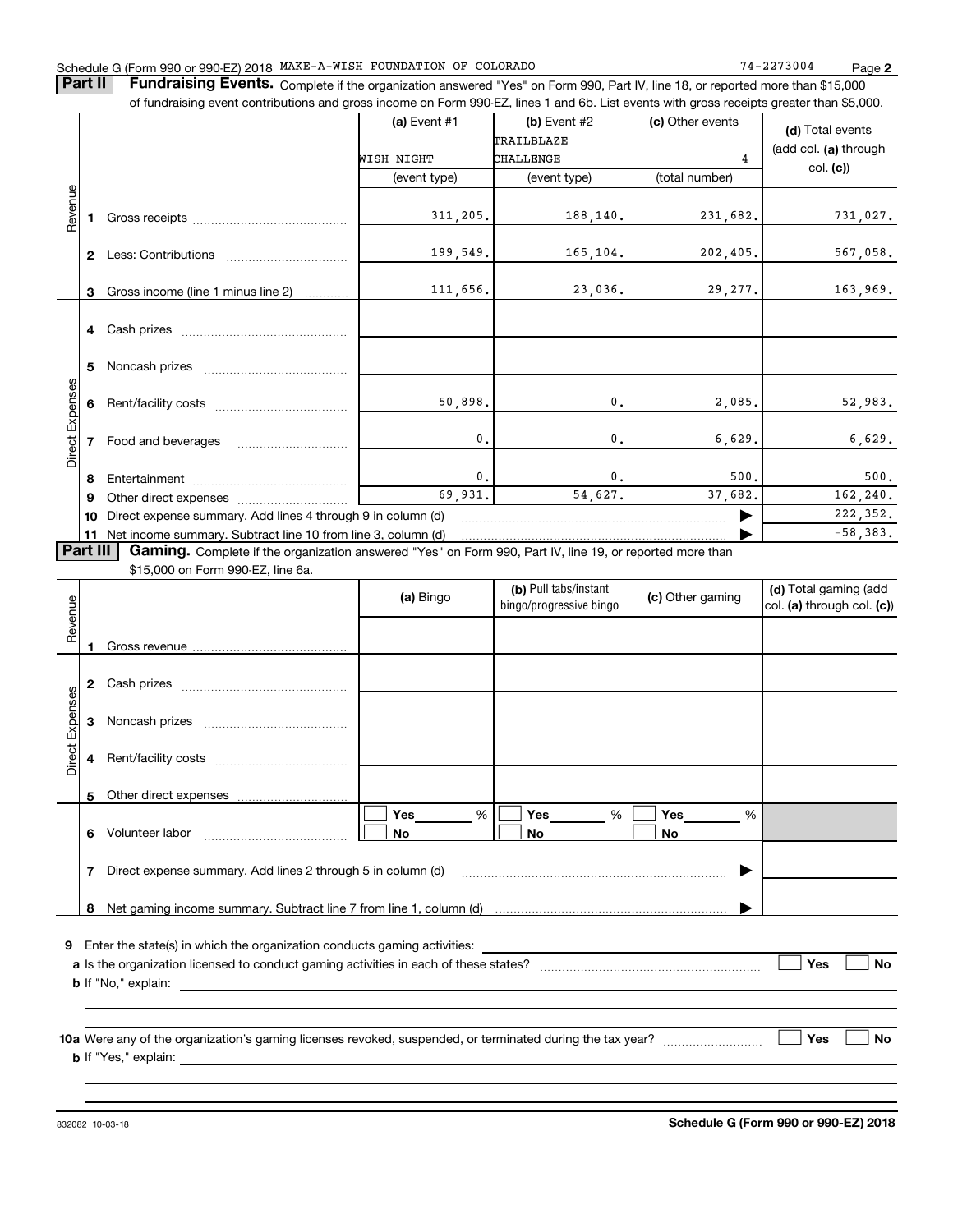| Schedule G (Form 990 or 990-EZ) 2018 MAKE-A-WISH FOUNDATION OF COLORADO                                                                                                                                                                   | 74-2273004      |     | Page 3               |
|-------------------------------------------------------------------------------------------------------------------------------------------------------------------------------------------------------------------------------------------|-----------------|-----|----------------------|
|                                                                                                                                                                                                                                           |                 | Yes | No                   |
| 12 Is the organization a grantor, beneficiary or trustee of a trust, or a member of a partnership or other entity formed                                                                                                                  |                 |     |                      |
|                                                                                                                                                                                                                                           |                 | Yes | No                   |
| 13 Indicate the percentage of gaming activity conducted in:                                                                                                                                                                               |                 |     |                      |
|                                                                                                                                                                                                                                           | 13а             |     | %                    |
| <b>b</b> An outside facility <i>www.communically.communically.communically.communically.communically.communically.communically.communically.communically.communically.communically.communically.communically.communically.communicall</i> | 13 <sub>b</sub> |     | %                    |
| 14 Enter the name and address of the person who prepares the organization's gaming/special events books and records:                                                                                                                      |                 |     |                      |
| Name $\blacktriangleright$ $\ldots$                                                                                                                                                                                                       |                 |     |                      |
|                                                                                                                                                                                                                                           |                 |     |                      |
|                                                                                                                                                                                                                                           |                 |     | No                   |
|                                                                                                                                                                                                                                           |                 |     |                      |
|                                                                                                                                                                                                                                           |                 |     |                      |
|                                                                                                                                                                                                                                           |                 |     |                      |
| c If "Yes," enter name and address of the third party:                                                                                                                                                                                    |                 |     |                      |
|                                                                                                                                                                                                                                           |                 |     |                      |
|                                                                                                                                                                                                                                           |                 |     |                      |
| <b>16</b> Gaming manager information:                                                                                                                                                                                                     |                 |     |                      |
|                                                                                                                                                                                                                                           |                 |     |                      |
|                                                                                                                                                                                                                                           |                 |     |                      |
| Gaming manager compensation > \$                                                                                                                                                                                                          |                 |     |                      |
|                                                                                                                                                                                                                                           |                 |     |                      |
|                                                                                                                                                                                                                                           |                 |     |                      |
|                                                                                                                                                                                                                                           |                 |     |                      |
|                                                                                                                                                                                                                                           |                 |     |                      |
| Director/officer<br>Employee<br>Independent contractor                                                                                                                                                                                    |                 |     |                      |
| <b>17</b> Mandatory distributions:                                                                                                                                                                                                        |                 |     |                      |
| a Is the organization required under state law to make charitable distributions from the gaming proceeds to                                                                                                                               |                 |     |                      |
|                                                                                                                                                                                                                                           |                 |     | $\Box$ Yes $\Box$ No |
| <b>b</b> Enter the amount of distributions required under state law to be distributed to other exempt organizations or spent in the                                                                                                       |                 |     |                      |
| organization's own exempt activities during the tax year $\triangleright$ \$                                                                                                                                                              |                 |     |                      |
| <b>Part IV</b><br>Supplemental Information. Provide the explanations required by Part I, line 2b, columns (iii) and (v); and Part III, lines 9, 9b, 10b,                                                                                  |                 |     |                      |
| 15b, 15c, 16, and 17b, as applicable. Also provide any additional information. See instructions.                                                                                                                                          |                 |     |                      |
|                                                                                                                                                                                                                                           |                 |     |                      |
|                                                                                                                                                                                                                                           |                 |     |                      |
|                                                                                                                                                                                                                                           |                 |     |                      |
|                                                                                                                                                                                                                                           |                 |     |                      |
|                                                                                                                                                                                                                                           |                 |     |                      |
|                                                                                                                                                                                                                                           |                 |     |                      |
|                                                                                                                                                                                                                                           |                 |     |                      |
|                                                                                                                                                                                                                                           |                 |     |                      |
|                                                                                                                                                                                                                                           |                 |     |                      |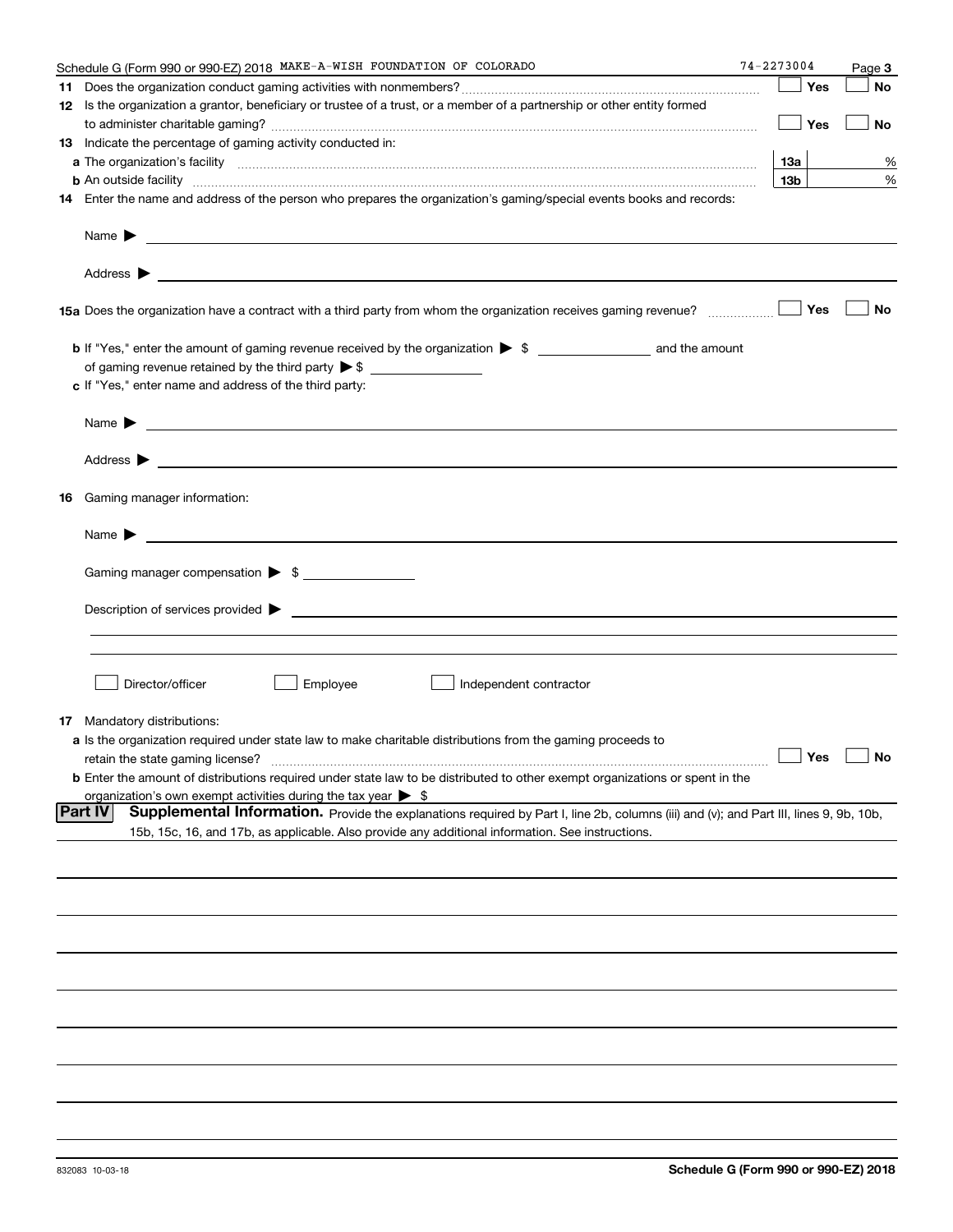| <b>Part IV</b> Supplemental Information (continued) |   |
|-----------------------------------------------------|---|
|                                                     |   |
|                                                     |   |
|                                                     |   |
|                                                     |   |
|                                                     |   |
|                                                     |   |
|                                                     |   |
|                                                     |   |
|                                                     |   |
|                                                     |   |
|                                                     |   |
|                                                     |   |
|                                                     |   |
|                                                     |   |
|                                                     |   |
|                                                     |   |
|                                                     |   |
|                                                     |   |
|                                                     |   |
|                                                     |   |
|                                                     |   |
|                                                     | — |
|                                                     |   |
|                                                     | — |
|                                                     |   |
|                                                     |   |
|                                                     |   |
|                                                     |   |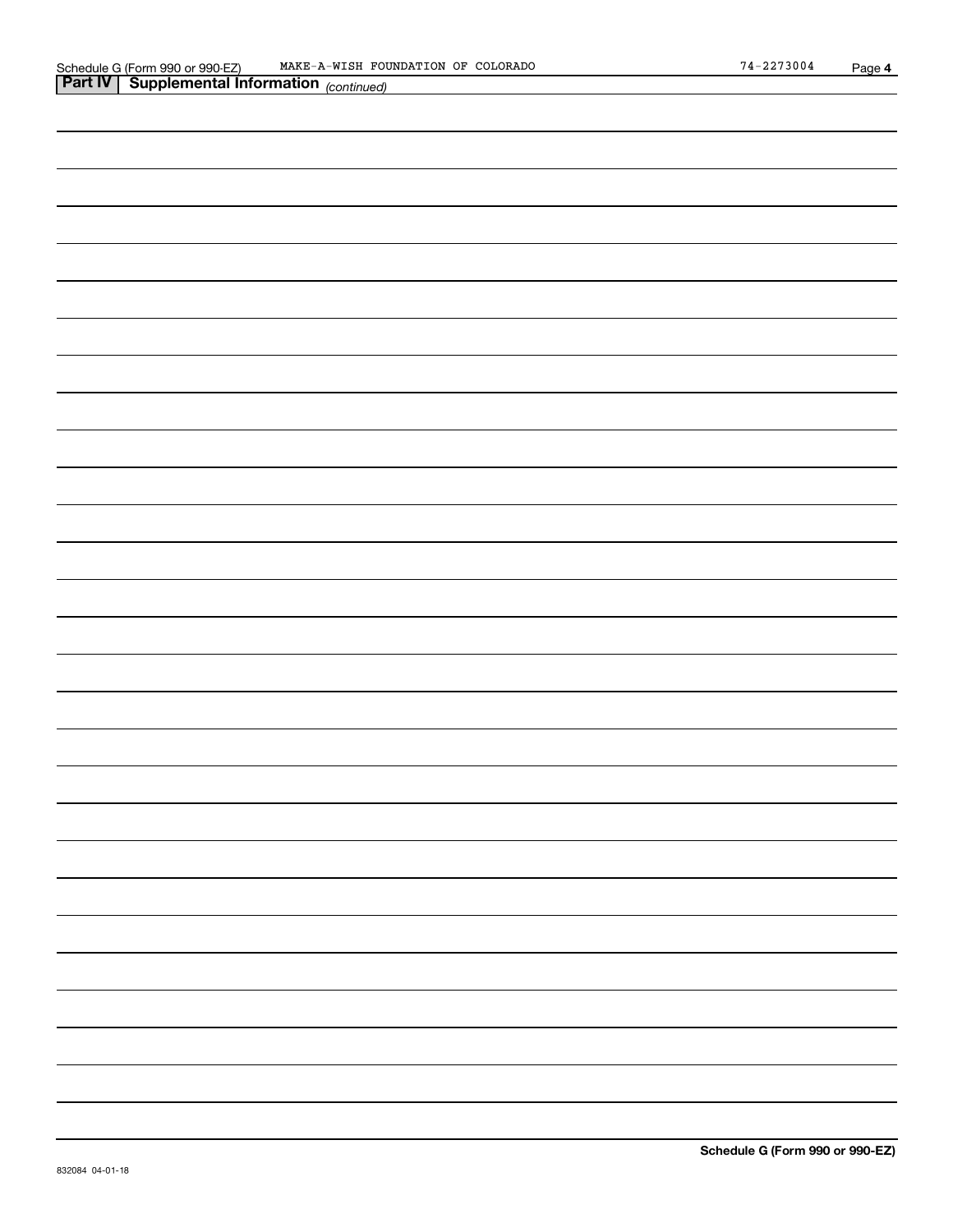| <b>SCHEDULE I</b><br>(Form 990)                               | <b>Grants and Other Assistance to Organizations,</b><br>Governments, and Individuals in the United States<br>Complete if the organization answered "Yes" on Form 990, Part IV, line 21 or 22. |           |                 |                     |                                                       |                                               |                    |                                                     |  |
|---------------------------------------------------------------|-----------------------------------------------------------------------------------------------------------------------------------------------------------------------------------------------|-----------|-----------------|---------------------|-------------------------------------------------------|-----------------------------------------------|--------------------|-----------------------------------------------------|--|
| Department of the Treasury<br>Internal Revenue Service        |                                                                                                                                                                                               |           |                 | Attach to Form 990. | Go to www.irs.gov/Form990 for the latest information. |                                               |                    | <b>Open to Public</b><br>Inspection                 |  |
| Name of the organization                                      | MAKE-A-WISH FOUNDATION OF COLORADO                                                                                                                                                            |           |                 |                     |                                                       |                                               |                    | <b>Employer identification number</b><br>74-2273004 |  |
| Part I<br><b>General Information on Grants and Assistance</b> |                                                                                                                                                                                               |           |                 |                     |                                                       |                                               |                    |                                                     |  |
| $\mathbf{1}$                                                  | Does the organization maintain records to substantiate the amount of the grants or assistance, the grantees' eligibility for the grants or assistance, and the selection                      |           |                 |                     |                                                       |                                               |                    | $X$ Yes<br>l No                                     |  |
| 2                                                             | Describe in Part IV the organization's procedures for monitoring the use of grant funds in the United States.                                                                                 |           |                 |                     |                                                       |                                               |                    |                                                     |  |
| Part II                                                       | Grants and Other Assistance to Domestic Organizations and Domestic Governments. Complete if the organization answered "Yes" on Form 990, Part IV, line 21, for any                            |           |                 |                     |                                                       |                                               |                    |                                                     |  |
|                                                               | recipient that received more than \$5,000. Part II can be duplicated if additional space is needed.<br>1 (a) Name and address of organization                                                 | $(b)$ EIN | (c) IRC section | (d) Amount of       | (e) Amount of                                         | (f) Method of                                 | (g) Description of | (h) Purpose of grant                                |  |
|                                                               | or government                                                                                                                                                                                 |           | (if applicable) | cash grant          | non-cash<br>assistance                                | valuation (book,<br>FMV, appraisal,<br>other) | noncash assistance | or assistance                                       |  |
|                                                               |                                                                                                                                                                                               |           |                 |                     |                                                       |                                               |                    |                                                     |  |
|                                                               |                                                                                                                                                                                               |           |                 |                     |                                                       |                                               |                    |                                                     |  |
|                                                               |                                                                                                                                                                                               |           |                 |                     |                                                       |                                               |                    |                                                     |  |
|                                                               |                                                                                                                                                                                               |           |                 |                     |                                                       |                                               |                    |                                                     |  |
|                                                               |                                                                                                                                                                                               |           |                 |                     |                                                       |                                               |                    |                                                     |  |
|                                                               |                                                                                                                                                                                               |           |                 |                     |                                                       |                                               |                    |                                                     |  |
|                                                               |                                                                                                                                                                                               |           |                 |                     |                                                       |                                               |                    |                                                     |  |
|                                                               |                                                                                                                                                                                               |           |                 |                     |                                                       |                                               |                    |                                                     |  |
|                                                               |                                                                                                                                                                                               |           |                 |                     |                                                       |                                               |                    |                                                     |  |
|                                                               |                                                                                                                                                                                               |           |                 |                     |                                                       |                                               |                    |                                                     |  |
|                                                               |                                                                                                                                                                                               |           |                 |                     |                                                       |                                               |                    |                                                     |  |
|                                                               |                                                                                                                                                                                               |           |                 |                     |                                                       |                                               |                    |                                                     |  |
| 2                                                             | Enter total number of section 501(c)(3) and government organizations listed in the line 1 table                                                                                               |           |                 |                     |                                                       |                                               |                    | 0.                                                  |  |
| 3                                                             | Enter total number of other organizations listed in the line 1 table                                                                                                                          |           |                 |                     |                                                       |                                               |                    | 0.                                                  |  |
| LHA                                                           | For Paperwork Reduction Act Notice, see the Instructions for Form 990.                                                                                                                        |           |                 |                     |                                                       |                                               |                    | Schedule I (Form 990) (2018)                        |  |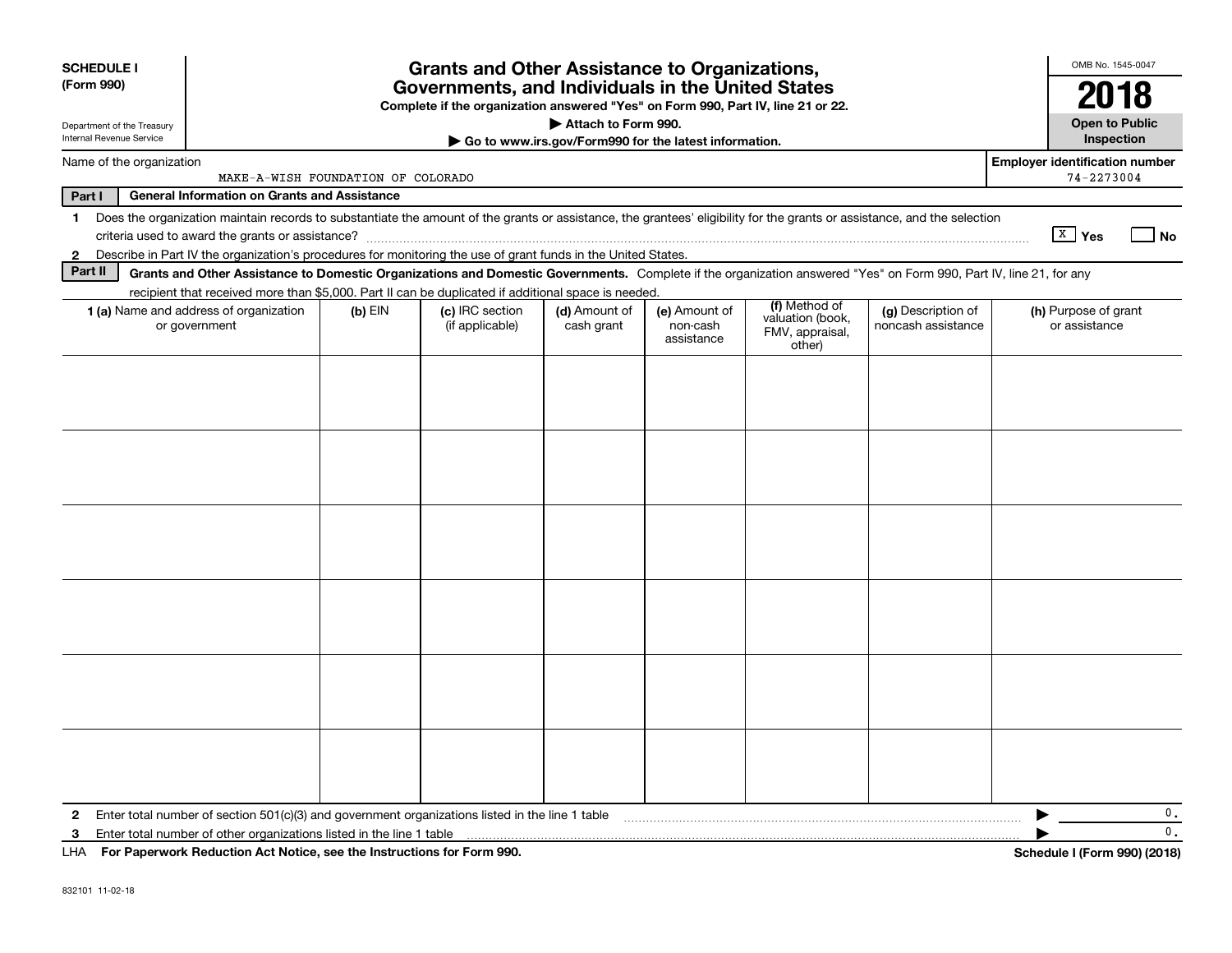**2**

**Part III | Grants and Other Assistance to Domestic Individuals. Complete if the organization answered "Yes" on Form 990, Part IV, line 22.** Part III can be duplicated if additional space is needed.

| (a) Type of grant or assistance                                                                                                                      | (b) Number of<br>recipients | (c) Amount of<br>cash grant | (d) Amount of non-<br>cash assistance | (e) Method of valuation<br>(book, FMV, appraisal, other) | (f) Description of noncash assistance |
|------------------------------------------------------------------------------------------------------------------------------------------------------|-----------------------------|-----------------------------|---------------------------------------|----------------------------------------------------------|---------------------------------------|
|                                                                                                                                                      |                             |                             |                                       |                                                          |                                       |
| WISHES GRANTED                                                                                                                                       | 299                         | 506,955.                    | 2,192,446.FMV                         |                                                          | TRAVEL, M&E, SUPPLIES                 |
|                                                                                                                                                      |                             |                             |                                       |                                                          |                                       |
|                                                                                                                                                      |                             |                             |                                       |                                                          |                                       |
|                                                                                                                                                      |                             |                             |                                       |                                                          |                                       |
|                                                                                                                                                      |                             |                             |                                       |                                                          |                                       |
|                                                                                                                                                      |                             |                             |                                       |                                                          |                                       |
|                                                                                                                                                      |                             |                             |                                       |                                                          |                                       |
|                                                                                                                                                      |                             |                             |                                       |                                                          |                                       |
|                                                                                                                                                      |                             |                             |                                       |                                                          |                                       |
| Part IV<br>Supplemental Information. Provide the information required in Part I, line 2; Part III, column (b); and any other additional information. |                             |                             |                                       |                                                          |                                       |

PART I, LINE 2:

MAKE-A-WISH FOUNDATION OF COLORADO DOES NOT PROVIDE CASH GRANTS TO

INDIVIDUALS, BUT RATHER GRANTS WISHES TO SELECTED BENEFICIARIES THAT MEET

THE SPECIFIC CRITERIA FOR THE WISH GRANTING PROGRAM. THE ORGANIZATION

ALLOCATES FUNDS DIRECTLY TO THE VENDORS FOR THE WISH EXPENSE WITH THE

EXCEPTION OF TRAVEL STIPENDS (MEALS, TIPS, GAS, ETC.) FROM A STANDARDIZED

WISH BUDGET. ALL WISH EXPENSES ARE DEVELOPED BY THE DIRECTOR OF PROGRAM

SERVICES AND ARE APPROVED BY THE PRESIDENT/CEO. THE SUPPORTING WISH EXPENSE

DOCUMENTATION (INVOICES AND STATEMENTS) IS RETAINED BY THE ORGANIZATION.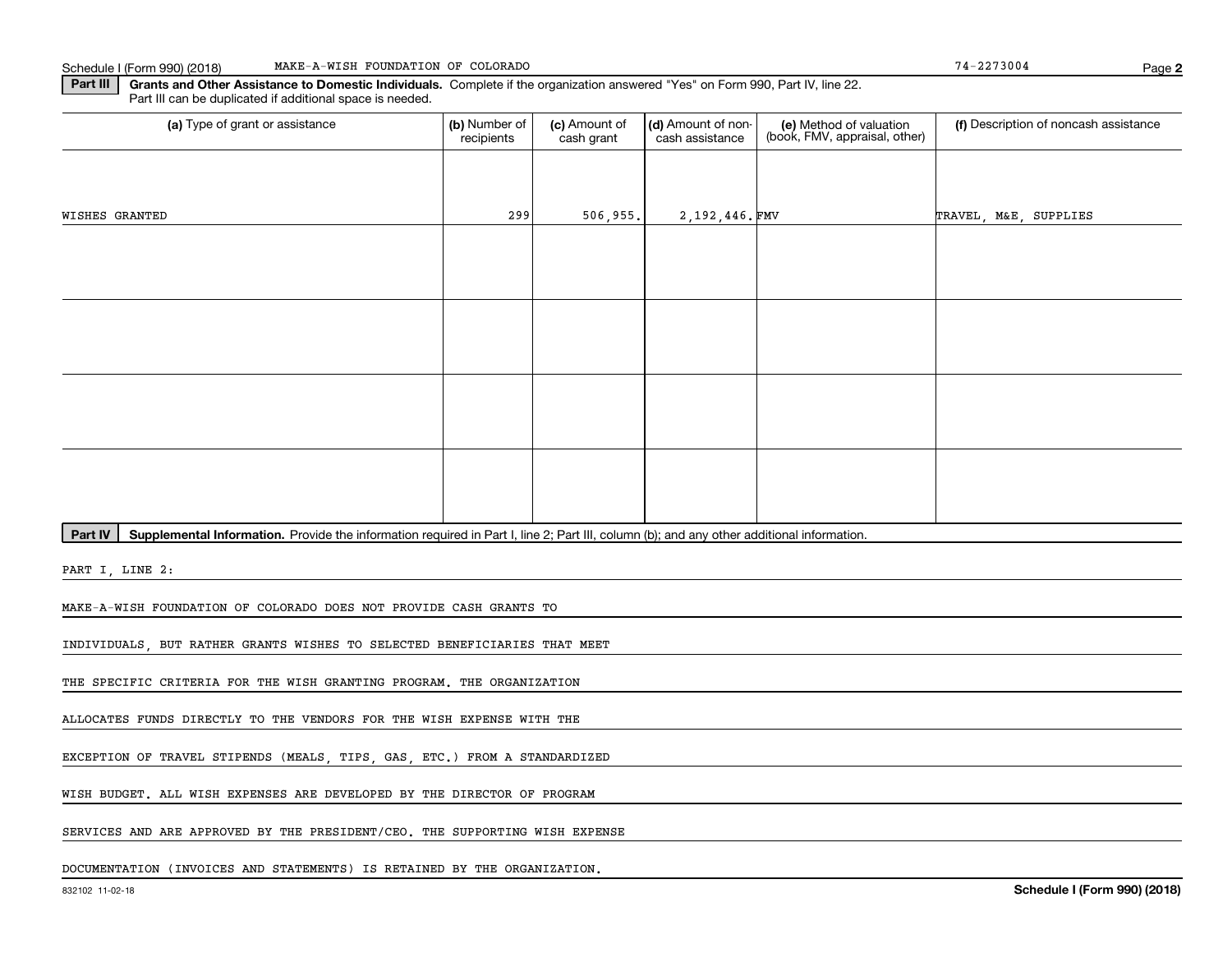|    | <b>SCHEDULE J</b>                                                                                               |                                                                                                                           | <b>Compensation Information</b>                                                                   |  | OMB No. 1545-0047          |     |    |  |
|----|-----------------------------------------------------------------------------------------------------------------|---------------------------------------------------------------------------------------------------------------------------|---------------------------------------------------------------------------------------------------|--|----------------------------|-----|----|--|
|    | (Form 990)                                                                                                      |                                                                                                                           | For certain Officers, Directors, Trustees, Key Employees, and Highest                             |  |                            |     |    |  |
|    |                                                                                                                 |                                                                                                                           | <b>Compensated Employees</b>                                                                      |  | 2018                       |     |    |  |
|    |                                                                                                                 |                                                                                                                           | Complete if the organization answered "Yes" on Form 990, Part IV, line 23.<br>Attach to Form 990. |  | <b>Open to Public</b>      |     |    |  |
|    | Department of the Treasury<br>Internal Revenue Service                                                          |                                                                                                                           | Inspection                                                                                        |  |                            |     |    |  |
|    | <b>Employer identification number</b><br>Name of the organization                                               |                                                                                                                           |                                                                                                   |  |                            |     |    |  |
|    |                                                                                                                 | MAKE-A-WISH FOUNDATION OF COLORADO                                                                                        |                                                                                                   |  | 74-2273004                 |     |    |  |
|    | Part I                                                                                                          | <b>Questions Regarding Compensation</b>                                                                                   |                                                                                                   |  |                            |     |    |  |
|    |                                                                                                                 |                                                                                                                           |                                                                                                   |  |                            | Yes | No |  |
|    |                                                                                                                 | Check the appropriate box(es) if the organization provided any of the following to or for a person listed on Form 990,    |                                                                                                   |  |                            |     |    |  |
|    |                                                                                                                 | Part VII, Section A, line 1a. Complete Part III to provide any relevant information regarding these items.                |                                                                                                   |  |                            |     |    |  |
|    | First-class or charter travel                                                                                   |                                                                                                                           | Housing allowance or residence for personal use                                                   |  |                            |     |    |  |
|    | Travel for companions                                                                                           |                                                                                                                           | Payments for business use of personal residence                                                   |  |                            |     |    |  |
|    |                                                                                                                 | Tax indemnification and gross-up payments                                                                                 | Health or social club dues or initiation fees                                                     |  |                            |     |    |  |
|    |                                                                                                                 | Discretionary spending account                                                                                            | Personal services (such as maid, chauffeur, chef)                                                 |  |                            |     |    |  |
|    |                                                                                                                 |                                                                                                                           |                                                                                                   |  |                            |     |    |  |
|    |                                                                                                                 | <b>b</b> If any of the boxes on line 1a are checked, did the organization follow a written policy regarding payment or    |                                                                                                   |  |                            |     |    |  |
|    |                                                                                                                 |                                                                                                                           |                                                                                                   |  | 1b                         |     |    |  |
| 2  |                                                                                                                 | Did the organization require substantiation prior to reimbursing or allowing expenses incurred by all directors,          |                                                                                                   |  |                            |     |    |  |
|    |                                                                                                                 |                                                                                                                           |                                                                                                   |  | $\mathbf{2}$               |     |    |  |
|    |                                                                                                                 |                                                                                                                           |                                                                                                   |  |                            |     |    |  |
| З  |                                                                                                                 | Indicate which, if any, of the following the filing organization used to establish the compensation of the organization's |                                                                                                   |  |                            |     |    |  |
|    |                                                                                                                 | CEO/Executive Director. Check all that apply. Do not check any boxes for methods used by a related organization to        |                                                                                                   |  |                            |     |    |  |
|    |                                                                                                                 | establish compensation of the CEO/Executive Director, but explain in Part III.                                            |                                                                                                   |  |                            |     |    |  |
|    | $X$ Compensation committee                                                                                      |                                                                                                                           | Written employment contract                                                                       |  |                            |     |    |  |
|    |                                                                                                                 | Independent compensation consultant                                                                                       | X  <br>Compensation survey or study                                                               |  |                            |     |    |  |
|    |                                                                                                                 | Form 990 of other organizations                                                                                           | X  <br>Approval by the board or compensation committee                                            |  |                            |     |    |  |
|    |                                                                                                                 |                                                                                                                           |                                                                                                   |  |                            |     |    |  |
| 4  |                                                                                                                 | During the year, did any person listed on Form 990, Part VII, Section A, line 1a, with respect to the filing              |                                                                                                   |  |                            |     |    |  |
|    | organization or a related organization:                                                                         |                                                                                                                           |                                                                                                   |  |                            |     |    |  |
|    |                                                                                                                 | Receive a severance payment or change-of-control payment?                                                                 |                                                                                                   |  | 4a                         |     | х  |  |
|    |                                                                                                                 |                                                                                                                           |                                                                                                   |  | 4b                         |     | x  |  |
| с  |                                                                                                                 |                                                                                                                           |                                                                                                   |  | 4c                         |     | х  |  |
|    |                                                                                                                 | If "Yes" to any of lines 4a-c, list the persons and provide the applicable amounts for each item in Part III.             |                                                                                                   |  |                            |     |    |  |
|    |                                                                                                                 |                                                                                                                           |                                                                                                   |  |                            |     |    |  |
|    |                                                                                                                 | Only section 501(c)(3), 501(c)(4), and 501(c)(29) organizations must complete lines 5-9.                                  |                                                                                                   |  |                            |     |    |  |
|    |                                                                                                                 | For persons listed on Form 990, Part VII, Section A, line 1a, did the organization pay or accrue any compensation         |                                                                                                   |  |                            |     |    |  |
|    | contingent on the revenues of:                                                                                  |                                                                                                                           |                                                                                                   |  |                            |     |    |  |
|    |                                                                                                                 | a The organization? <b>Entitation</b> and the organization?                                                               |                                                                                                   |  | 5a                         |     | x  |  |
|    |                                                                                                                 |                                                                                                                           |                                                                                                   |  | 5b                         |     | х  |  |
|    |                                                                                                                 | If "Yes" on line 5a or 5b, describe in Part III.                                                                          |                                                                                                   |  |                            |     |    |  |
| 6. |                                                                                                                 | For persons listed on Form 990, Part VII, Section A, line 1a, did the organization pay or accrue any compensation         |                                                                                                   |  |                            |     |    |  |
|    | contingent on the net earnings of:                                                                              |                                                                                                                           |                                                                                                   |  |                            |     |    |  |
|    |                                                                                                                 |                                                                                                                           |                                                                                                   |  | 6a                         |     | х  |  |
|    |                                                                                                                 |                                                                                                                           |                                                                                                   |  | 6b                         |     | х  |  |
|    |                                                                                                                 | If "Yes" on line 6a or 6b, describe in Part III.                                                                          |                                                                                                   |  |                            |     |    |  |
|    |                                                                                                                 | 7 For persons listed on Form 990, Part VII, Section A, line 1a, did the organization provide any nonfixed payments        |                                                                                                   |  |                            |     |    |  |
|    |                                                                                                                 |                                                                                                                           |                                                                                                   |  | $\overline{7}$             | х   |    |  |
| 8  | Were any amounts reported on Form 990, Part VII, paid or accrued pursuant to a contract that was subject to the |                                                                                                                           |                                                                                                   |  |                            |     |    |  |
|    | initial contract exception described in Regulations section 53.4958-4(a)(3)? If "Yes," describe in Part III     |                                                                                                                           |                                                                                                   |  |                            |     | x  |  |
| 9  | If "Yes" on line 8, did the organization also follow the rebuttable presumption procedure described in          |                                                                                                                           |                                                                                                   |  |                            |     |    |  |
|    |                                                                                                                 |                                                                                                                           |                                                                                                   |  | 9                          |     |    |  |
|    |                                                                                                                 | LHA For Paperwork Reduction Act Notice, see the Instructions for Form 990.                                                |                                                                                                   |  | Schedule J (Form 990) 2018 |     |    |  |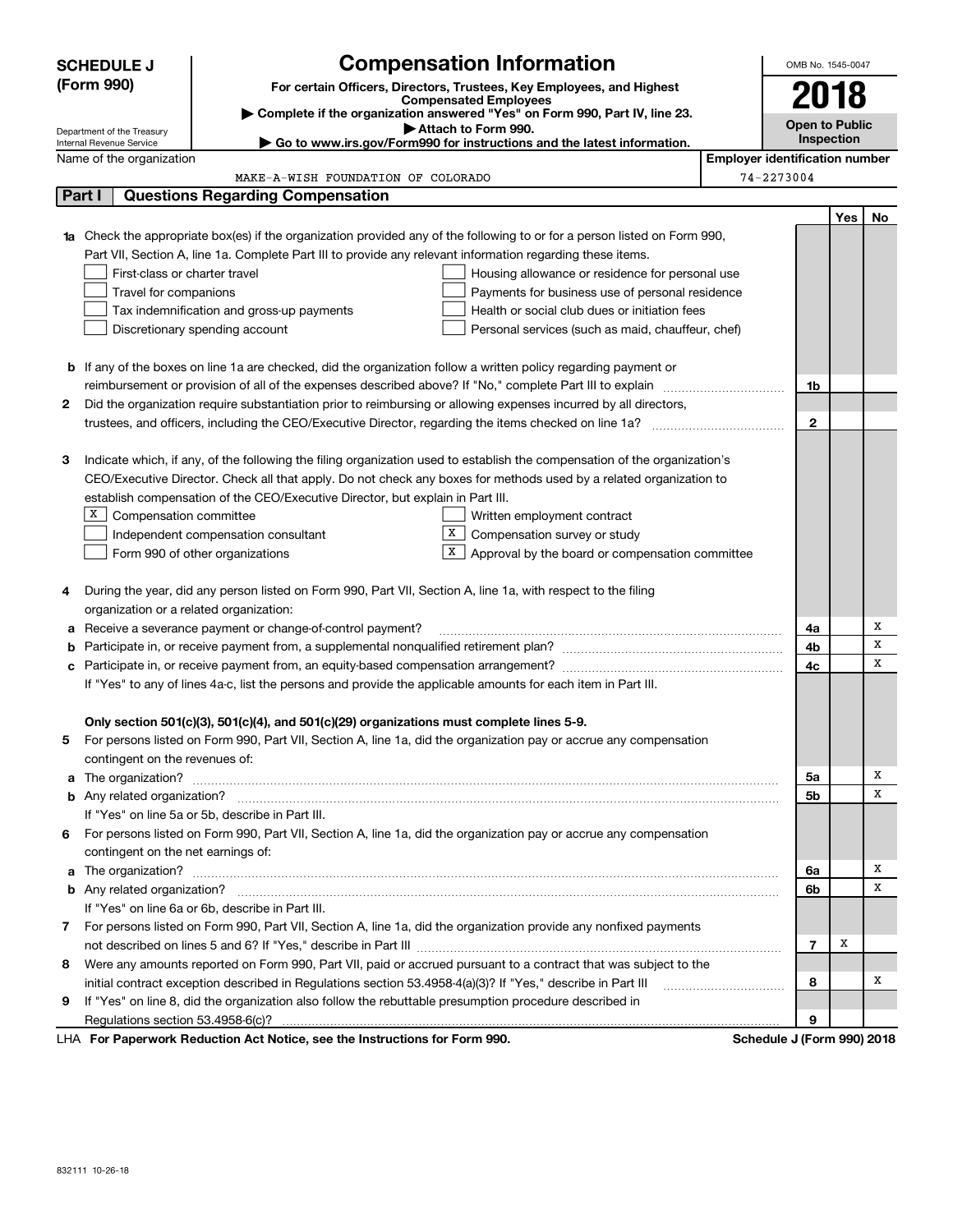74-2273004

# **Part II Officers, Directors, Trustees, Key Employees, and Highest Compensated Employees.**  Schedule J (Form 990) 2018 Page Use duplicate copies if additional space is needed.

For each individual whose compensation must be reported on Schedule J, report compensation from the organization on row (i) and from related organizations, described in the instructions, on row (ii). Do not list any individuals that aren't listed on Form 990, Part VII.

**Note:**  The sum of columns (B)(i)-(iii) for each listed individual must equal the total amount of Form 990, Part VII, Section A, line 1a, applicable column (D) and (E) amounts for that individual.

| in column (B)<br>(i) Base<br>(ii) Bonus &<br>(iii) Other<br>reported as deferred<br>compensation<br>(A) Name and Title<br>incentive<br>reportable<br>compensation<br>on prior Form 990<br>compensation<br>compensation<br>JOAN MAZAK<br>201,385.<br>28,569.<br>6,528.<br>48,135.<br>$\mathbf 0$ .<br>284,617.<br>$\mathbf 0$ .<br>(i)<br>$\mathbf 0$ .<br>$\mathsf{0}$ .<br>$\mathfrak o$ .<br>$\mathfrak o$ .<br>$\mathfrak o$ .<br>$\mathbf 0$ .<br>$\mathsf{0}$ .<br><u>(ii)</u><br>(i)<br><u>(ii)</u><br>(i)<br><u>(ii)</u><br>(i)<br><u>(ii)</u><br>(i)<br><u>(ii)</u><br>(i)<br><u>(ii)</u><br>(i)<br><u>(ii)</u><br>(i)<br><u>(ii)</u><br>(i)<br><u>(ii)</u><br>(i)<br><u>(ii)</u><br>(i)<br><u>(ii)</u><br>(i)<br><u>(ii)</u><br>(i)<br><u>(ii)</u><br>(i)<br><u>(ii)</u><br>(i)<br><u>(ii)</u><br>(i)<br>$\overline{}}$ |                              |  | (B) Breakdown of W-2 and/or 1099-MISC compensation | (C) Retirement and | (D) Nontaxable | (E) Total of columns | (F) Compensation |
|----------------------------------------------------------------------------------------------------------------------------------------------------------------------------------------------------------------------------------------------------------------------------------------------------------------------------------------------------------------------------------------------------------------------------------------------------------------------------------------------------------------------------------------------------------------------------------------------------------------------------------------------------------------------------------------------------------------------------------------------------------------------------------------------------------------------------------|------------------------------|--|----------------------------------------------------|--------------------|----------------|----------------------|------------------|
|                                                                                                                                                                                                                                                                                                                                                                                                                                                                                                                                                                                                                                                                                                                                                                                                                                  |                              |  |                                                    | other deferred     | benefits       | $(B)(i)-(D)$         |                  |
|                                                                                                                                                                                                                                                                                                                                                                                                                                                                                                                                                                                                                                                                                                                                                                                                                                  | (1)                          |  |                                                    |                    |                |                      |                  |
|                                                                                                                                                                                                                                                                                                                                                                                                                                                                                                                                                                                                                                                                                                                                                                                                                                  | PRESIDENT & CEO THROUGH 8/19 |  |                                                    |                    |                |                      |                  |
|                                                                                                                                                                                                                                                                                                                                                                                                                                                                                                                                                                                                                                                                                                                                                                                                                                  |                              |  |                                                    |                    |                |                      |                  |
|                                                                                                                                                                                                                                                                                                                                                                                                                                                                                                                                                                                                                                                                                                                                                                                                                                  |                              |  |                                                    |                    |                |                      |                  |
|                                                                                                                                                                                                                                                                                                                                                                                                                                                                                                                                                                                                                                                                                                                                                                                                                                  |                              |  |                                                    |                    |                |                      |                  |
|                                                                                                                                                                                                                                                                                                                                                                                                                                                                                                                                                                                                                                                                                                                                                                                                                                  |                              |  |                                                    |                    |                |                      |                  |
|                                                                                                                                                                                                                                                                                                                                                                                                                                                                                                                                                                                                                                                                                                                                                                                                                                  |                              |  |                                                    |                    |                |                      |                  |
|                                                                                                                                                                                                                                                                                                                                                                                                                                                                                                                                                                                                                                                                                                                                                                                                                                  |                              |  |                                                    |                    |                |                      |                  |
|                                                                                                                                                                                                                                                                                                                                                                                                                                                                                                                                                                                                                                                                                                                                                                                                                                  |                              |  |                                                    |                    |                |                      |                  |
|                                                                                                                                                                                                                                                                                                                                                                                                                                                                                                                                                                                                                                                                                                                                                                                                                                  |                              |  |                                                    |                    |                |                      |                  |
|                                                                                                                                                                                                                                                                                                                                                                                                                                                                                                                                                                                                                                                                                                                                                                                                                                  |                              |  |                                                    |                    |                |                      |                  |
|                                                                                                                                                                                                                                                                                                                                                                                                                                                                                                                                                                                                                                                                                                                                                                                                                                  |                              |  |                                                    |                    |                |                      |                  |
|                                                                                                                                                                                                                                                                                                                                                                                                                                                                                                                                                                                                                                                                                                                                                                                                                                  |                              |  |                                                    |                    |                |                      |                  |
|                                                                                                                                                                                                                                                                                                                                                                                                                                                                                                                                                                                                                                                                                                                                                                                                                                  |                              |  |                                                    |                    |                |                      |                  |
|                                                                                                                                                                                                                                                                                                                                                                                                                                                                                                                                                                                                                                                                                                                                                                                                                                  |                              |  |                                                    |                    |                |                      |                  |
|                                                                                                                                                                                                                                                                                                                                                                                                                                                                                                                                                                                                                                                                                                                                                                                                                                  |                              |  |                                                    |                    |                |                      |                  |
|                                                                                                                                                                                                                                                                                                                                                                                                                                                                                                                                                                                                                                                                                                                                                                                                                                  |                              |  |                                                    |                    |                |                      |                  |
|                                                                                                                                                                                                                                                                                                                                                                                                                                                                                                                                                                                                                                                                                                                                                                                                                                  |                              |  |                                                    |                    |                |                      |                  |
|                                                                                                                                                                                                                                                                                                                                                                                                                                                                                                                                                                                                                                                                                                                                                                                                                                  |                              |  |                                                    |                    |                |                      |                  |
|                                                                                                                                                                                                                                                                                                                                                                                                                                                                                                                                                                                                                                                                                                                                                                                                                                  |                              |  |                                                    |                    |                |                      |                  |
|                                                                                                                                                                                                                                                                                                                                                                                                                                                                                                                                                                                                                                                                                                                                                                                                                                  |                              |  |                                                    |                    |                |                      |                  |
|                                                                                                                                                                                                                                                                                                                                                                                                                                                                                                                                                                                                                                                                                                                                                                                                                                  |                              |  |                                                    |                    |                |                      |                  |
|                                                                                                                                                                                                                                                                                                                                                                                                                                                                                                                                                                                                                                                                                                                                                                                                                                  |                              |  |                                                    |                    |                |                      |                  |
|                                                                                                                                                                                                                                                                                                                                                                                                                                                                                                                                                                                                                                                                                                                                                                                                                                  |                              |  |                                                    |                    |                |                      |                  |
|                                                                                                                                                                                                                                                                                                                                                                                                                                                                                                                                                                                                                                                                                                                                                                                                                                  |                              |  |                                                    |                    |                |                      |                  |
|                                                                                                                                                                                                                                                                                                                                                                                                                                                                                                                                                                                                                                                                                                                                                                                                                                  |                              |  |                                                    |                    |                |                      |                  |
|                                                                                                                                                                                                                                                                                                                                                                                                                                                                                                                                                                                                                                                                                                                                                                                                                                  |                              |  |                                                    |                    |                |                      |                  |
|                                                                                                                                                                                                                                                                                                                                                                                                                                                                                                                                                                                                                                                                                                                                                                                                                                  |                              |  |                                                    |                    |                |                      |                  |
|                                                                                                                                                                                                                                                                                                                                                                                                                                                                                                                                                                                                                                                                                                                                                                                                                                  |                              |  |                                                    |                    |                |                      |                  |
|                                                                                                                                                                                                                                                                                                                                                                                                                                                                                                                                                                                                                                                                                                                                                                                                                                  |                              |  |                                                    |                    |                |                      |                  |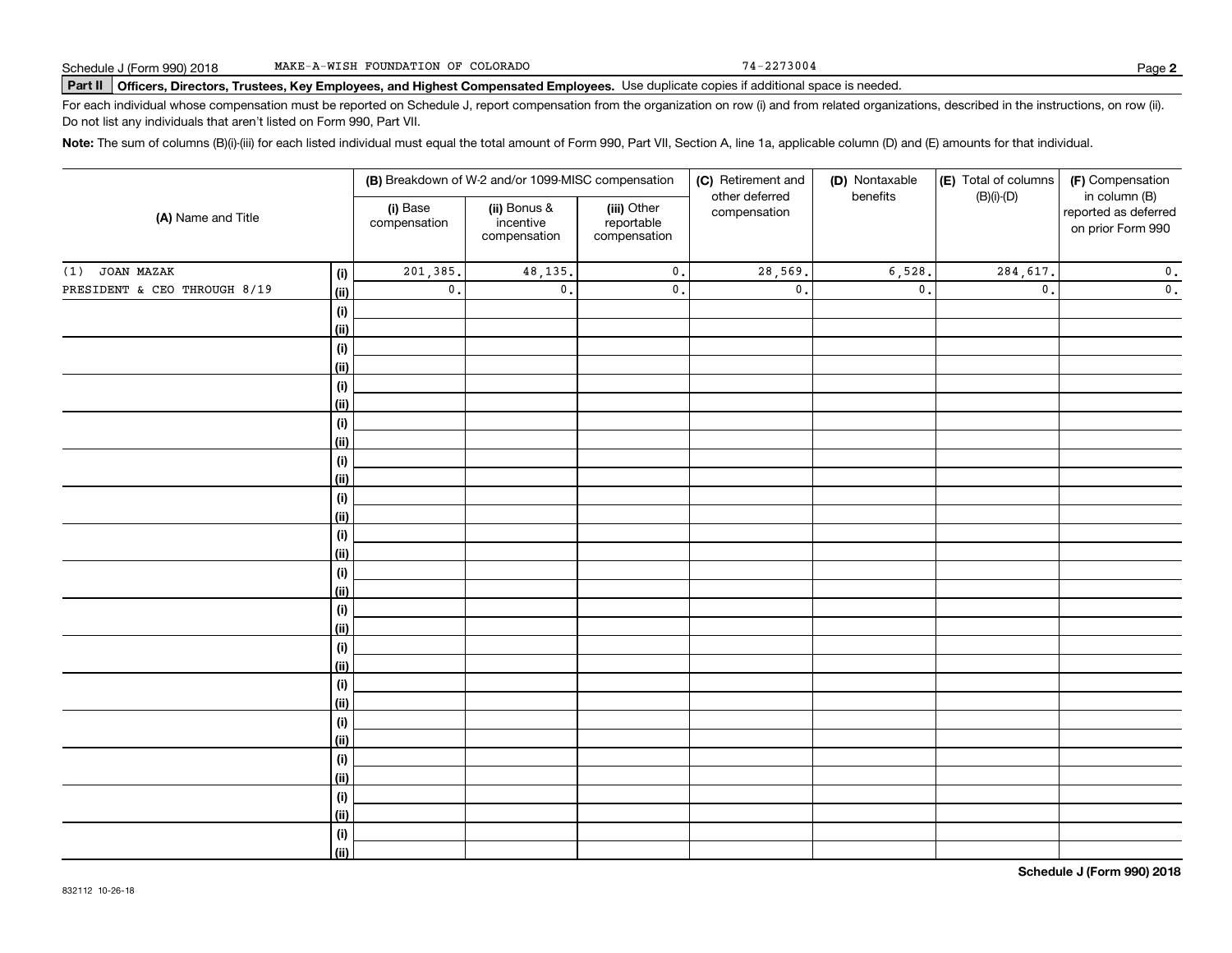### **Part III Supplemental Information**

Schedule J (Form 990) 2018 MAKE-A-WISH FOUNDATION OF COLORADO<br>Part III Supplemental Information<br>Provide the information, explanation, or descriptions required for Part I, lines 1a, 1b, 3, 4a, 4b, 4c, 5a, 5b, 6a, 6b, 7, and

PART I, LINE 7:

AN INDEPENDENT COMMITTEE OF THE BOARD OF DIRECTORS ANNUALLY REVIEWS THE

PERFORMANCE OF THE EXECUTIVE STAFF AND OTHER STAFF AS IDENTIFIED BY THE

COMMITTEE TO DETERMINE IF ADDITIONAL COMPENSATION IN THE FORM OF BONUSES

WILL BE PAID. DURING THE CALENDAR YEAR ENDED DECEMBER 31, 2018, THE

COMMITTEE AWARDED THE PRESIDENT & CEO A BONUS BASED ON REVIEW OF THEIR

PERFORMANCE AND SERVICES TO THE ORGANIZATION.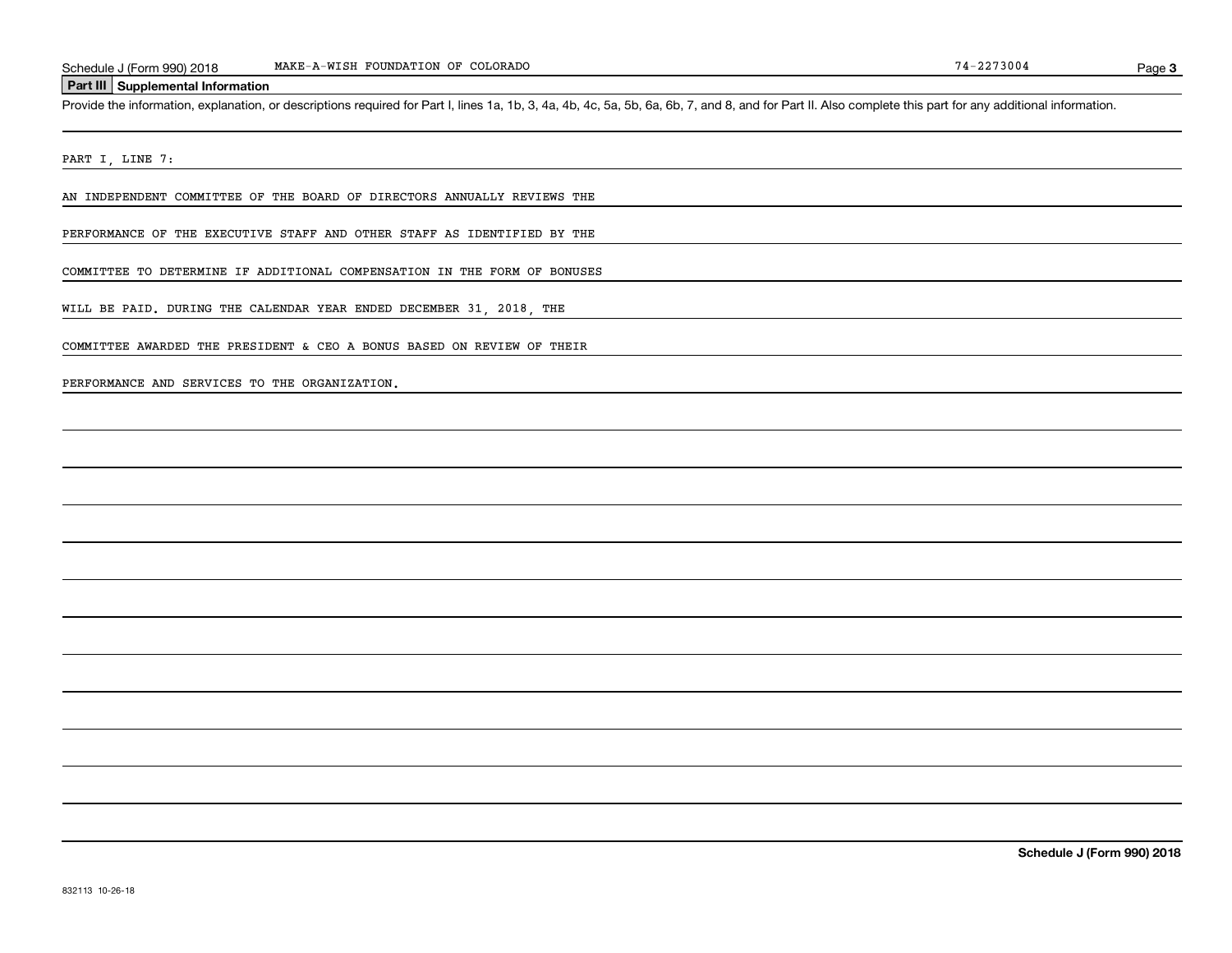## **SCHEDULE M (Form 990)**

# **Noncash Contributions**

OMB No. 1545-0047

| Department of the Treasury      |  |
|---------------------------------|--|
| <b>Internal Revenue Service</b> |  |

**Complete if the organizations answered "Yes" on Form 990, Part IV, lines 29 or 30.** <sup>J</sup>**2018 Attach to Form 990.** J

 **Go to www.irs.gov/Form990 for instructions and the latest information.** J

**Open to Public Inspection**

**Employer identification number**

74-2273004

Name of the organizat

| tion |                                    |  |  |
|------|------------------------------------|--|--|
|      | MAKE-A-WISH FOUNDATION OF COLORADO |  |  |

| Part I   | <b>Types of Property</b>                                                                                                       |                               |                                      |                                                                                                        |                                                              |         |    |
|----------|--------------------------------------------------------------------------------------------------------------------------------|-------------------------------|--------------------------------------|--------------------------------------------------------------------------------------------------------|--------------------------------------------------------------|---------|----|
|          |                                                                                                                                | (a)<br>Check if<br>applicable | (b)<br>Number of<br>contributions or | (c)<br>Noncash contribution<br>amounts reported on<br> items contributed  Form 990, Part VIII, line 1g | (d)<br>Method of determining<br>noncash contribution amounts |         |    |
| 1.       |                                                                                                                                |                               |                                      |                                                                                                        |                                                              |         |    |
| 2        | Art - Historical treasures                                                                                                     |                               |                                      |                                                                                                        |                                                              |         |    |
| з        | Art - Fractional interests                                                                                                     |                               |                                      |                                                                                                        |                                                              |         |    |
| 4        | Books and publications                                                                                                         |                               |                                      |                                                                                                        |                                                              |         |    |
| 5        | Clothing and household goods                                                                                                   |                               |                                      |                                                                                                        |                                                              |         |    |
| 6        |                                                                                                                                |                               |                                      |                                                                                                        |                                                              |         |    |
| 7        |                                                                                                                                |                               |                                      |                                                                                                        |                                                              |         |    |
| 8        | Intellectual property                                                                                                          |                               |                                      |                                                                                                        |                                                              |         |    |
| 9        | Securities - Publicly traded                                                                                                   | x                             | $\overline{a}$                       |                                                                                                        | 24,155. COST/SELLING PRICE                                   |         |    |
| 10       | Securities - Closely held stock                                                                                                |                               |                                      |                                                                                                        |                                                              |         |    |
| 11       | Securities - Partnership, LLC, or                                                                                              |                               |                                      |                                                                                                        |                                                              |         |    |
|          | trust interests<br>Securities - Miscellaneous                                                                                  |                               |                                      |                                                                                                        |                                                              |         |    |
| 12<br>13 | Qualified conservation contribution -                                                                                          |                               |                                      |                                                                                                        |                                                              |         |    |
|          | Historic structures                                                                                                            |                               |                                      |                                                                                                        |                                                              |         |    |
| 14       | Qualified conservation contribution - Other                                                                                    |                               |                                      |                                                                                                        |                                                              |         |    |
| 15       | Real estate - Residential                                                                                                      |                               |                                      |                                                                                                        |                                                              |         |    |
| 16       |                                                                                                                                |                               |                                      |                                                                                                        |                                                              |         |    |
| 17       |                                                                                                                                |                               |                                      |                                                                                                        |                                                              |         |    |
| 18       |                                                                                                                                |                               |                                      |                                                                                                        |                                                              |         |    |
| 19       |                                                                                                                                |                               |                                      |                                                                                                        |                                                              |         |    |
| 20       | Drugs and medical supplies                                                                                                     |                               |                                      |                                                                                                        |                                                              |         |    |
| 21       |                                                                                                                                |                               |                                      |                                                                                                        |                                                              |         |    |
| 22       |                                                                                                                                |                               |                                      |                                                                                                        |                                                              |         |    |
| 23       |                                                                                                                                |                               |                                      |                                                                                                        |                                                              |         |    |
| 24       | Archeological artifacts                                                                                                        |                               |                                      |                                                                                                        |                                                              |         |    |
| 25       | WISH-RELATED<br>Other $\blacktriangleright$                                                                                    | X                             | 213                                  |                                                                                                        | 760,299. COST/SELLING PRICE                                  |         |    |
| 26       | SPECIAL EVENT<br>Other $\blacktriangleright$                                                                                   | X                             | 66                                   |                                                                                                        | 32, 234. COST/SELLING PRICE                                  |         |    |
| 27       | OTHER<br>Other $\blacktriangleright$                                                                                           | x                             | 9                                    |                                                                                                        | 690. COST/SELLING PRICE                                      |         |    |
| 28       | Other<br>▶                                                                                                                     |                               |                                      |                                                                                                        |                                                              |         |    |
| 29       | Number of Forms 8283 received by the organization during the tax year for contributions                                        |                               |                                      |                                                                                                        |                                                              |         |    |
|          | for which the organization completed Form 8283, Part IV, Donee Acknowledgement                                                 |                               |                                      | 29                                                                                                     |                                                              |         |    |
|          |                                                                                                                                |                               |                                      |                                                                                                        |                                                              | Yes     | No |
|          | 30a During the year, did the organization receive by contribution any property reported in Part I, lines 1 through 28, that it |                               |                                      |                                                                                                        |                                                              |         |    |
|          | must hold for at least three years from the date of the initial contribution, and which isn't required to be used for          |                               |                                      |                                                                                                        |                                                              |         | х  |
|          | exempt purposes for the entire holding period?<br><b>b</b> If "Yes," describe the arrangement in Part II.                      |                               |                                      |                                                                                                        |                                                              | 30a     |    |
| 31       | Does the organization have a gift acceptance policy that requires the review of any nonstandard contributions?                 |                               |                                      |                                                                                                        |                                                              | х<br>31 |    |
|          | 32a Does the organization hire or use third parties or related organizations to solicit, process, or sell noncash              |                               |                                      |                                                                                                        | .                                                            |         |    |
|          | contributions?                                                                                                                 |                               |                                      |                                                                                                        |                                                              | 32a     | х  |
|          | <b>b</b> If "Yes," describe in Part II.                                                                                        |                               |                                      |                                                                                                        |                                                              |         |    |
| 33       | If the organization didn't report an amount in column (c) for a type of property for which column (a) is checked,              |                               |                                      |                                                                                                        |                                                              |         |    |
|          | describe in Part II.                                                                                                           |                               |                                      |                                                                                                        |                                                              |         |    |

**For Paperwork Reduction Act Notice, see the Instructions for Form 990. Schedule M (Form 990) 2018** LHA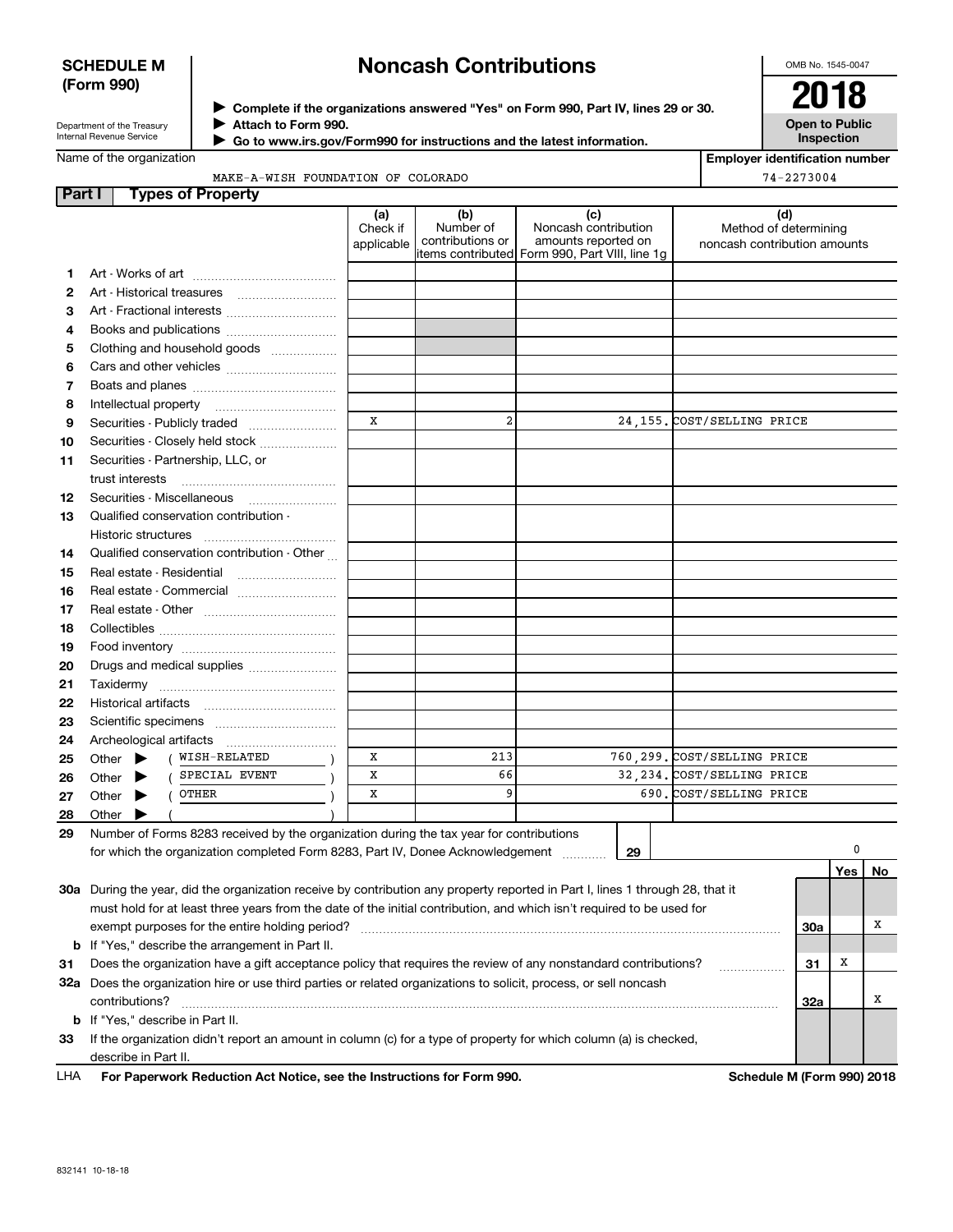| MAKE-A-WISH FOUNDATION OF COLORADO<br>Schedule M (Form 990) 2018                                                                                                                                                                                                                                                             | $74 - 2273004$             | Page 2 |
|------------------------------------------------------------------------------------------------------------------------------------------------------------------------------------------------------------------------------------------------------------------------------------------------------------------------------|----------------------------|--------|
| Part II<br>Supplemental Information. Provide the information required by Part I, lines 30b, 32b, and 33, and whether the organization<br>is reporting in Part I, column (b), the number of contributions, the number of items received, or a combination of both. Also complete<br>this part for any additional information. |                            |        |
| SCHEDULE M, PART I, COLUMN (B):                                                                                                                                                                                                                                                                                              |                            |        |
| THE AMOUNT IN COLUMN (B) REFERS TO THE NUMBER OF CONTRIBUTIONS                                                                                                                                                                                                                                                               |                            |        |
| RECEIVED.                                                                                                                                                                                                                                                                                                                    |                            |        |
|                                                                                                                                                                                                                                                                                                                              |                            |        |
|                                                                                                                                                                                                                                                                                                                              |                            |        |
|                                                                                                                                                                                                                                                                                                                              |                            |        |
|                                                                                                                                                                                                                                                                                                                              |                            |        |
|                                                                                                                                                                                                                                                                                                                              |                            |        |
|                                                                                                                                                                                                                                                                                                                              |                            |        |
|                                                                                                                                                                                                                                                                                                                              |                            |        |
|                                                                                                                                                                                                                                                                                                                              |                            |        |
|                                                                                                                                                                                                                                                                                                                              |                            |        |
|                                                                                                                                                                                                                                                                                                                              |                            |        |
|                                                                                                                                                                                                                                                                                                                              |                            |        |
|                                                                                                                                                                                                                                                                                                                              |                            |        |
|                                                                                                                                                                                                                                                                                                                              |                            |        |
|                                                                                                                                                                                                                                                                                                                              |                            |        |
|                                                                                                                                                                                                                                                                                                                              |                            |        |
|                                                                                                                                                                                                                                                                                                                              |                            |        |
|                                                                                                                                                                                                                                                                                                                              |                            |        |
|                                                                                                                                                                                                                                                                                                                              |                            |        |
|                                                                                                                                                                                                                                                                                                                              |                            |        |
|                                                                                                                                                                                                                                                                                                                              |                            |        |
|                                                                                                                                                                                                                                                                                                                              |                            |        |
|                                                                                                                                                                                                                                                                                                                              |                            |        |
|                                                                                                                                                                                                                                                                                                                              |                            |        |
|                                                                                                                                                                                                                                                                                                                              |                            |        |
|                                                                                                                                                                                                                                                                                                                              |                            |        |
| 832142 10-18-18                                                                                                                                                                                                                                                                                                              | Schedule M (Form 990) 2018 |        |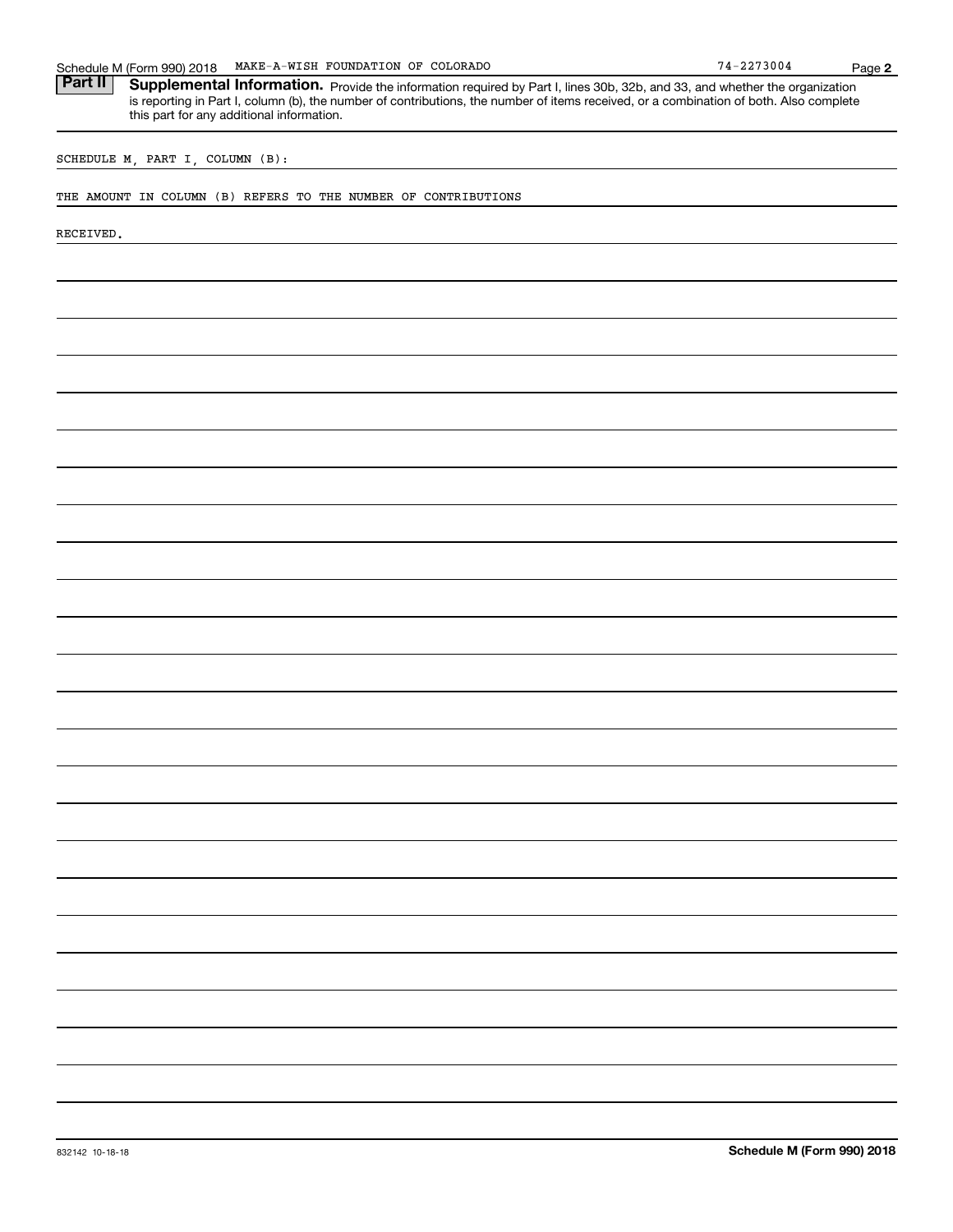Internal Revenue Service

Department of the Treasury **(Form 990 or 990-EZ)**

Name of the organization

# **SCHEDULE O Supplemental Information to Form 990 or 990-EZ**

**Complete to provide information for responses to specific questions on Form 990 or 990-EZ or to provide any additional information. | Attach to Form 990 or 990-EZ. | Go to www.irs.gov/Form990 for the latest information.**



MAKE-A-WISH FOUNDATION OF COLORADO 74-2273004

**Employer identification number**

FORM 990, PART I, LINE 1:

THE MAKE-A-WISH FOUNDATION OF COLORADO CREATES LIFE-CHANGING WISHES FOR

CHILDREN WITH CRITICAL ILLNESSES.

FORM 990, PART III, LINE 4A:

THE MAKE-A-WISH FOUNDATION OF COLORADO CREATES LIFE-CHANGING WISHES FOR

CHILDREN WITH CRITICAL ILLNESSES. CHILDREN BETWEEN THE AGE OF 2.5 AND

18 WHO HAVE BEEN DETERMINED TO HAVE A LIFE-THREATENING MEDICAL

CONDITION QUALIFY FOR OUR WISH PROGRAM. A TOTAL OF 299 WISHES WERE

GRANTED DURING THE YEAR. THE TOTAL COST OF WISHES GRANTED FOR THE

FISCAL YEAR WAS \$3,356,877. OF THIS AMOUNT, \$657,476 WAS CONTRIBUTED BY

VARIOUS VENDORS WHO PROVIDED IN-KIND CONTRIBUTIONS SUCH AS TRAVEL AND

TRAVEL SERVICES, TRANSPORTATION, LODGING AND OTHER SERVICES, AND USE OF

FACILITIES TO GRANT A CHILD'S WISH. FOR FINANCIAL STATEMENT PURPOSES

THESE AMOUNTS ARE INCLUDED AS CONTRIBUTION REVENUE AND WISH GRANTING

EXPENSE. FOR FORM 990, HOWEVER, THE IRS REQUIRES THE \$657,476 OF

CONTRIBUTED SERVICES AND USE OF FACILITIES BE EXCLUDED FROM BOTH

REVENUE AND EXPENSE.

FORM 990, PART VI, SECTION B, LINE 11B:

THE FORM 990 IS REVIEWED BY THE FOUNDATION'S CEO AND VP OF OPERATIONS AND

PROGRAM. THE FORM 990 IS THEN REVIEWED BY THE ORGANIZATION'S FINANCE AND

EXECUTIVE COMMITTEE. SUBSEQUENT TO THE COMMITTEE'S FINAL APPROVAL, A COPY

OF THE FORM 990 IS PROVIDED TO ALL VOTING MEMBERS OF THE BOARD PRIOR TO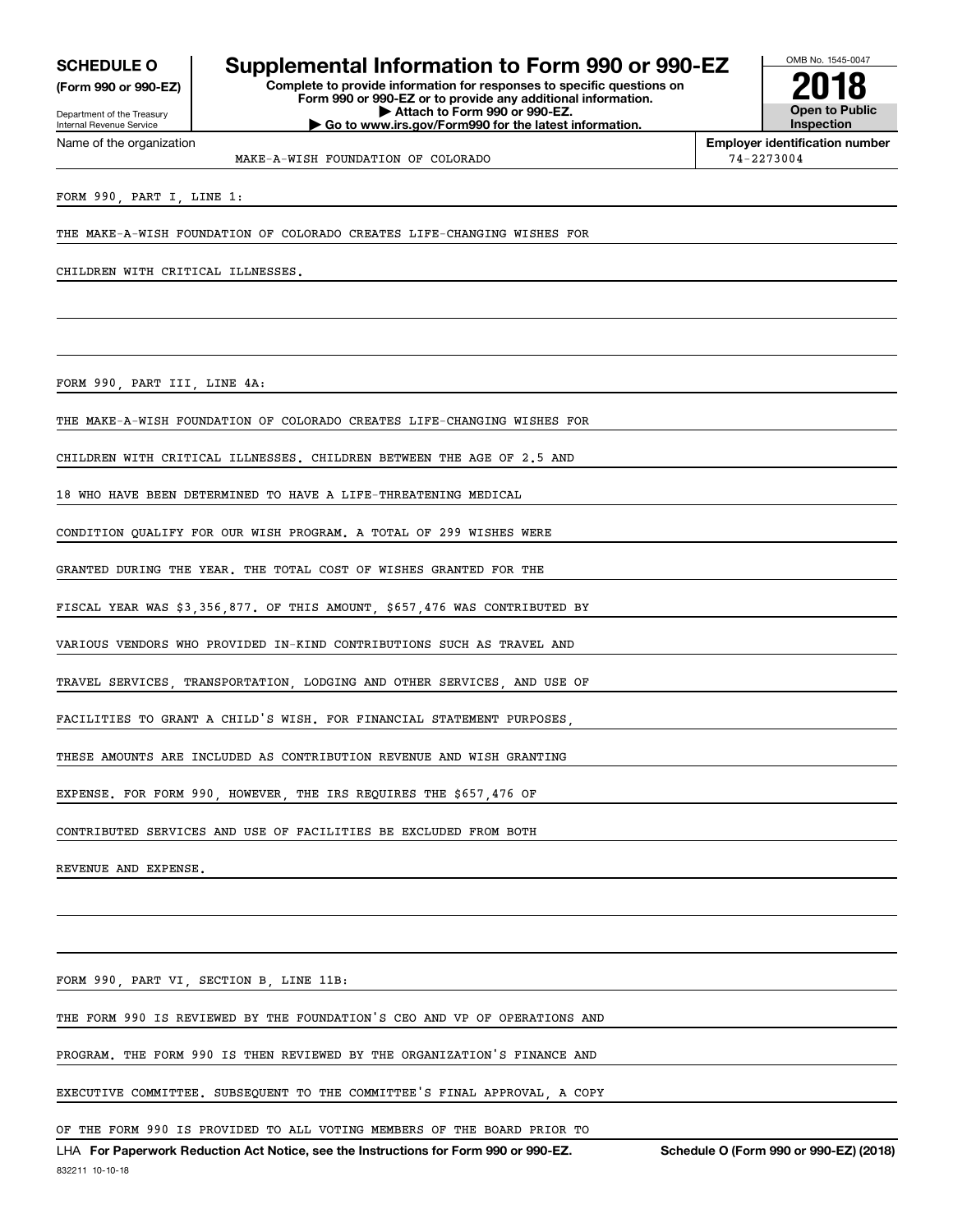MAKE-A-WISH FOUNDATION OF COLORADO 74-2273004

**2**

FILING WITH THE INTERNAL REVENUE SERVICE.

FORM 990, PART VI, SECTION B, LINE 12C:

THE FOUNDATION MAINTAINS A CONFLICT OF INTEREST AND ETHICS STATEMENT AS

PROVIDED BY THE MAKE-A-WISH FOUNDATION OF AMERICA FOR EACH OFFICER,

EMPLOYEE, BOARD MEMBER, AND VOLUNTEER. SUCH STATEMENTS MUST BE SIGNED UPON

DATE OF HIRE, ELECTION OR COMMENCEMENT OF VOLUNTEER SERVICE AND AT LEAST

ANNUALLY THEREAFTER. THE SIGNED STATEMENTS ARE THEN SUBMITTED AND REVIEWED

BY THE VOLUNTEER COORDINATOR IF THEY ARE FROM VOLUNTEERS, AND THE CEO IF

FROM STAFF AND BOARD MEMBERS. REVIEW OF THE STATEMENTS ARE MONITORED BY THE

CEO. THE PROCEDURES FOR ADDRESSING ANY CONFLICTS OF INTEREST OF WHICH THE

CEO BECOMES AWARE INCLUDES BUT ARE NOT LIMITED TO THE FOLLOWING: (1)

DETERMINING THE NATURE OF THE CONFLICT VIA VERBAL OR WRITTEN COMMUNICATION

WITH THE INTERESTED PERSON (2) FULLY DISCLOSING CONFLICTING INTERESTS TO

THE BOARD (3) THE CONFLICTED PERSON RECUSES HIMSELF/HERSELF FROM

DELIBERATIONS AND DECISIONS REGARDING THE TRANSACTIONS AND (4) TAKING

APPROPRIATE ACTIONS WARRANTED BY THE CONFLICT AS RECOMMENDED BY THE BOARD

UP TO AND INCLUDING TERMINATION OF SERVICE.

FORM 990, PART VI, SECTION B, LINE 15A:

FOR 2018 COMPENSATION, THE PRESIDENT/CEO'S COMPENSATION WAS DETERMINED BY

AN INDEPENDENT COMMITTEE OF THE BOARD OF DIRECTORS. THE INDEPENDENT

COMMITTEE'S DISCUSSION AND DECISIONS WERE CONTEMPORANEOUSLY DOCUMENTED.

DOCUMENTATION INCLUDES THE TERMS OF THE TRANSACTION AND THE DATE IT WAS

APPROVED, THE MEMBERS PRESENT DURING THE DELIBERATIONS, THOSE WHO VOTED ON

IT AND THE MOST RECENTLY AVAILABLE COMPARABILITY DATA RELIED UPON. EXAMPLES

OF COMPARABILITY DATA INCLUDE NATIONAL AND LOCAL BENCHMARKING STUDIES,

SALARY SURVEYS CONDUCTED BY THE MAKE-A-WISH FOUNDATION OF AMERICA AND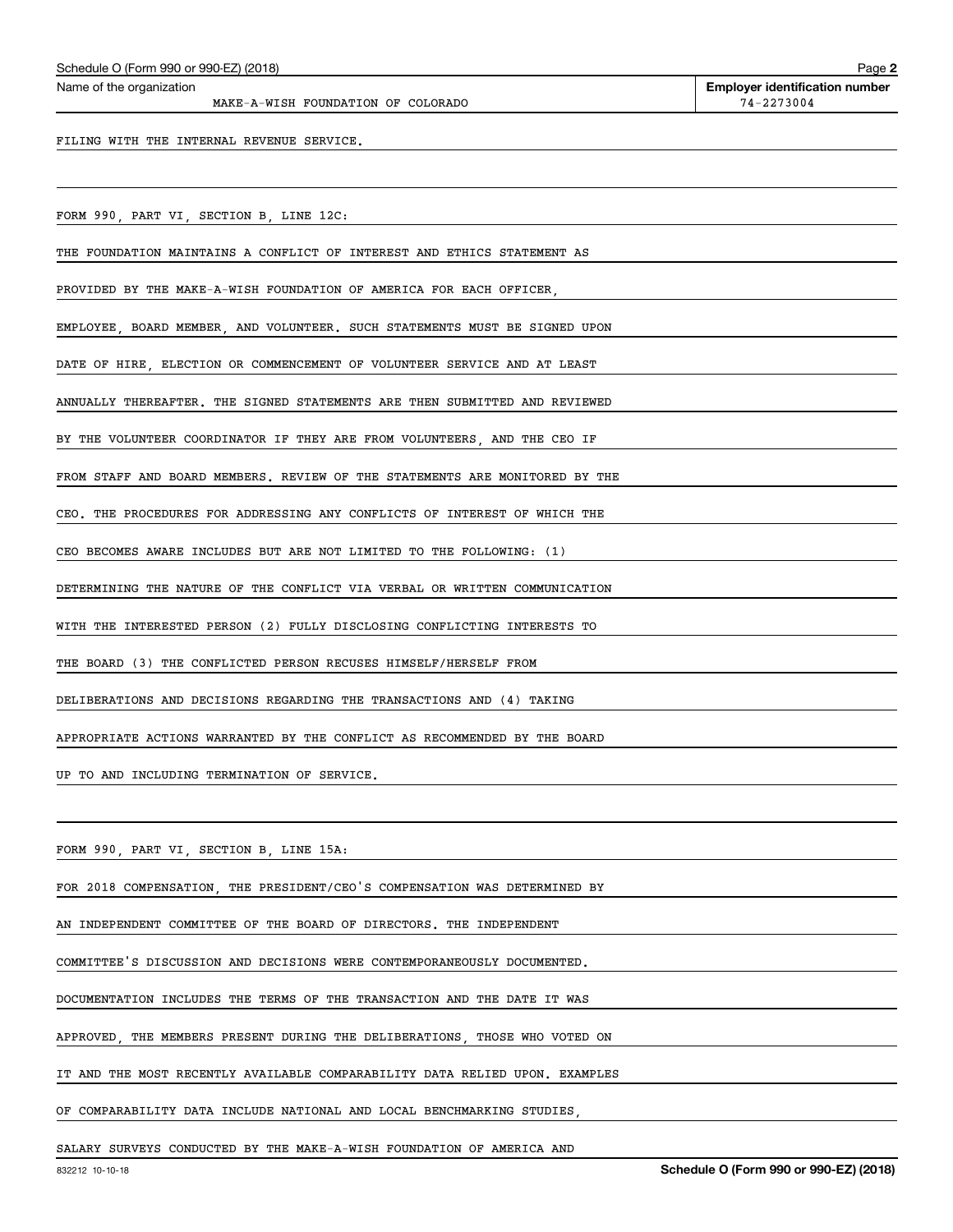MAKE-A-WISH FOUNDATION OF COLORADO  $74-2273004$ 

**2** Echedule O (Form 990 or 990-EZ) (2018)<br>Name of the organization **number** Name of the organization **page Name of the organization number** 

CHARITY NAVIGATOR WITHIN THE PRIOR THREE YEARS.

FORM 990, PART VI, SECTION C, LINE 19:

ALTHOUGH FEDERAL TAX LAWS DO NOT MANDATE THAT THE ORGANIZATION'S GOVERNING

DOCUMENTS, CONFLICT OF INTEREST POLICY AND FINANCIAL STATEMENTS BE MADE

PUBLIC INSPECTION, THE FOUNDATION POSTS ITS ANNUAL REPORT AND FORM 990 ON

ITS WEBSITE AND ALSO MAKES ITS FINANCIAL STATEMENTS AVAILABLE TO MEMBERS OF

THE PUBLIC UPON REQUEST.

FORM 990, PART X, LINE 27:

THROUGH THE FISCAL YEAR ENDED AUGUST 31, 2018, THE FOUNDATION ACCRUED

FOR ESTIMATED COSTS OF REPORTABLE PENDING WISHES WHEN FIVE CERTAIN,

MEASURABLE WISH CRITERIA WERE MET. THIS ACCRUAL DID NOT REPRESENT A

LEGALLY BINDING LIABILITY BUT WAS CONSIDERED A MORAL OBLIGATION TO THE

CHILD BY THE FOUNDATION ARISING WHEN THE FIVE CRITERIA WERE MET. GIVEN

THE CHANGES TO THE WISH GRANTING ENVIRONMENT THAT HAVE OCCURRED IN

RECENT YEARS, THE FOUNDATION DETERMINED THAT THE CALCULATION WAS NO

LONGER REPRESENTATIVE OF THE FUTURE OBLIGATIONS. THE FOUNDATION REMAINS

COMMITTED TO ITS MISSION. AS A RESULT OF THIS CHANGE IN ACCOUNTING

PRINCIPLE, NET ASSETS WITHOUT RESTRICTIONS AS OF SEPTEMBER 1, 2018 HAVE

INCREASED BY \$2,450,739.

FORM 990, PART XI, LINE 9, CHANGES IN NET ASSETS:

CHANGE IN SPLIT-INTEREST AGREEMENTS -1,906.